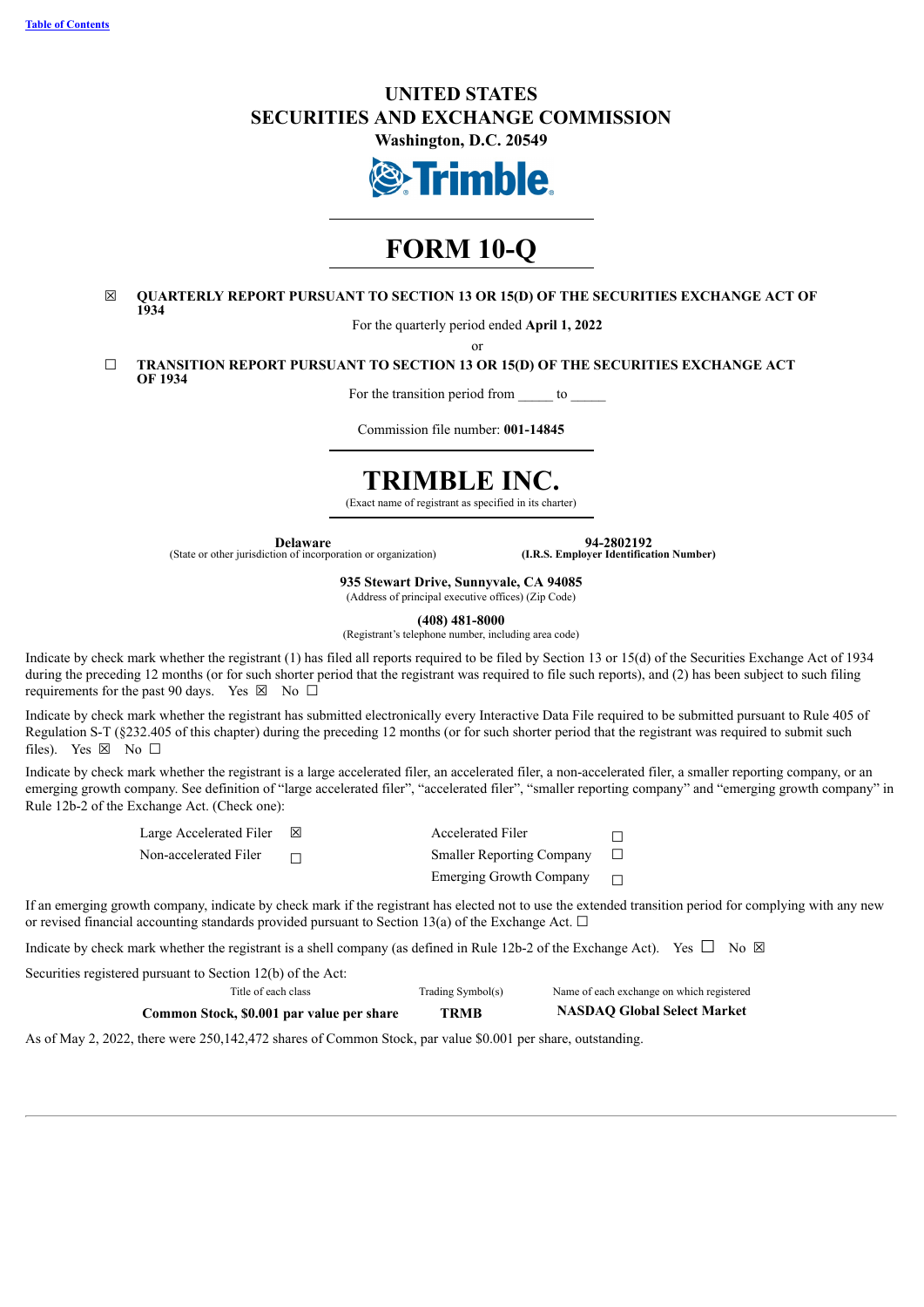# **SPECIAL NOTE ON FORWARD-LOOKING STATEMENTS**

This Quarterly Report on Form 10-Q contains forward-looking statements within the meaning of Section 27A of the Securities Act of 1933 and Section 21E of the Securities Exchange Act of 1934, which are subject to the "safe harbor" created by those sections. These statements include, among other things:

- impact of supply chain shortages and disruptions, as well as general inflationary pressures, on our costs and operations;
- potential impact of volatility and conflict in the political and economic environment, including the Russian invasion of Ukraine and its direct and indirect impact on our business;
- impact of the COVID-19 pandemic, including upon global or local macroeconomic conditions, our supply chain, our results of operations, and estimates or judgments;
- the portion of our revenue expected to come from sales to customers located in countries outside of the U.S.;
- a continued shift in revenue towards a more significant mix of software and recurring revenue, including subscription, maintenance and support, and service revenue;
- our belief that increases in recurring revenue, including from our software and subscription solutions, will provide us with enhanced business visibility over time;
- our belief that our cash and cash equivalents, together with borrowings under the commitments for our credit facilities and senior notes, will be sufficient in the foreseeable future to meet our anticipated operating cash needs, debt service, and planned capital expenditures;
- any anticipated benefits to us from our acquisitions and our ability to successfully integrate the acquired businesses;
- fluctuations in interest rates and foreign currency exchange rates;
- our growth strategy, including our focus on historically underserved large markets, the relative importance of organic growth versus strategic acquisitions, and the reasons that we acquire businesses;
- our discretion to conduct, suspend, or discontinue our stock repurchase program subject to the discretion of our management; and
- related to Russia's invasion of Ukraine, our belief that impairments of long-lived assets or accounts receivable write-off will not have a material impact on our business.

<span id="page-1-0"></span>The forward-looking statements regarding future events and the future results of Trimble Inc. ("the Company" or "we" or "our" or "us") are based on current expectations, estimates, forecasts, and projections about the industries in which we operate, our current tax structure, including where our assets are deemed to reside for tax purposes, and the beliefs and assumptions of our management. Discussions containing such forward-looking statements may be found in "Management's Discussion and Analysis of Financial Condition and Results of Operations" section of this Form 10-Q. In some cases, forward-looking statements can be identified by terminology such as "may," "will," "should," "could," "predicts," "potential," "continue," "expects," "anticipates," "future," "intends," "plans," "believes," "estimates," and similar expressions. These forward-looking statements involve certain risks and uncertainties that could cause actual results, levels of activity, performance, achievements, and events to differ materially from those implied by such forward-looking statements, including but not limited to those discussed in this report under the section entitled "Risk Factors" and elsewhere, and in other reports we file with the Securities and Exchange Commission ("SEC"), specifically the most recent Form 10-K for 2021 (the "2021 Form 10-K") and in other reports we file with the SEC, each as it may be amended from time to time. These forward-looking statements are made as of the date of this Quarterly Report on Form 10-Q. We reserve the right to update these forward-looking statements for any reason, including the occurrence of material events, but assume no duty to update these statements to reflect subsequent events.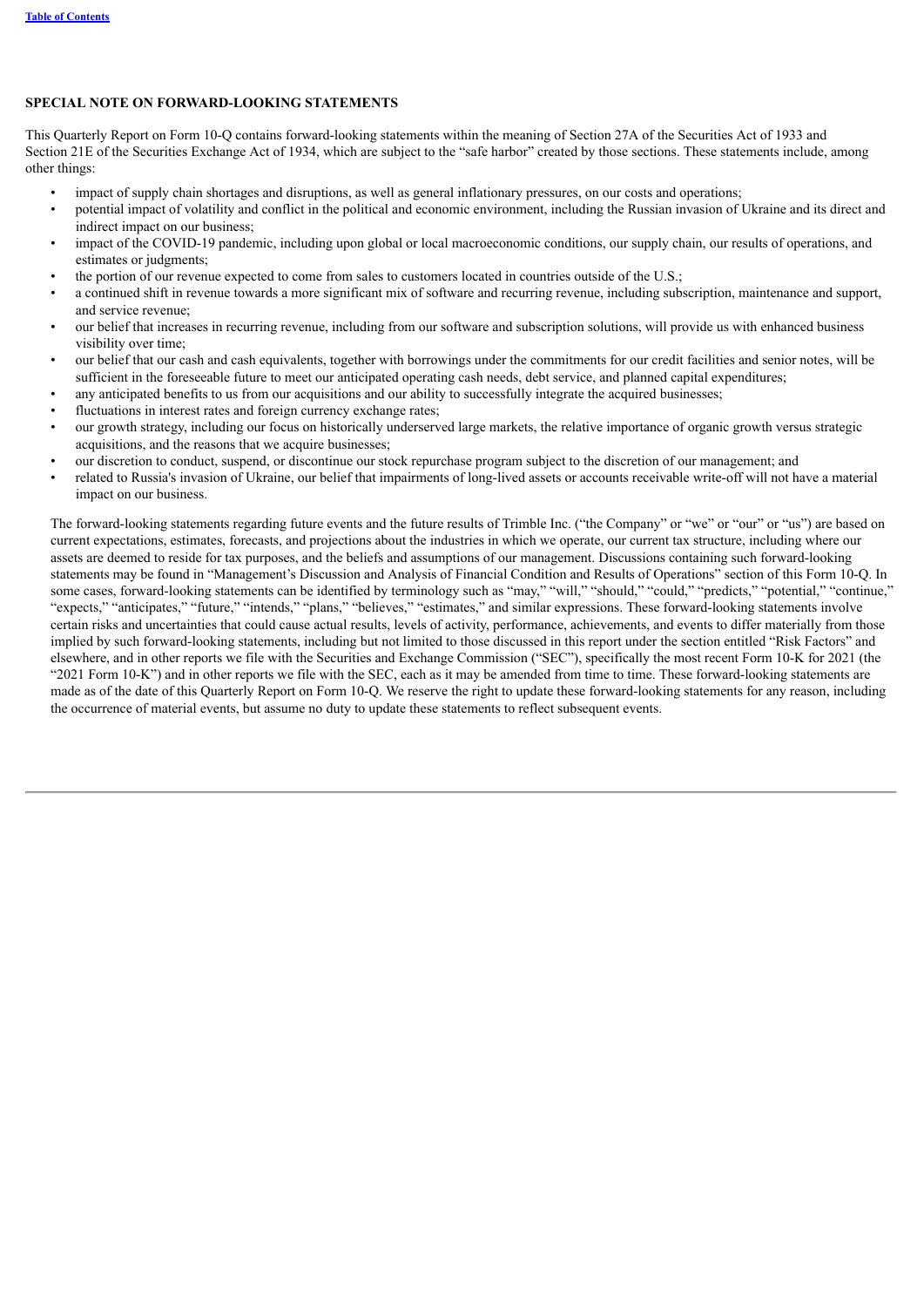# **TRIMBLE INC. FORM 10-Q for the Quarter Ended April 1, 2022 TABLE OF CONTENTS**

<span id="page-2-0"></span>

|                   |                                                                                              | Page             |
|-------------------|----------------------------------------------------------------------------------------------|------------------|
| PART I.           | <b>Financial Information</b>                                                                 |                  |
| ITEM 1.           | Financial Statements (Unaudited):                                                            |                  |
|                   | <b>Condensed Consolidated Balance Sheets</b>                                                 | $\overline{4}$   |
|                   | <b>Condensed Consolidated Statements of Income</b>                                           | $\overline{2}$   |
|                   | <b>Condensed Consolidated Statements of Comprehensive Income</b>                             | $6 \overline{6}$ |
|                   | <b>Condensed Consolidated Statements of Stockholders' Equity</b>                             |                  |
|                   | <b>Condensed Consolidated Statements of Cash Flows</b>                                       | $\frac{7}{8}$    |
|                   | <b>Notes to Condensed Consolidated Financial Statements</b>                                  | $\overline{9}$   |
| ITEM 2.           | <u>Management's Discussion and Analysis of Financial Condition and Results of Operations</u> | 17               |
| ITEM 3.           | Quantitative and Qualitative Disclosures about Market Risk                                   | 28               |
| ITEM 4.           | <b>Controls and Procedures</b>                                                               | 29               |
| PART II.          | <b>Other Information</b>                                                                     |                  |
| ITEM 1.           | <b>Legal Proceedings</b>                                                                     | 29               |
| ITEM 1A.          | <b>Risk Factors</b>                                                                          | 30               |
| ITEM 2.           | Unregistered Sales of Equity Securities and Use of Proceeds                                  | 30               |
| ITEM 3.           | <b>Defaults Upon Senior Securities</b>                                                       | 31               |
| ITEM 4.           | <b>Mine Safety Disclosures</b>                                                               | 31               |
| ITEM 5.           | <b>Other Information</b>                                                                     | 31               |
| ITEM 6.           | <b>Exhibits</b>                                                                              | 32               |
| <b>SIGNATURES</b> |                                                                                              | 33               |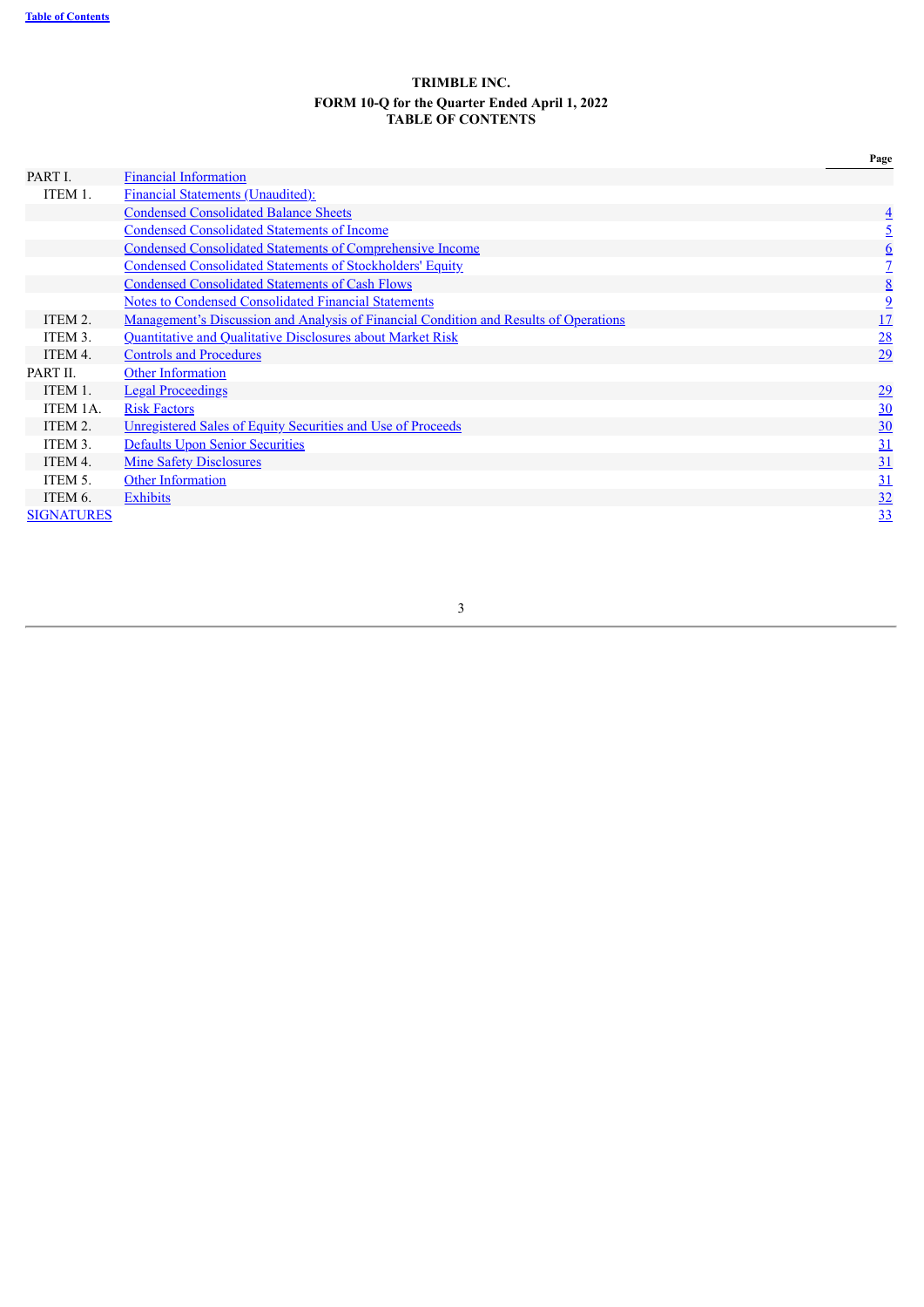# <span id="page-3-0"></span>**PART I – FINANCIAL INFORMATION**

#### <span id="page-3-1"></span>**ITEM 1. CONDENSED CONSOLIDATED FINANCIAL STATEMENTS**

# TRIMBLE INC. CONDENSED CONSOLIDATED BALANCE SHEETS (UNAUDITED)

| As of                                                                                                                                                                |              | <b>First Ouarter of</b><br>2022 |               | <b>Year End</b><br>2021 |  |  |  |
|----------------------------------------------------------------------------------------------------------------------------------------------------------------------|--------------|---------------------------------|---------------|-------------------------|--|--|--|
| (In millions, except par value)                                                                                                                                      |              |                                 |               |                         |  |  |  |
| <b>ASSETS</b>                                                                                                                                                        |              |                                 |               |                         |  |  |  |
| Current assets:                                                                                                                                                      |              |                                 |               |                         |  |  |  |
| Cash and cash equivalents                                                                                                                                            | \$           | 357.2                           | -\$           | 325.7                   |  |  |  |
| Accounts receivable, net                                                                                                                                             |              | 655.7                           |               | 624.8                   |  |  |  |
| Inventories                                                                                                                                                          |              | 401.0                           |               | 363.3                   |  |  |  |
| Other current assets                                                                                                                                                 |              | 151.6                           |               | 136.8                   |  |  |  |
| Total current assets                                                                                                                                                 |              | 1,565.5                         |               | 1,450.6                 |  |  |  |
| Property and equipment, net                                                                                                                                          |              | 235.0                           |               | 233.2                   |  |  |  |
| Operating lease right-of-use assets                                                                                                                                  |              | 146.9                           |               | 141.0                   |  |  |  |
| Goodwill                                                                                                                                                             |              | 3,971.0                         |               | 3,981.5                 |  |  |  |
| Other purchased intangible assets, net                                                                                                                               |              | 468.7                           |               | 506.6                   |  |  |  |
| Deferred income tax assets                                                                                                                                           |              | 494.9                           |               | 502.0                   |  |  |  |
| Other non-current assets                                                                                                                                             |              | 295.4                           |               | 284.7                   |  |  |  |
| <b>Total assets</b>                                                                                                                                                  | \$           | 7,177.4                         | $\$$          | 7,099.6                 |  |  |  |
| LIABILITIES AND STOCKHOLDERS' EQUITY                                                                                                                                 |              |                                 |               |                         |  |  |  |
| Current liabilities:                                                                                                                                                 |              |                                 |               |                         |  |  |  |
| Accounts payable                                                                                                                                                     | \$           | 213.3                           | -\$           | 207.3                   |  |  |  |
| Accrued compensation and benefits                                                                                                                                    |              | 144.6                           |               | 231.0                   |  |  |  |
| Deferred revenue                                                                                                                                                     |              | 622.7                           |               | 548.8                   |  |  |  |
| Other current liabilities                                                                                                                                            |              | 266.4                           |               | 201.5                   |  |  |  |
| Total current liabilities                                                                                                                                            |              | 1,247.0                         |               | 1,188.6                 |  |  |  |
| Long-term debt                                                                                                                                                       |              | 1,293.7                         |               | 1,293.2                 |  |  |  |
| Deferred revenue, non-current                                                                                                                                        |              | 81.2                            |               | 83.0                    |  |  |  |
| Deferred income tax liabilities                                                                                                                                      |              | 237.6                           |               | 263.1                   |  |  |  |
| Income taxes payable                                                                                                                                                 |              | 54.5                            |               | 54.5                    |  |  |  |
| Operating lease liabilities                                                                                                                                          |              | 127.8                           |               | 121.4                   |  |  |  |
| Other non-current liabilities                                                                                                                                        |              | 147.7                           |               | 151.1                   |  |  |  |
| <b>Total liabilities</b>                                                                                                                                             |              | 3,189.5                         |               | 3,154.9                 |  |  |  |
| Commitments and contingencies (Note 12)                                                                                                                              |              |                                 |               |                         |  |  |  |
| Stockholders' equity:                                                                                                                                                |              |                                 |               |                         |  |  |  |
| Preferred stock, \$0.001 par value; 3.0 shares authorized; none issued and outstanding                                                                               |              |                                 |               |                         |  |  |  |
| Common stock, \$0.001 par value; 360.0 shares authorized; 250.1 and 250.9 shares<br>issued and outstanding at the end of the first quarter of 2022 and year end 2021 |              | 0.3                             |               | 0.3                     |  |  |  |
| Additional paid-in-capital                                                                                                                                           |              | 1,981.2                         |               | 1,935.6                 |  |  |  |
| Retained earnings                                                                                                                                                    |              | 2,170.3                         |               | 2,170.5                 |  |  |  |
| Accumulated other comprehensive loss                                                                                                                                 |              | (163.9)                         |               | (161.7)                 |  |  |  |
| Total stockholders' equity                                                                                                                                           |              | 3,987.9                         |               | 3,944.7                 |  |  |  |
| Total liabilities and stockholders' equity                                                                                                                           | $\mathbb{S}$ | 7,177.4                         | $\mathcal{S}$ | 7,099.6                 |  |  |  |

<span id="page-3-2"></span>*See accompanying Notes to the Condensed Consolidated Financial Statements.*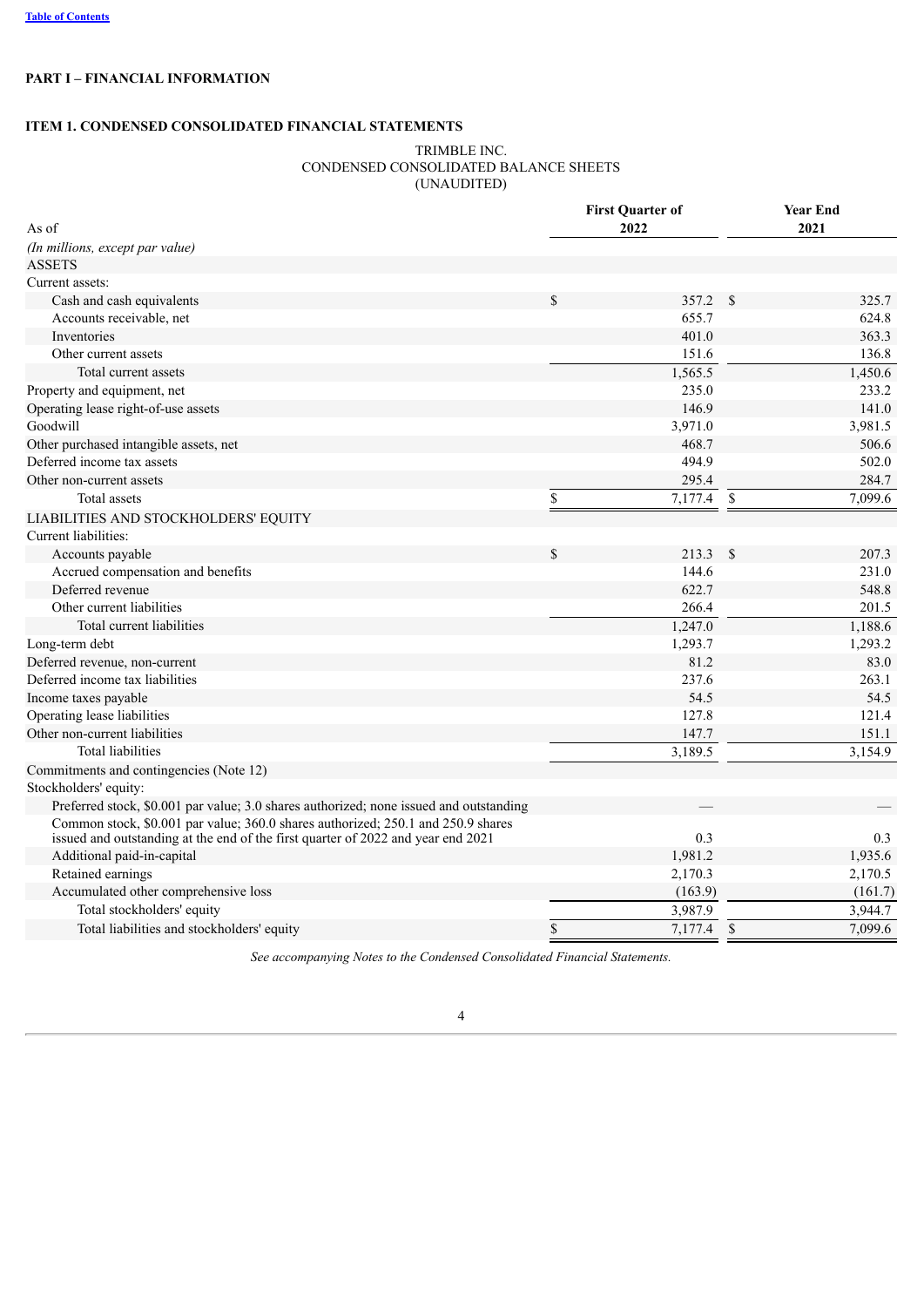# TRIMBLE INC. CONDENSED CONSOLIDATED STATEMENTS OF INCOME (UNAUDITED)

|                                                     | <b>First Quarter of</b> |        |             |        |  |  |  |  |  |  |
|-----------------------------------------------------|-------------------------|--------|-------------|--------|--|--|--|--|--|--|
| (In millions, except per share amounts)             |                         | 2022   |             | 2021   |  |  |  |  |  |  |
| Revenue:                                            |                         |        |             |        |  |  |  |  |  |  |
| Product                                             | \$                      | 621.6  | \$          | 539.4  |  |  |  |  |  |  |
| Service                                             |                         | 161.1  |             | 162.3  |  |  |  |  |  |  |
| Subscription                                        |                         | 211.0  |             | 184.8  |  |  |  |  |  |  |
| Total revenue                                       |                         | 993.7  |             | 886.5  |  |  |  |  |  |  |
| Cost of sales:                                      |                         |        |             |        |  |  |  |  |  |  |
| Product                                             |                         | 308.4  |             | 255.7  |  |  |  |  |  |  |
| Service                                             |                         | 63.3   |             | 59.6   |  |  |  |  |  |  |
| Subscription                                        |                         | 49.9   |             | 55.8   |  |  |  |  |  |  |
| Amortization of purchased intangible assets         |                         | 22.5   |             | 22.1   |  |  |  |  |  |  |
| Total cost of sales                                 |                         | 444.1  |             | 393.2  |  |  |  |  |  |  |
| Gross margin                                        |                         | 549.6  |             | 493.3  |  |  |  |  |  |  |
| Operating expense:                                  |                         |        |             |        |  |  |  |  |  |  |
| Research and development                            |                         | 140.3  |             | 129.4  |  |  |  |  |  |  |
| Sales and marketing                                 |                         | 131.9  |             | 122.4  |  |  |  |  |  |  |
| General and administrative                          |                         | 101.5  |             | 85.4   |  |  |  |  |  |  |
| Restructuring                                       |                         | 6.9    |             | 1.5    |  |  |  |  |  |  |
| Amortization of purchased intangible assets         |                         | 12.1   |             | 13.7   |  |  |  |  |  |  |
| Total operating expense                             |                         | 392.7  |             | 352.4  |  |  |  |  |  |  |
| Operating income                                    |                         | 156.9  |             | 140.9  |  |  |  |  |  |  |
| Non-operating expense, net:                         |                         |        |             |        |  |  |  |  |  |  |
| Interest expense, net                               |                         | (16.0) |             | (16.9) |  |  |  |  |  |  |
| Income from equity method investments, net          |                         | 9.7    |             | 11.8   |  |  |  |  |  |  |
| Other income (expense), net                         |                         | (12.1) |             | 1.6    |  |  |  |  |  |  |
| Total non-operating expense, net                    |                         | (18.4) |             | (3.5)  |  |  |  |  |  |  |
| Income before taxes                                 |                         | 138.5  |             | 137.4  |  |  |  |  |  |  |
| Income tax provision                                |                         | 28.2   |             | 22.8   |  |  |  |  |  |  |
| Net income                                          |                         | 110.3  |             | 114.6  |  |  |  |  |  |  |
| Net income attributable to noncontrolling interests |                         |        |             | 0.1    |  |  |  |  |  |  |
| Net income attributable to Trimble Inc.             | \$                      | 110.3  | $\mathbb S$ | 114.5  |  |  |  |  |  |  |
| Earnings per share attributable to Trimble Inc.:    |                         |        |             |        |  |  |  |  |  |  |
| Basic                                               | \$                      | 0.44   | \$          | 0.46   |  |  |  |  |  |  |
| <b>Diluted</b>                                      | $\overline{\mathbf{S}}$ | 0.44   | \$          | 0.45   |  |  |  |  |  |  |
| Shares used in calculating earnings per share:      |                         |        |             |        |  |  |  |  |  |  |
| <b>Basic</b>                                        |                         | 250.8  |             | 251.1  |  |  |  |  |  |  |
| Diluted                                             |                         | 252.8  |             | 254.3  |  |  |  |  |  |  |
|                                                     |                         |        |             |        |  |  |  |  |  |  |

<span id="page-4-0"></span>*See accompanying Notes to the Condensed Consolidated Financial Statements.*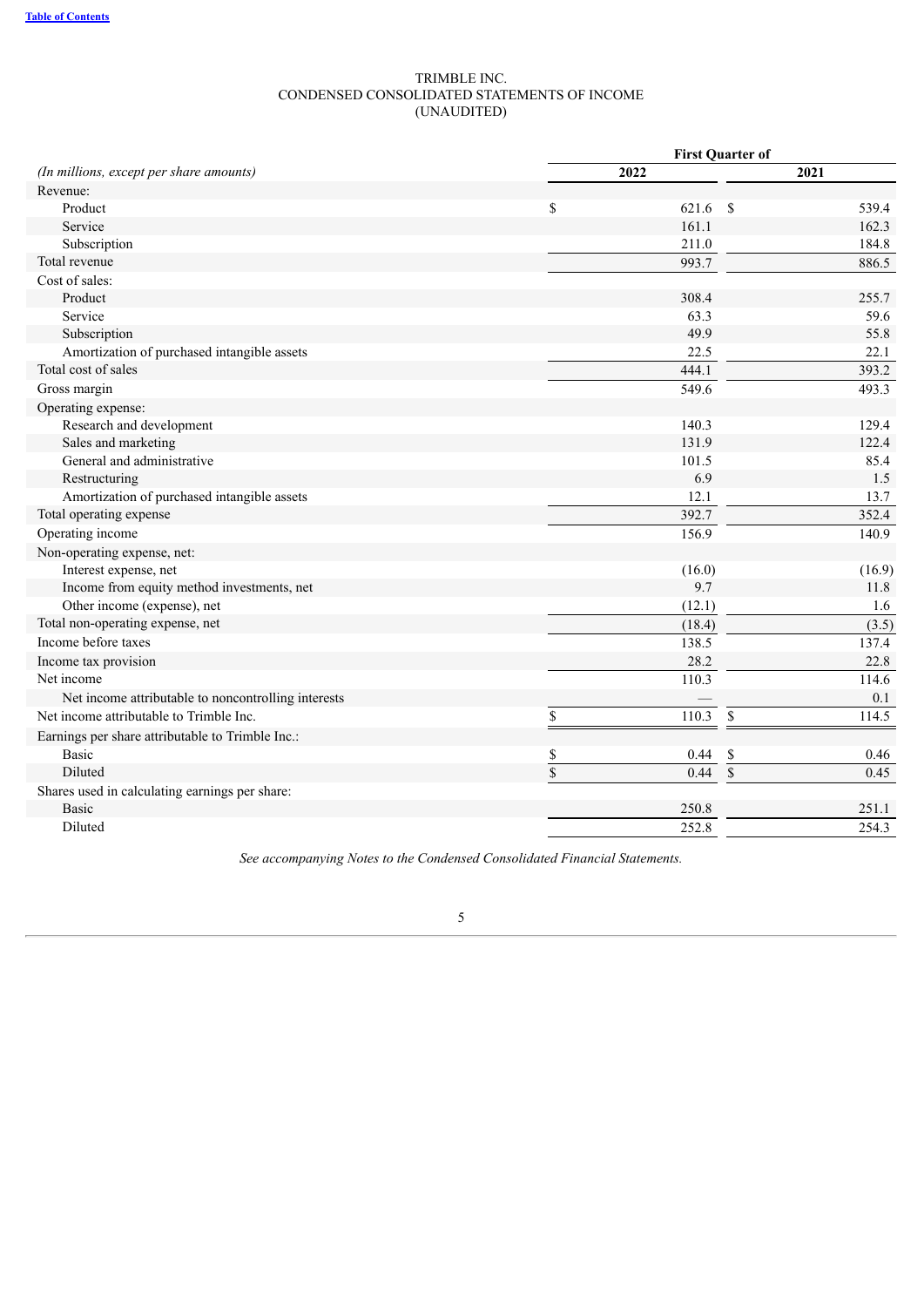# TRIMBLE INC. CONDENSED CONSOLIDATED STATEMENTS OF COMPREHENSIVE INCOME (UNAUDITED)

|                                                               | <b>First Quarter of</b> |            |      |        |  |  |  |  |  |  |
|---------------------------------------------------------------|-------------------------|------------|------|--------|--|--|--|--|--|--|
|                                                               | 2022                    |            | 2021 |        |  |  |  |  |  |  |
| (In millions)                                                 |                         |            |      |        |  |  |  |  |  |  |
| Net income                                                    |                         | $110.3$ \$ |      | 114.6  |  |  |  |  |  |  |
| Foreign currency translation adjustments, net of tax          |                         | (2.2)      |      | (31.5) |  |  |  |  |  |  |
| Comprehensive income                                          |                         | 108.1      |      | 83.1   |  |  |  |  |  |  |
| Comprehensive income attributable to noncontrolling interests |                         |            |      | 0.1    |  |  |  |  |  |  |
| Comprehensive income attributable to Trimble Inc.             |                         | 108.1      |      | 83.0   |  |  |  |  |  |  |

<span id="page-5-0"></span>*See accompanying Notes to the Condensed Consolidated Financial Statements.*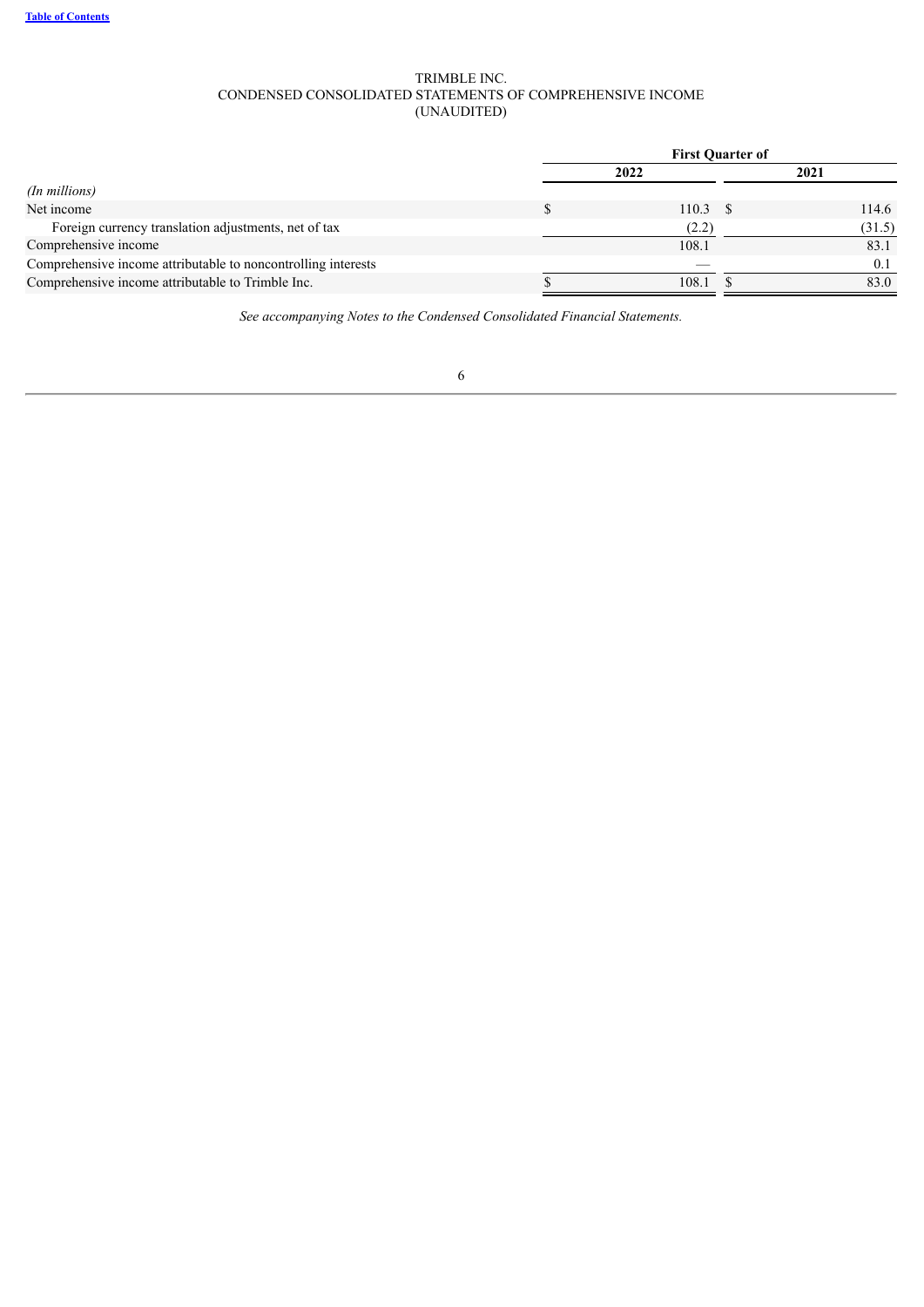# TRIMBLE INC. CONDENSED CONSOLIDATED STATEMENTS OF STOCKHOLDERS' EQUITY (UNAUDITED)

|                                                                              |               | <b>Common stock</b> |     |                                         |         |                      |              |   |                                               |  |                                                |    |                            |   |              |
|------------------------------------------------------------------------------|---------------|---------------------|-----|-----------------------------------------|---------|----------------------|--------------|---|-----------------------------------------------|--|------------------------------------------------|----|----------------------------|---|--------------|
|                                                                              | <b>Shares</b> | Amount              |     | <b>Additional</b><br>Paid-In<br>Capital |         | Retained<br>Earnings |              |   | Accumulated<br>Other<br>Comprehensive<br>Loss |  | <b>Total</b><br>Stockholders'<br><b>Equity</b> |    | Noncontrolling<br>Interest |   | <b>Total</b> |
| (In millions)                                                                |               |                     |     |                                         |         |                      |              |   |                                               |  |                                                |    |                            |   |              |
| Balance at the end of 2021                                                   | 250.9         | \$.                 | 0.3 | $\mathbf{s}$                            | 1,935.6 | S                    | $2,170.5$ \$ |   | $(161.7)$ \$                                  |  | $3,944.7$ \$                                   |    | $\overline{\phantom{m}}$   | S | 3,944.7      |
| Net income                                                                   |               |                     |     |                                         |         |                      | 110.3        |   |                                               |  | 110.3                                          |    |                            |   | 110.3        |
| Other comprehensive loss                                                     |               |                     |     |                                         |         |                      |              |   | (2.2)                                         |  | (2.2)                                          |    |                            |   | (2.2)        |
| Comprehensive income                                                         |               |                     |     |                                         |         |                      |              |   |                                               |  | 108.1                                          |    |                            |   | 108.1        |
| Issuance of common stock under<br>employee plans, net of tax<br>withholdings | 0.7           |                     |     |                                         | 15.2    |                      | (17.6)       |   |                                               |  | (2.4)                                          |    |                            |   | (2.4)        |
| Stock repurchases                                                            | (1.5)         |                     |     |                                         | (11.8)  |                      | (92.9)       |   |                                               |  | (104.7)                                        |    |                            |   | (104.7)      |
| Stock-based compensation                                                     |               |                     |     |                                         | 42.2    |                      |              |   |                                               |  | 42.2                                           |    |                            |   | 42.2         |
| Balance at the end of the first quarter of<br>2022                           | 250.1         | ъ                   | 0.3 |                                         | 1,981.2 |                      | 2,170.3      | S | $(163.9)$ \$                                  |  | 3,987.9                                        | -S |                            |   | 3,987.9      |

|      |                                                                              | <b>Common stock</b>     |    |     |                                         |                                    |              |                                               |              |                                         |              |                            |       |              |         |
|------|------------------------------------------------------------------------------|-------------------------|----|-----|-----------------------------------------|------------------------------------|--------------|-----------------------------------------------|--------------|-----------------------------------------|--------------|----------------------------|-------|--------------|---------|
|      |                                                                              | <b>Shares</b><br>Amount |    |     | <b>Additional</b><br>Paid-In<br>Capital | <b>Retained</b><br><b>Earnings</b> |              | Accumulated<br>Other<br>Comprehensive<br>Loss |              | Total<br>Stockholders'<br><b>Equity</b> |              | Noncontrolling<br>Interest |       | <b>Total</b> |         |
|      | (In millions)                                                                |                         |    |     |                                         |                                    |              |                                               |              |                                         |              |                            |       |              |         |
|      | Balance at the end of 2020                                                   | 250.8                   | S  | 0.3 | -S                                      | 1,801.7                            | $\mathbf{s}$ | 1,893.4 \$                                    | $(98.5)$ \$  |                                         | 3,596.9      | <sup>\$</sup>              | 1.7   | S            | 3,598.6 |
|      | Net income                                                                   |                         |    |     |                                         |                                    |              | 114.5                                         |              |                                         | 114.5        |                            | 0.1   |              | 114.6   |
|      | Other comprehensive loss                                                     |                         |    |     |                                         |                                    |              |                                               | (31.5)       |                                         | (31.5)       |                            |       |              | (31.5)  |
|      | Comprehensive income                                                         |                         |    |     |                                         |                                    |              |                                               |              |                                         | 83.0         |                            |       |              | 83.1    |
|      | Issuance of common stock under<br>employee plans, net of tax<br>withholdings | 0.7                     |    |     |                                         | 18.2                               |              | (10.2)                                        |              |                                         | 8.0          |                            |       |              | 8.0     |
|      | Stock repurchases                                                            | (0.6)                   |    |     |                                         | (4.1)                              |              | (35.9)                                        |              |                                         | (40.0)       |                            |       |              | (40.0)  |
|      | Stock-based compensation                                                     |                         |    |     |                                         | 25.1                               |              |                                               |              |                                         | 25.1         |                            |       |              | 25.1    |
|      | Noncontrolling interest investment                                           |                         |    |     |                                         | 0.6                                |              |                                               |              |                                         | 0.6          |                            | (1.8) |              | (1.2)   |
| 2021 | Balance at the end of the first quarter of                                   | 250.9                   | -8 | 0.3 | -S                                      | 1,841.5                            | - 8          | $1,961.8$ \$                                  | $(130.0)$ \$ |                                         | $3,673.6$ \$ |                            |       |              | 3,673.6 |

<span id="page-6-0"></span>*See accompanying Notes to the Condensed Consolidated Financial Statements.*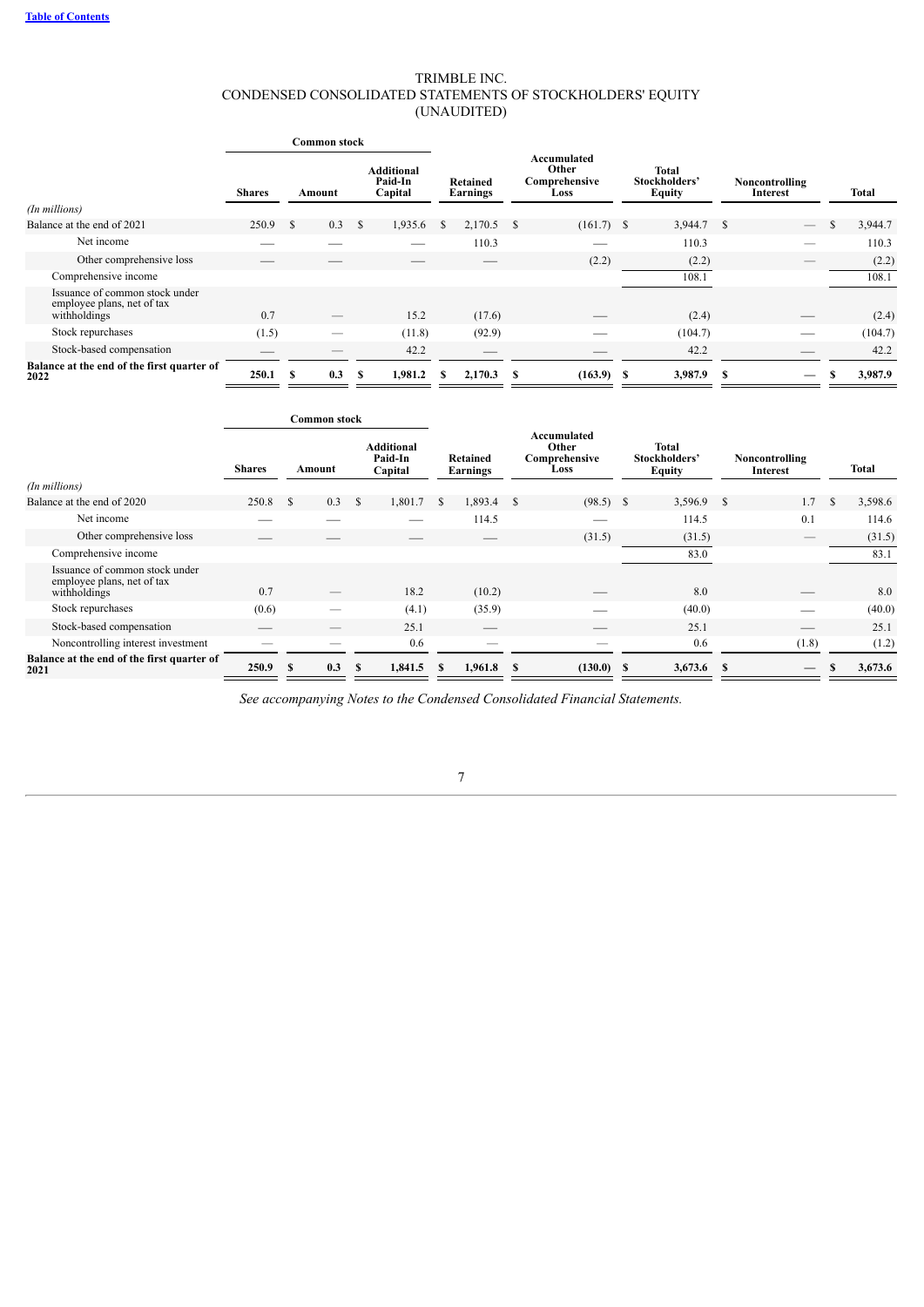# TRIMBLE INC. CONDENSED CONSOLIDATED STATEMENTS OF CASH FLOWS

# (UNAUDITED)

|                                                                                   | <b>First Quarter of</b> |         |               |         |  |  |  |  |  |
|-----------------------------------------------------------------------------------|-------------------------|---------|---------------|---------|--|--|--|--|--|
| (In millions)                                                                     |                         | 2022    |               | 2021    |  |  |  |  |  |
| Cash flow from operating activities:                                              |                         |         |               |         |  |  |  |  |  |
| Net income                                                                        | \$                      | 110.3   | <sup>\$</sup> | 114.6   |  |  |  |  |  |
| Adjustments to reconcile net income to net cash provided by operating activities: |                         |         |               |         |  |  |  |  |  |
| Depreciation expense                                                              |                         | 10.0    |               | 10.3    |  |  |  |  |  |
| Amortization expense                                                              |                         | 34.6    |               | 35.8    |  |  |  |  |  |
| Deferred income taxes                                                             |                         | (16.8)  |               | 0.4     |  |  |  |  |  |
| Stock-based compensation                                                          |                         | 28.3    |               | 27.2    |  |  |  |  |  |
| Other, net                                                                        |                         | 16.7    |               | (3.8)   |  |  |  |  |  |
| (Increase) decrease in assets:                                                    |                         |         |               |         |  |  |  |  |  |
| Accounts receivable, net                                                          |                         | (34.6)  |               | 40.0    |  |  |  |  |  |
| Inventories                                                                       |                         | (42.7)  |               | (0.9)   |  |  |  |  |  |
| Other current and non-current assets                                              |                         | (14.6)  |               | 2.8     |  |  |  |  |  |
| Increase (decrease) in liabilities:                                               |                         |         |               |         |  |  |  |  |  |
| Accounts payable                                                                  |                         | 7.8     |               | 14.5    |  |  |  |  |  |
| Accrued compensation and benefits                                                 |                         | (75.6)  |               | (25.0)  |  |  |  |  |  |
| Deferred revenue                                                                  |                         | 73.3    |               | 9.2     |  |  |  |  |  |
| Other current and non-current liabilities                                         |                         | 56.3    |               | 3.1     |  |  |  |  |  |
| Net cash provided by operating activities                                         |                         | 153.0   |               | 228.2   |  |  |  |  |  |
| Cash flow from investing activities:                                              |                         |         |               |         |  |  |  |  |  |
| Purchases of property and equipment                                               |                         | (14.5)  |               | (10.6)  |  |  |  |  |  |
| Other, net                                                                        |                         | 1.1     |               | 1.4     |  |  |  |  |  |
| Net cash used in investing activities                                             |                         | (13.4)  |               | (9.2)   |  |  |  |  |  |
| Cash flow from financing activities:                                              |                         |         |               |         |  |  |  |  |  |
| Issuance of common stock, net of tax withholdings                                 |                         | (2.4)   |               | 8.0     |  |  |  |  |  |
| Repurchases of common stock                                                       |                         | (104.7) |               | (40.0)  |  |  |  |  |  |
| Proceeds from debt and revolving credit lines                                     |                         | 118.8   |               | 180.8   |  |  |  |  |  |
| Payments on debt and revolving credit lines                                       |                         | (118.8) |               | (335.7) |  |  |  |  |  |
| Other, net                                                                        |                         | (2.6)   |               |         |  |  |  |  |  |
| Net cash used in financing activities                                             |                         | (109.7) |               | (186.9) |  |  |  |  |  |
| Effect of exchange rate changes on cash and cash equivalents                      |                         | 1.6     |               | (5.2)   |  |  |  |  |  |
| Net increase in cash and cash equivalents                                         |                         | 31.5    |               | 26.9    |  |  |  |  |  |
| Cash and cash equivalents - beginning of period                                   |                         | 325.7   |               | 237.7   |  |  |  |  |  |
| Cash and cash equivalents - end of period                                         | $\mathbb{S}$            | 357.2   | $\mathcal{S}$ | 264.6   |  |  |  |  |  |

<span id="page-7-0"></span>*See accompanying Notes to the Condensed Consolidated Financial Statements.*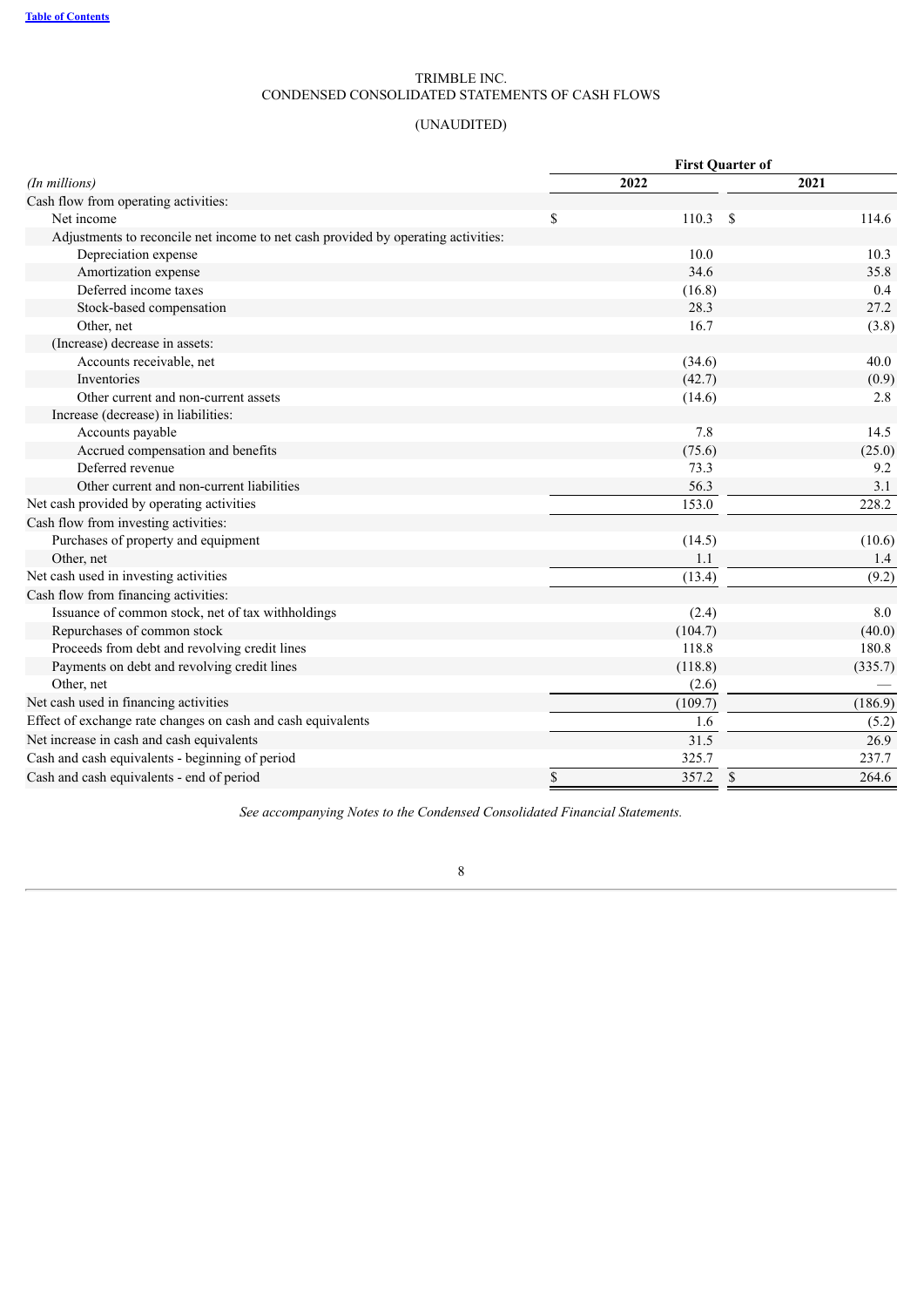#### NOTES TO CONDENSED CONSOLIDATED FINANCIAL STATEMENTS – UNAUDITED

# **NOTE 1. OVERVIEW AND ACCOUNTING POLICIES**

#### **Basis of Presentation**

The Condensed Consolidated Financial Statements include our results of our consolidated subsidiaries. Intercompany accounts and transactions have been eliminated. Noncontrolling interests represent the noncontrolling stockholders' proportionate share of the net assets and results of operations of our consolidated subsidiaries.

We use a 52- to 53-week year ending on the Friday nearest to December 31. Both 2022 and 2021 are 52-week years. The first quarter of 2022 and 2021 ended on April 1, 2022 and April 2, 2021. Unless otherwise stated, all dates refer to these periods.

#### **Use of Estimates**

We prepared our interim Condensed Consolidated Financial Statements that accompany these notes in conformity with U.S. GAAP, consistent in all material respects with those applied in our Form 10-K filed with the U.S. Securities and Exchange Commission on February 23, 2022 (the "2021 Form 10-  $K^{\prime\prime}$ 

The interim financial information is unaudited, and reflects all normal adjustments that are, in our opinion, necessary to provide a fair statement of results for the interim periods presented. This report should be read in conjunction with our 2021 Form 10-K that includes additional information about our significant accounting policies and the methods and assumptions used in our estimates.

The preparation of financial statements in accordance with U.S. generally accepted accounting principles ("GAAP") requires us to make estimates and assumptions that affect the amounts reported in the financial statements and accompanying notes. Estimates and assumptions are used for revenue recognition, including determining the nature and timing of satisfaction of performance obligations and determining standalone selling price ("SSP") of performance obligations, provision for credit losses, sales returns reserve, inventory valuation, warranty costs, investments, acquired intangibles, goodwill and intangible asset impairment analysis, other long-lived asset impairment analysis, stock-based compensation, and income taxes. We base our estimates on historical experience and various other assumptions we believe to be reasonable. Actual results that we experience may differ materially from our estimates.

#### **Recently issued Accounting Pronouncements not yet Adopted**

There are no recently issued accounting pronouncements applicable to us not yet adopted.

#### **Recently Adopted Accounting Pronouncements**

There are no recently adopted accounting pronouncements.

#### **NOTE 2. STOCKHOLDERS' EQUITY**

#### **Stock Repurchase Activities**

In August 2021, our Board of Directors approved a new share repurchase program ("2021 Stock Repurchase Program") authorizing up to \$750.0 million in repurchases of our common stock. Under the 2021 Stock Repurchase Program, the share repurchase authorization does not have an expiration date and supersedes and replaces the \$600.0 million share repurchase authorization approved by our Board of Directors in November 2017 ("2017 Stock Repurchase Program"), of which \$50.7 million was remaining and has been cancelled.

Under the 2021 Stock Repurchase Program, we may repurchase shares from time to time, subject to business and market conditions and other investment opportunities, through open market transactions, privately-negotiated transactions, accelerated stock repurchase plans, or by other means. The timing and actual number of any shares repurchased will depend on a variety of factors, including market conditions, our share price, other available uses of capital, applicable legal requirements, and other factors. The 2021 Stock Repurchase Program may be suspended, modified, or discontinued at any time at the Company's discretion without notice.

During the first quarter of 2022, we repurchased approximately 1.5 million shares of common stock in open market purchases at an average price of \$68.49 per share for a total of \$104.7 million under the 2021 Stock Repurchase Program. At the end of the first quarter of 2022, the 2021 Stock Repurchase Program had remaining authorized funds of \$505.3 million.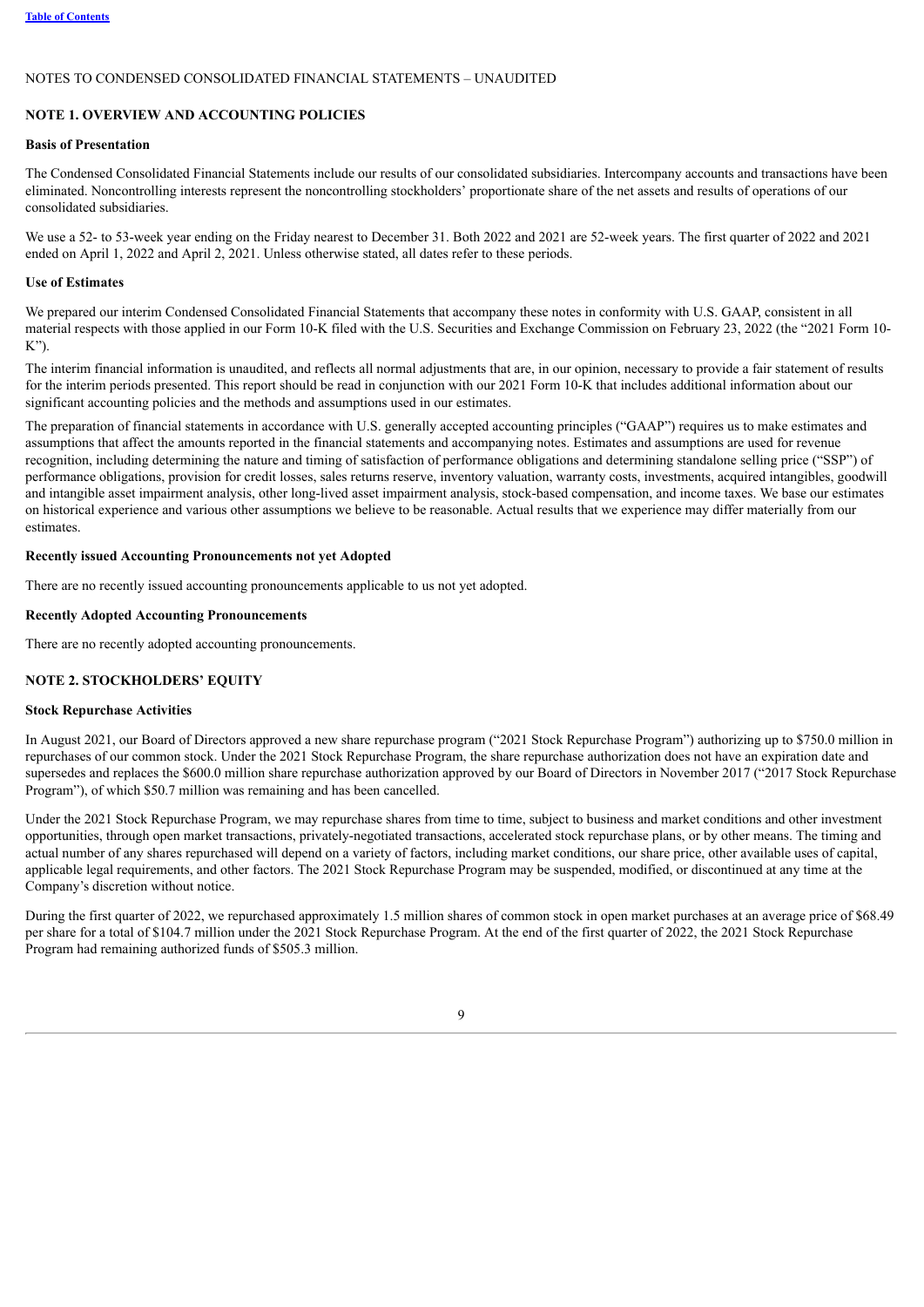During the first quarter of 2021, we repurchased approximately 0.6 million shares of common stock in open market purchases at an average price of \$71.24 per share for a total of \$40.0 million under the 2017 Stock Repurchase Program.

Stock repurchases are reflected as a decrease to common stock based on par value and additional-paid-in-capital, based on the average book value per share for all outstanding shares calculated at the time of each individual repurchase transaction. The excess of the purchase price over this average for each repurchase was charged to retained earnings. Common stock repurchases under the program were recorded based upon the trade date for accounting purposes.

## **NOTE 3. INTANGIBLE ASSETS AND GOODWILL**

#### **Intangible Assets**

The following table presents a summary of our intangible assets:

|                                                     |          | <b>First Ouarter of 2022</b> |              |        |                     |  |          |                             | Year End 2021 |  |                     |
|-----------------------------------------------------|----------|------------------------------|--------------|--------|---------------------|--|----------|-----------------------------|---------------|--|---------------------|
|                                                     | Gross    |                              |              |        |                     |  | Gross    |                             |               |  |                     |
|                                                     | Carrying |                              | Accumulated  |        | <b>Net Carrying</b> |  | Carrying | Accumulated<br>Amortization |               |  | <b>Net Carrying</b> |
| (In millions)                                       | Amount   |                              | Amortization | Amount |                     |  | Amount   |                             |               |  | Amount              |
| Developed product technology                        | 1.009.1  |                              | $(767.6)$ \$ |        | 241.5               |  | 1.011.9  |                             | (748.2)       |  | 263.7               |
| Customer relationships                              | 649.5    |                              | (431.9)      |        | 217.6               |  | 667.8    |                             | (428.9)       |  | 238.9               |
| Trade names and trademarks                          | 47.9     |                              | (39.3)       |        | 8.6                 |  | 48.0     |                             | (45.0)        |  | 3.0                 |
| Distribution rights and other intellectual property | 10.0     |                              | (9.0)        |        | 1.0                 |  | 10.0     |                             | (9.0)         |  | 1.0                 |
|                                                     | .716.5   |                              | (1,247.8)    |        | 468.7               |  | 1.737.7  |                             | (1,231.1)     |  | 506.6               |

The estimated future amortization expense of intangible assets at the end of the first quarter of 2022 was as follows:

| (In millions)    |       |
|------------------|-------|
| 2022 (Remaining) | 91.4  |
| 2023             | 113.4 |
| 2024             | 89.8  |
| 2025             | 56.0  |
| 2026             | 49.7  |
| Thereafter       | 68.4  |
| Total            | 468.7 |

# **Goodwill**

The changes in the carrying amount of goodwill by segment for the first quarter of 2022 were as follows:

|                                                    | <b>Buildings and</b><br>Infrastructure |         |  | Geospatial | Resources and<br>Utilities |       |  | Transportation | Total   |
|----------------------------------------------------|----------------------------------------|---------|--|------------|----------------------------|-------|--|----------------|---------|
| (In millions)                                      |                                        |         |  |            |                            |       |  |                |         |
| Balance as of year end 2021                        |                                        | 2,141.4 |  | 403.6      |                            | 440.8 |  | 995.7          | 3,981.5 |
| Foreign currency translation and other adjustments |                                        | (6.5)   |  | (1.5)      |                            | 0.6   |  | (3.1)          | (10.5)  |
| Balance as of the end of the first quarter of 2022 |                                        | 2,134.9 |  | 402.1      |                            | 441.4 |  | 992.6          | 3.971.0 |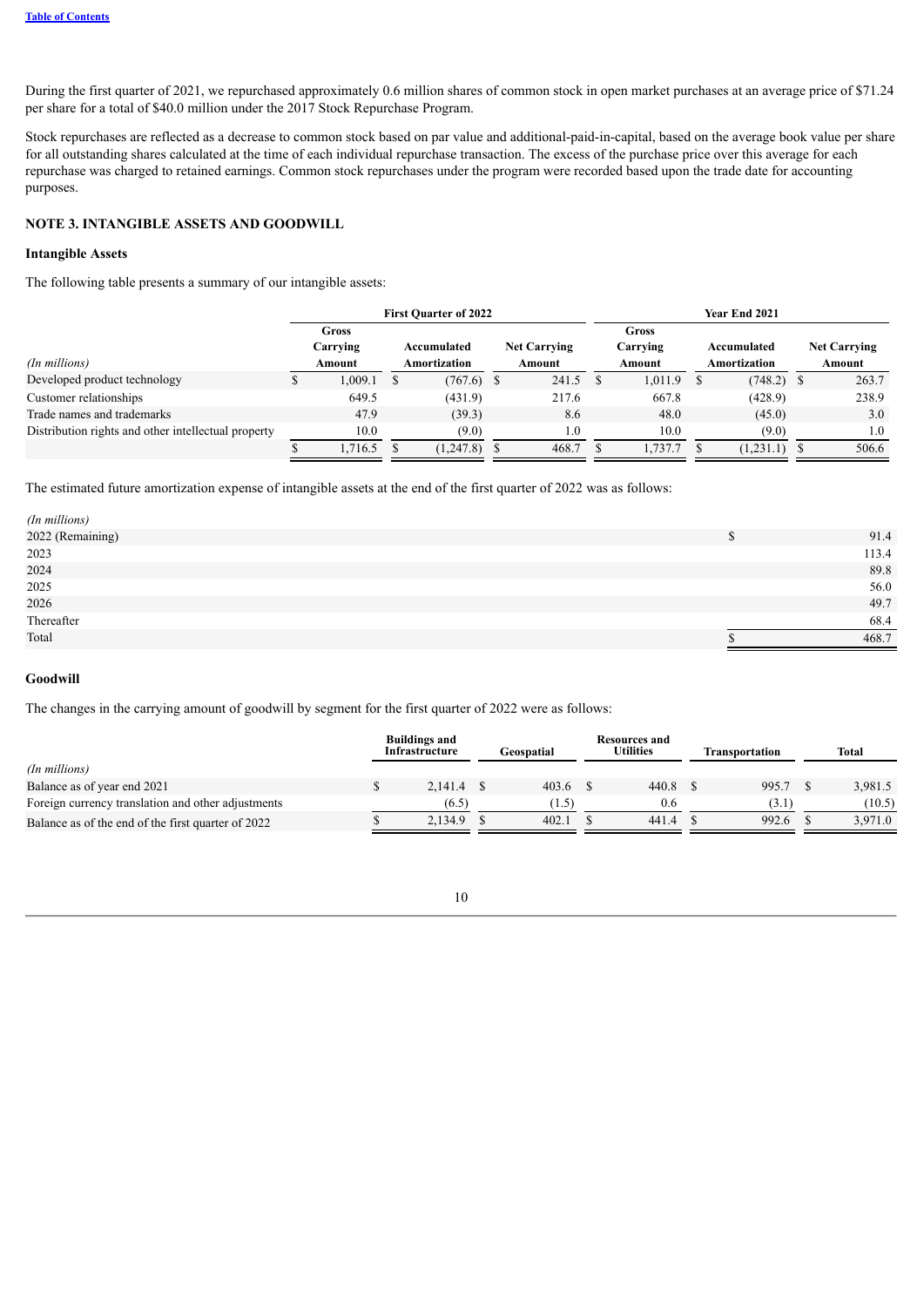# **NOTE 4. INVENTORIES**

The components of inventory, net were as follows:

| <b>First Quarter of</b><br>2022 |       |  | <b>Year End</b><br>2021 |  |  |
|---------------------------------|-------|--|-------------------------|--|--|
|                                 |       |  |                         |  |  |
|                                 |       |  | 129.6                   |  |  |
|                                 | 13.5  |  | 12.4                    |  |  |
|                                 | 242.1 |  | 221.3                   |  |  |
|                                 | 401.0 |  | 363.3                   |  |  |
|                                 |       |  | $145.4$ \$              |  |  |

#### **NOTE 5. SEGMENT INFORMATION**

We determined our operating segments based on how our Chief Operating Decision Maker ("CODM") views and evaluates operations. Our reportable segments are described below:

- *Buildings and Infrastructure*. This segment primarily serves customers working in architecture, engineering, construction, and operations and maintenance.
- *Geospatial*. This segment primarily serves customers working in surveying, engineering, and government.
- *Resources and Utilities*. This segment primarily serves customers working in agriculture, forestry, and utilities.
- *Transportation*. This segment primarily serves customers working in long haul trucking and freight shipper markets.

The following Reporting Segment tables reflect the results of our reportable operating segments under our management reporting system. These results are not necessarily in conformity with U.S. GAAP. This is consistent with the way the CODM evaluates each of the segment's performance and allocates resources.

|                              | <b>Reporting Segments</b>              |       |               |            |               |                                          |              |                |               |              |
|------------------------------|----------------------------------------|-------|---------------|------------|---------------|------------------------------------------|--------------|----------------|---------------|--------------|
|                              | <b>Buildings and</b><br>Infrastructure |       |               | Geospatial |               | <b>Resources and</b><br><b>Utilities</b> |              | Transportation |               | <b>Total</b> |
| (In millions)                |                                        |       |               |            |               |                                          |              |                |               |              |
| <b>First Ouarter of 2022</b> |                                        |       |               |            |               |                                          |              |                |               |              |
| Segment revenue              | $\triangle$<br>ъ                       | 397.6 | -S            | 207.5      | <sup>\$</sup> | 229.9                                    | S            | 158.7          | S             | 993.7        |
| Segment operating income     | \$                                     | 120.7 | -S            | 57.9       | <b>S</b>      | 75.1                                     | - \$         | 9.2            | <b>S</b>      | 262.9        |
| Depreciation expense         | \$                                     | 1.6   | <b>S</b>      | 1.6        | <sup>\$</sup> | 1.5                                      | -S           | 1.0            | -S            | 5.7          |
| <b>First Quarter of 2021</b> |                                        |       |               |            |               |                                          |              |                |               |              |
| Segment revenue              | \$                                     | 343.1 | <sup>S</sup>  | 181.7 S    |               | 205.2 S                                  |              | 156.7 \$       |               | 886.7        |
| Segment operating income     | \$                                     | 96.4  | -S            | 48.7 \$    |               | 80.1                                     | <sup>S</sup> | 8.4 \$         |               | 233.6        |
| Depreciation expense         | \$                                     | 1.8   | <sup>\$</sup> | 1.7        | <sup>\$</sup> | 1.5                                      | $\mathbf s$  | 0.9            | <sup>\$</sup> | 5.9          |

|                                            | <b>Reporting Segments</b>              |          |  |            |      |                                          |      |                       |          |              |  |
|--------------------------------------------|----------------------------------------|----------|--|------------|------|------------------------------------------|------|-----------------------|----------|--------------|--|
|                                            | <b>Buildings and</b><br>Infrastructure |          |  | Geospatial |      | <b>Resources and</b><br><b>Utilities</b> |      | <b>Transportation</b> |          | <b>Total</b> |  |
| (In millions)                              |                                        |          |  |            |      |                                          |      |                       |          |              |  |
| As of the end of the First Quarter of 2022 |                                        |          |  |            |      |                                          |      |                       |          |              |  |
| Accounts receivable, net                   | $\triangle$                            | 228.0    |  | 140.2      | -S   | 137.0                                    |      | 150.5                 | <b>S</b> | 655.7        |  |
| Inventories                                |                                        | 93.9     |  | 140.6      |      | 87.9                                     |      | 78.6                  |          | 401.0        |  |
| Goodwill                                   |                                        | 2,134.9  |  | 402.1      |      | 441.4                                    |      | 992.6                 |          | 3,971.0      |  |
| As of Year End 2021                        |                                        |          |  |            |      |                                          |      |                       |          |              |  |
| Accounts receivable, net                   | S                                      | 246.8 \$ |  | 134.0      | - \$ | 112.9                                    | - \$ | 131.1                 | -S       | 624.8        |  |
| Inventories                                |                                        | 79.3     |  | 136.4      |      | 67.4                                     |      | 80.2                  |          | 363.3        |  |
| Goodwill                                   |                                        | 2,141.4  |  | 403.6      |      | 440.8                                    |      | 995.7                 |          | 3,981.5      |  |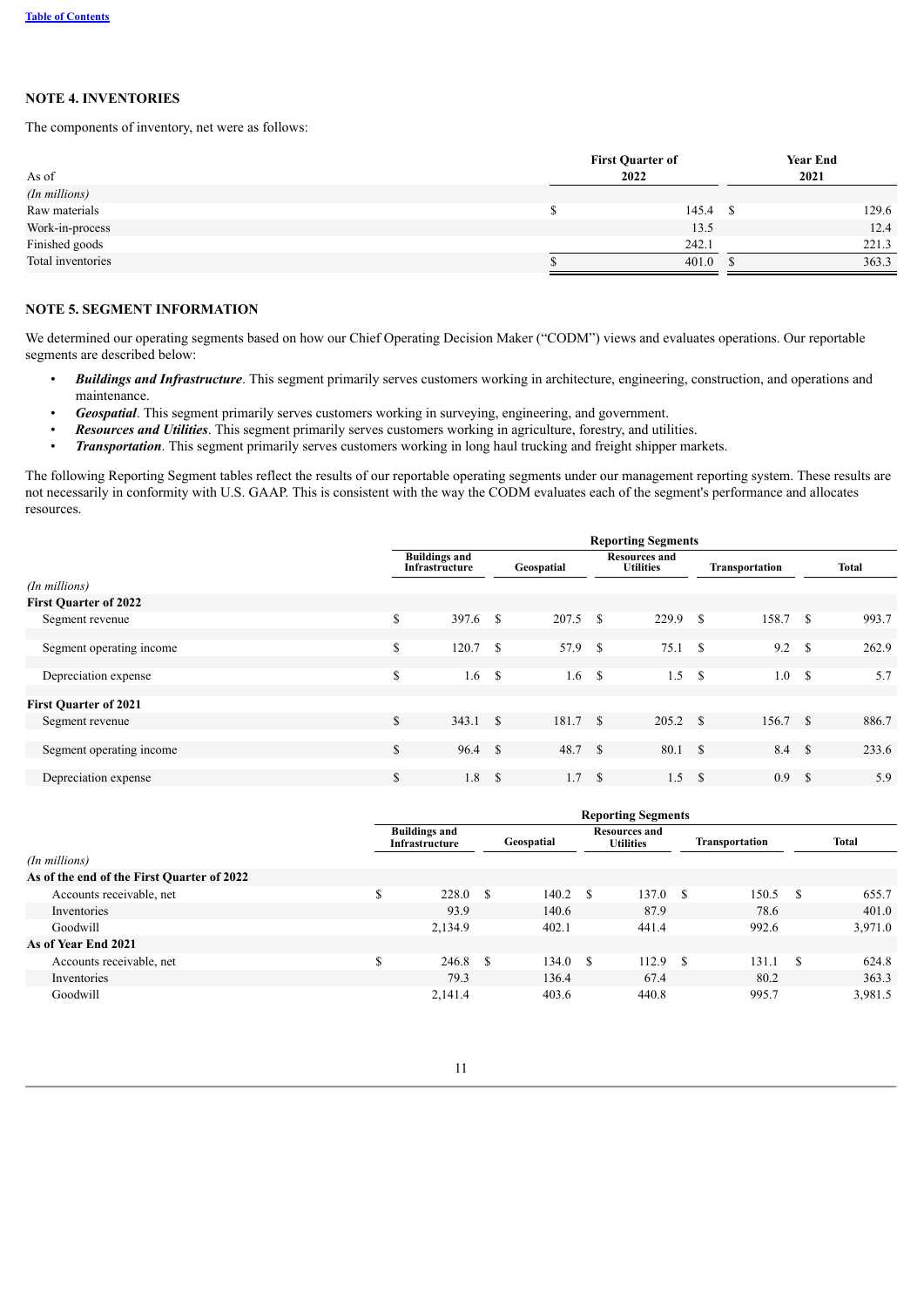A reconciliation of our condensed consolidated segment operating income to condensed consolidated income before income taxes was as follows:

|                                                  | <b>First Quarter of</b> |        |
|--------------------------------------------------|-------------------------|--------|
|                                                  | 2022                    | 2021   |
| (In millions)                                    |                         |        |
| Consolidated segment operating income            | $262.9$ \$              | 233.6  |
| Unallocated general corporate expenses           | (29.8)                  | (24.4) |
| Purchase accounting adjustments                  | (34.6)                  | (34.8) |
| Acquisition / divestiture items                  | (3.9)                   | (3.5)  |
| Stock-based compensation / deferred compensation | (25.0)                  | (28.7) |
| Restructuring and other costs                    | (12.7)                  | (1.3)  |
| Consolidated operating income                    | 156.9                   | 140.9  |
| Total non-operating expense, net                 | (18.4)                  | (3.5)  |
| Consolidated income before taxes                 | 138.5                   | 137.4  |
|                                                  |                         |        |

The disaggregation of revenue by geography is summarized in the tables below. Revenue is defined as revenue from external customers attributed to countries based on the location of the customer and is consistent with the Reporting Segment tables above.

|                              | <b>Reporting Segments</b>              |      |            |               |                                          |               |                |               |              |
|------------------------------|----------------------------------------|------|------------|---------------|------------------------------------------|---------------|----------------|---------------|--------------|
|                              | <b>Buildings and</b><br>Infrastructure |      | Geospatial |               | <b>Resources and</b><br><b>Utilities</b> |               | Transportation |               | <b>Total</b> |
| (In millions)                |                                        |      |            |               |                                          |               |                |               |              |
| <b>First Quarter of 2022</b> |                                        |      |            |               |                                          |               |                |               |              |
| North America                | \$<br>231.9                            | - \$ | 83.4       | <sup>\$</sup> | 59.0 S                                   |               | 124.1          | <sup>\$</sup> | 498.4        |
| Europe                       | 112.3                                  |      | 71.2       |               | 114.0                                    |               | 21.7           |               | 319.2        |
| Asia Pacific                 | 46.9                                   |      | 42.0       |               | 19.2                                     |               | 7.4            |               | 115.5        |
| Rest of World                | 6.5                                    |      | 10.9       |               | 37.7                                     |               | 5.5            |               | 60.6         |
| Total segment revenue        | 397.6                                  |      | 207.5      | S             | 229.9                                    | $\mathcal{S}$ | 158.7          | \$.           | 993.7        |
| <b>First Quarter of 2021</b> |                                        |      |            |               |                                          |               |                |               |              |
| North America                | \$<br>199.8                            | - \$ | 72.5       | -S            | 53.6 \$                                  |               | 124.5          | <sup>\$</sup> | 450.4        |
| Europe                       | 94.3                                   |      | 60.4       |               | 105.8                                    |               | 19.7           |               | 280.2        |
| Asia Pacific                 | 43.6                                   |      | 37.5       |               | 21.0                                     |               | 7.7            |               | 109.8        |
| Rest of World                | 5.4                                    |      | 11.3       |               | 24.8                                     |               | 4.8            |               | 46.3         |
| Total segment revenue        | 343.1                                  |      | 181.7      | S             | 205.2                                    | S             | 156.7          | S             | 886.7        |
|                              |                                        |      |            |               |                                          |               |                |               |              |

Total revenue in the United States as included in the Condensed Consolidated Statements of Income was \$447.0 million and \$406.8 million for the first quarter of 2022 and 2021. No single customer or country other than the United States accounted for 10% or more of Trimble's total revenue.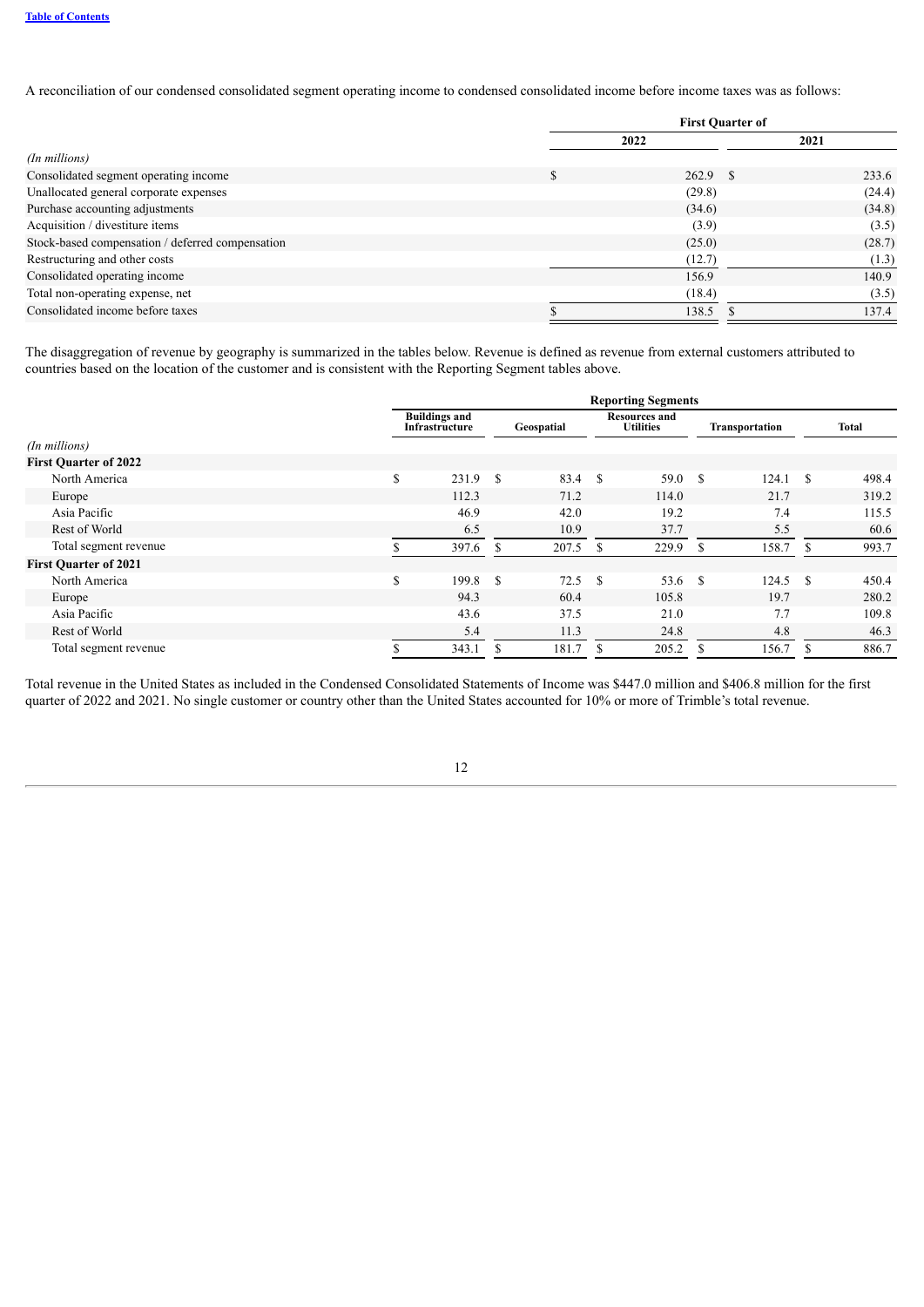#### **NOTE 6. DEBT**

#### Debt consisted of the following:

| Instrument                                  | Date of Issuance |                                   | <b>First Quarter of</b><br>2022 |         |    | Year End<br>2021 |
|---------------------------------------------|------------------|-----------------------------------|---------------------------------|---------|----|------------------|
| (In millions)                               |                  | <b>Effective interest</b><br>rate |                                 |         |    |                  |
| Senior Notes:                               |                  |                                   |                                 |         |    |                  |
| 2023 Senior Notes, 4.15%, due June 2023     | June 2018        | 4.36%                             |                                 | 300.0   | -S | 300.0            |
| 2028 Senior Notes, 4.90%, due June 2028     | June 2018        | $5.04\%$                          |                                 | 600.0   |    | 600.0            |
| 2024 Senior Notes, 4.75%, due December 2024 | November 2014    | 4.95%                             |                                 | 400.0   |    | 400.0            |
| Unamortized discount and issuance costs     |                  |                                   |                                 | (6.3)   |    | (6.8)            |
| Total long-term debt                        |                  |                                   |                                 | 1,293.7 |    | 1.293.2          |

Each of our debt agreements, including our credit facilities, requires us to maintain compliance with certain debt covenants, all of which we complied with at the end of the first quarter of 2022.

#### **Debt Maturities**

At the end of the first quarter of 2022, our debt maturities based on outstanding principal were as follows (in millions):

| <b>Year Payable</b> |                                 |
|---------------------|---------------------------------|
| 2022 (Remaining)    | $\hspace{0.1mm}-\hspace{0.1mm}$ |
| 2023                | 300.0                           |
| 2024                | 400.0                           |
| 2025                |                                 |
| 2026                | $\hspace{0.1mm}-\hspace{0.1mm}$ |
| Thereafter          | 600.0                           |
| Total               | ,300.0                          |

#### **Senior Notes**

All of our senior notes are unsecured obligations. Interest on the senior notes is payable semi-annually in June and December of each year. Additional details are unchanged from the information disclosed in Note 6, "Debt" of the 2021 Form 10-K.

#### **Credit Facilities**

On March 24, 2022, we entered into a new credit agreement with a group of lenders (the "2022 Credit Facility"). The 2022 Credit Facility replaces the prior credit facility (the "2018 Credit Facility"), maturing in May 2023, which was terminated concurrently with entering into the 2022 Credit Facility. The 2022 Credit Facility provides for a five-year, unsecured revolving credit facility in the aggregate principal amount of \$1.25 billion, and permits us, subject to the satisfaction of certain conditions, to increase the commitments for revolving loans by an aggregate principal amount of up to \$500.0 million. The funds available under the 2022 Credit Facility may be used for working capital and general corporate purposes, including the financing of acquisitions. We may borrow, repay, and reborrow funds under the revolving facility until its maturity on March 24, 2027.

The interest rate and commitment fees are based on our current long-term, senior unsecured debt ratings and our leverage ratio. At the end of the first quarter of 2022, the interest rate charged on any outstanding borrowings was the prevailing term secured overnight financing rate for the applicable interest period plus 1.125%, and the commitment fee was 0.125% of the total undrawn commitment. As of April 1, 2022, no amounts were outstanding under the 2022 Credit Facility.

The commitment fee and interest rates are subject to upward or downward adjustments if we achieve, or fail to achieve, certain specified sustainability targets concerning greenhouse gas emission reductions and gender diversity. Such upward or downward adjustments may be up to 0.01% per annum for the commitment fee and up to 0.05% per annum for the interest rate.

#### **Uncommitted Facilities**

At the end of the first quarter of 2022, we had two \$75.0 million, one  $\epsilon$ 100.0 million, and one £55.0 million revolving credit facilities, which are uncommitted (the "uncommitted facilities"). Generally, these uncommitted facilities may be redeemed upon demand. Borrowings under uncommitted facilities are classified as short-term debt in the Condensed Consolidated Balance Sheet.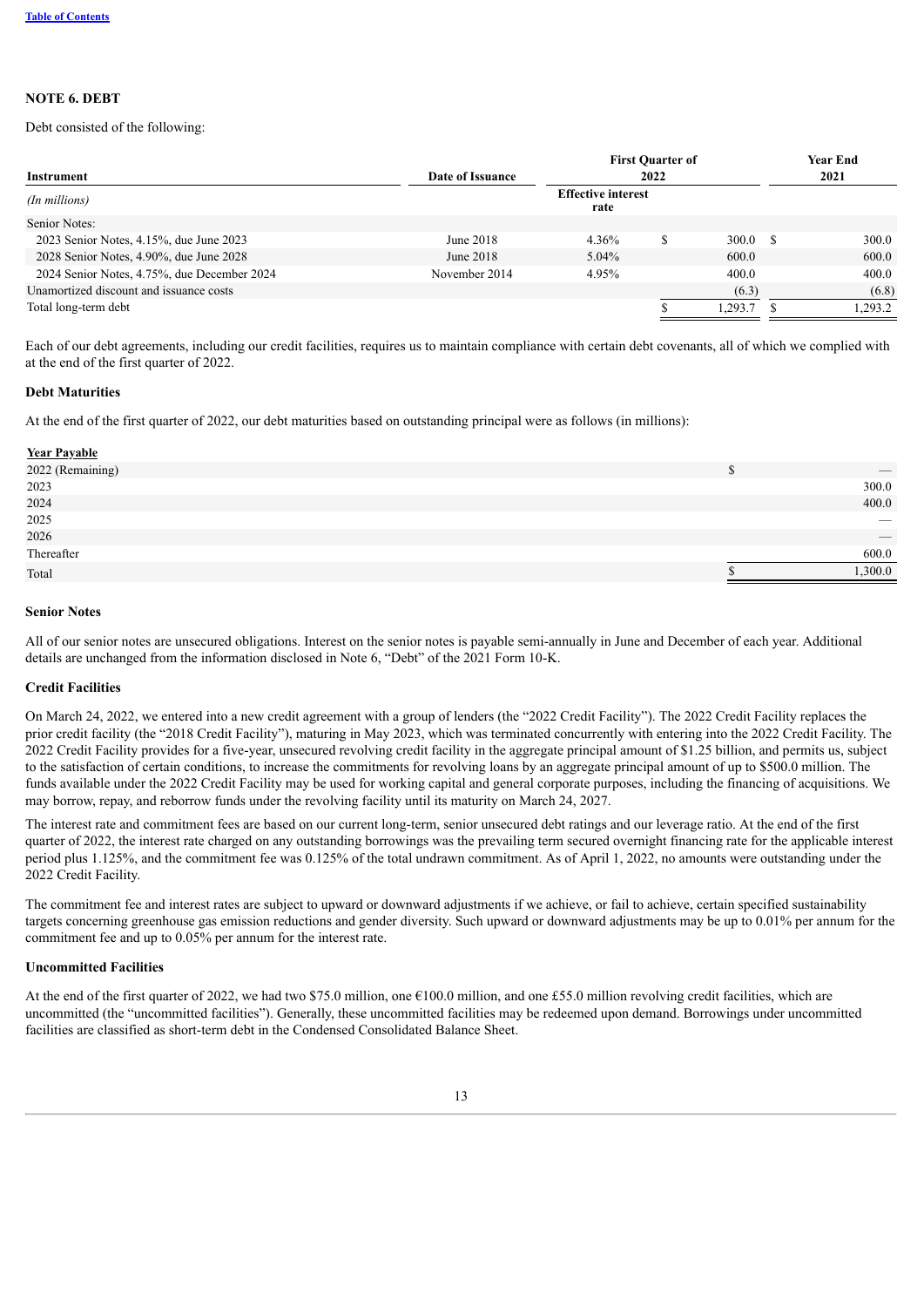## **NOTE 7. FAIR VALUE MEASUREMENTS**

The following table summarizes the fair values of financial instruments at fair value on a recurring basis for the periods indicated and determined using the following inputs:

|                                             |              | Fair Values as of the end of the First Quarter of 2022                      |               |                                                     |    |                                       |  |              |   | Fair Values at the end of 2021                                              |    |                                                     |             |                                       |       |      |  |  |
|---------------------------------------------|--------------|-----------------------------------------------------------------------------|---------------|-----------------------------------------------------|----|---------------------------------------|--|--------------|---|-----------------------------------------------------------------------------|----|-----------------------------------------------------|-------------|---------------------------------------|-------|------|--|--|
|                                             |              | Quoted prices in<br><b>Active Markets</b><br>for Identical<br><b>Assets</b> |               | Significant<br>Other<br><b>Observable</b><br>Inputs |    | Significant<br>Unobservable<br>Inputs |  |              |   | Quoted prices in<br><b>Active Markets</b><br>for Identical<br><b>Assets</b> |    | Significant<br>Other<br><b>Observable</b><br>Inputs |             | Significant<br>Unobservable<br>Inputs |       |      |  |  |
| (In millions)                               |              | (Level I)                                                                   |               | (Level II)                                          |    | (Level III)                           |  | <b>Total</b> |   | (Level I)                                                                   |    | (Level II)                                          | (Level III) |                                       | Total |      |  |  |
| <b>Assets</b>                               |              |                                                                             |               |                                                     |    |                                       |  |              |   |                                                                             |    |                                                     |             |                                       |       |      |  |  |
| Deferred compensation plan <sup>(1)</sup>   | \$           | 40.4                                                                        |               |                                                     |    |                                       |  | 40.4         | S | 44.7                                                                        |    |                                                     |             |                                       |       | 44.7 |  |  |
| Derivatives <sup><math>(2)</math></sup>     |              |                                                                             |               | 0.4                                                 |    |                                       |  | 0.4          |   |                                                                             |    | 0.1                                                 |             |                                       |       | 0.1  |  |  |
| Total assets measured at fair<br>value      |              | 40.4                                                                        |               | 0.4                                                 | -S |                                       |  | 40.8         | S | 44.7                                                                        |    | 0.1                                                 |             |                                       |       | 44.8 |  |  |
|                                             |              |                                                                             |               |                                                     |    |                                       |  |              |   |                                                                             |    |                                                     |             |                                       |       |      |  |  |
| <b>Liabilities</b>                          |              |                                                                             |               |                                                     |    |                                       |  |              |   |                                                                             |    |                                                     |             |                                       |       |      |  |  |
| Deferred compensation plan <sup>(1)</sup>   | <sup>S</sup> | 40.4                                                                        | <sup>\$</sup> |                                                     | -S |                                       |  | 40.4         | S | 44.7                                                                        | \$ |                                                     |             |                                       | \$.   | 44.7 |  |  |
| Derivatives <sup><math>(2)</math></sup>     |              |                                                                             |               | 0.4                                                 |    |                                       |  | 0.4          |   |                                                                             |    | 0.2                                                 |             |                                       |       | 0.2  |  |  |
| Contingent consideration $(3)$              |              |                                                                             |               |                                                     |    | 13.2                                  |  | 13.2         |   |                                                                             |    |                                                     |             | 12.8                                  |       | 12.8 |  |  |
| Total liabilities measured at fair<br>value |              | 40.4                                                                        |               | 0.4                                                 |    | 13.2                                  |  | 54.0         |   | 44.7                                                                        |    | 0.2                                                 |             | 12.8                                  |       | 57.7 |  |  |

 $<sup>(1)</sup>$  Represents a self-directed, non-qualified deferred compensation plan for certain executives and other highly compensated employees included in Other</sup> non-current assets and Other non-current liabilities on our Condensed Consolidated Balance Sheets. The plan is invested in actively traded mutual funds and individual stocks valued using observable quoted prices in active markets.

<sup>(2)</sup> Represents forward currency exchange contracts that are included in Other current assets and Other current liabilities on our Condensed Consolidated Balance Sheets.

 $(3)$  Represents arrangements to pay the former owners of certain companies that we acquired that are included in Other current liabilities on our Condensed Consolidated Balance Sheets. The fair values are estimated using scenario-based methods or option pricing methods based upon estimated future revenues, gross margins, or other milestones.

#### **Additional Fair Value Information**

The total estimated fair value of all outstanding financial instruments that are not recorded at fair value on a recurring basis (debt) was approximately \$1.3 billion and \$1.4 billion at the end of the first quarter of 2022 and at the end of 2021.

The fair value of the senior notes was determined based on observable market prices in less active markets and is categorized accordingly as Level II. The fair values do not indicate the amount we would currently have to pay to extinguish the debt.

## **NOTE 8. PRODUCT WARRANTIES**

We accrue for warranty costs as part of our cost of sales based on associated material product costs, technical support, labor costs, and costs incurred by third parties performing work on our behalf. Our expected future costs are primarily estimated based upon historical trends in the volume of product returns within the warranty period and the costs to repair or replace the equipment. When products sold include warranty provisions, they are covered by a warranty for periods ranging generally from one year to two years.

Accrued warranty expense at the end of the first quarter of 2022 and at the end of 2021 was \$16.7 million and \$17.1 million, and is included in Other current liabilities in our Condensed Consolidated Balance Sheet.

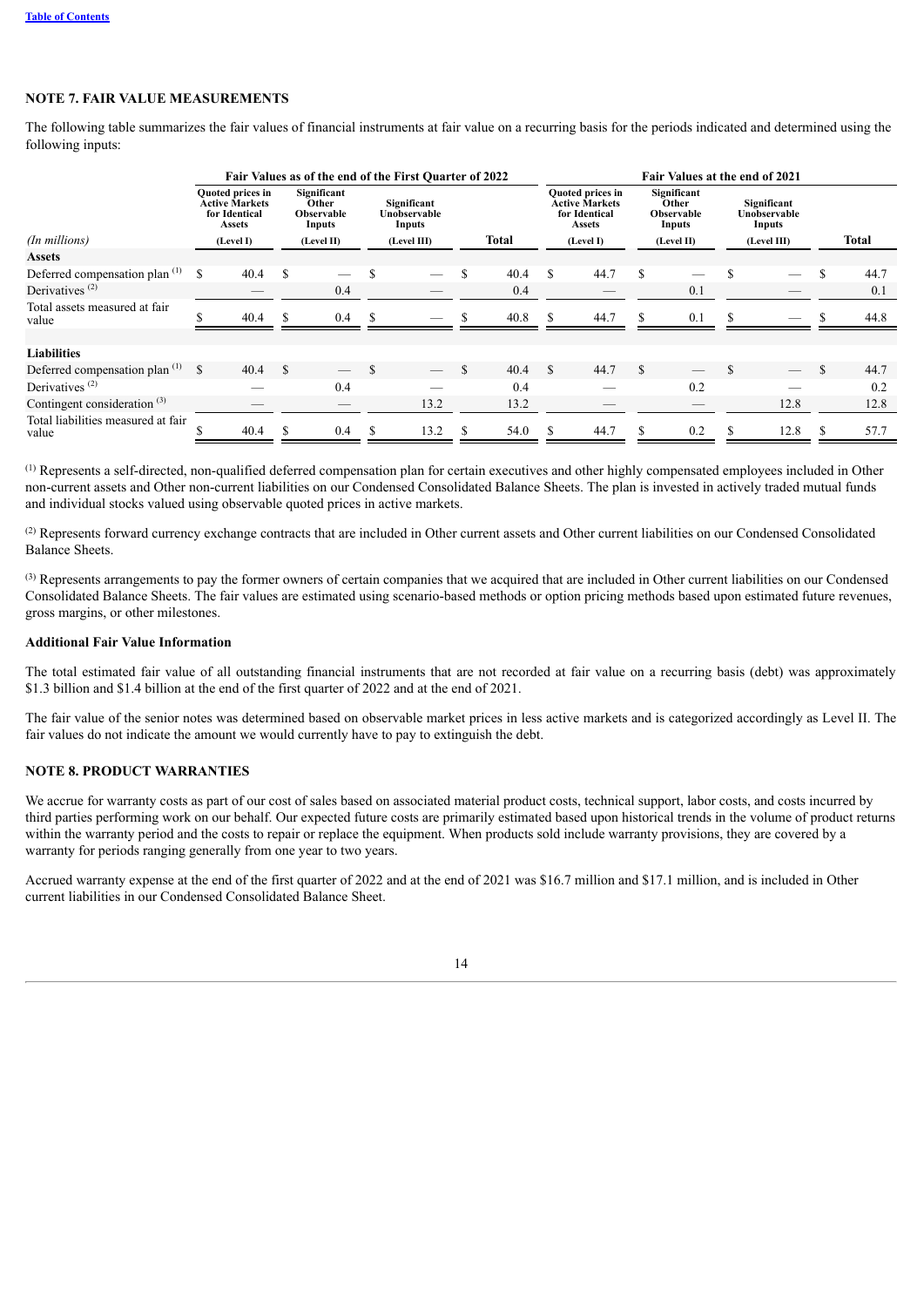#### **NOTE 9. DEFERRED REVENUE AND REMAINING PERFORMANCE OBLIGATIONS**

#### **Deferred Revenue**

Changes in our deferred revenue during the first quarter of 2022 and 2021 were as follows:

|                                  | <b>First Ouarter of</b> |          |         |  |  |  |  |  |
|----------------------------------|-------------------------|----------|---------|--|--|--|--|--|
| (In millions)                    | 2022                    |          | 2021    |  |  |  |  |  |
| Beginning balance of the period  |                         | 631.8 \$ | 613.8   |  |  |  |  |  |
| Revenue recognized               | (234.6)                 |          | (247.3) |  |  |  |  |  |
| Billing and other net activities | 306.7                   |          | 252.4   |  |  |  |  |  |
| Ending balance of the period     | 703.9                   |          | 618.9   |  |  |  |  |  |

#### **Remaining Performance Obligations**

At the end of the first quarter of 2022, approximately \$1.7 billion of revenue is expected to be recognized from remaining performance obligations for which goods or services have not been delivered, primarily subscription, software, and software maintenance, and to a lesser extent, hardware and professional services contracts. We expect to recognize \$1.3 billion or 75% of our remaining performance obligations as revenue during the next 12 months and the remainder thereafter.

## **NOTE 10. EARNINGS PER SHARE**

Basic earnings per share is computed based on the weighted-average number of shares of common stock outstanding during the period. Diluted earnings per share is computed based on the weighted-average number of shares of common stock outstanding during the period plus additional shares of common stock that would have been outstanding if potentially dilutive securities had been issued. Potentially dilutive common shares include outstanding stock options, restricted stock units, contingently issuable shares, and shares to be purchased under our employee stock purchase plan.

The following table shows the computation of basic and diluted earnings per share:

|                                                                                                                     | <b>First Ouarter of</b> |      |       |
|---------------------------------------------------------------------------------------------------------------------|-------------------------|------|-------|
|                                                                                                                     | 2022                    |      | 2021  |
| (In millions, except per share amounts)                                                                             |                         |      |       |
| Numerator:                                                                                                          |                         |      |       |
| Net income attributable to Trimble Inc.                                                                             | 110.3                   |      | 114.5 |
| Denominator:                                                                                                        |                         |      |       |
| Weighted average number of common shares used in basic earnings per share                                           | 250.8                   |      | 251.1 |
| Effect of dilutive securities                                                                                       | 2.0                     |      | 3.2   |
| Weighted average number of common shares and dilutive potential common shares used in diluted<br>earnings per share | 252.8                   |      | 254.3 |
| Basic earnings per share                                                                                            | 0.44                    | - S  | 0.46  |
| Diluted earnings per share                                                                                          | 0.44                    | - 85 | 0.45  |
|                                                                                                                     |                         |      |       |

Anti-dilutive stock-based awards excluded from the calculations of diluted earnings per share were immaterial during the periods presented.

# **NOTE 11. INCOME TAXES**

Our effective income tax rate for the first quarter of 2022 was 20.4%, as compared to 16.6% in the corresponding period in 2021. The increase was primarily due to a one-time tax benefit from foreign income tax refunds in 2021.

We and our subsidiaries are subject to U.S. federal, state, and foreign income taxes. Currently, we are in different stages of multiple year examinations by various state and foreign taxing authorities. While we believe our reserves are more likely than not to be adequate to cover final resolution of all open tax matters, it is reasonably possible that future obligations related to these matters could arise.

Unrecognized tax benefits of \$49.9 million and \$42.3 million at the end of the first quarter of 2022 and at the end of 2021, if recognized, would favorably affect the effective income tax rate in future periods. At the end of the first quarter of 2022 and at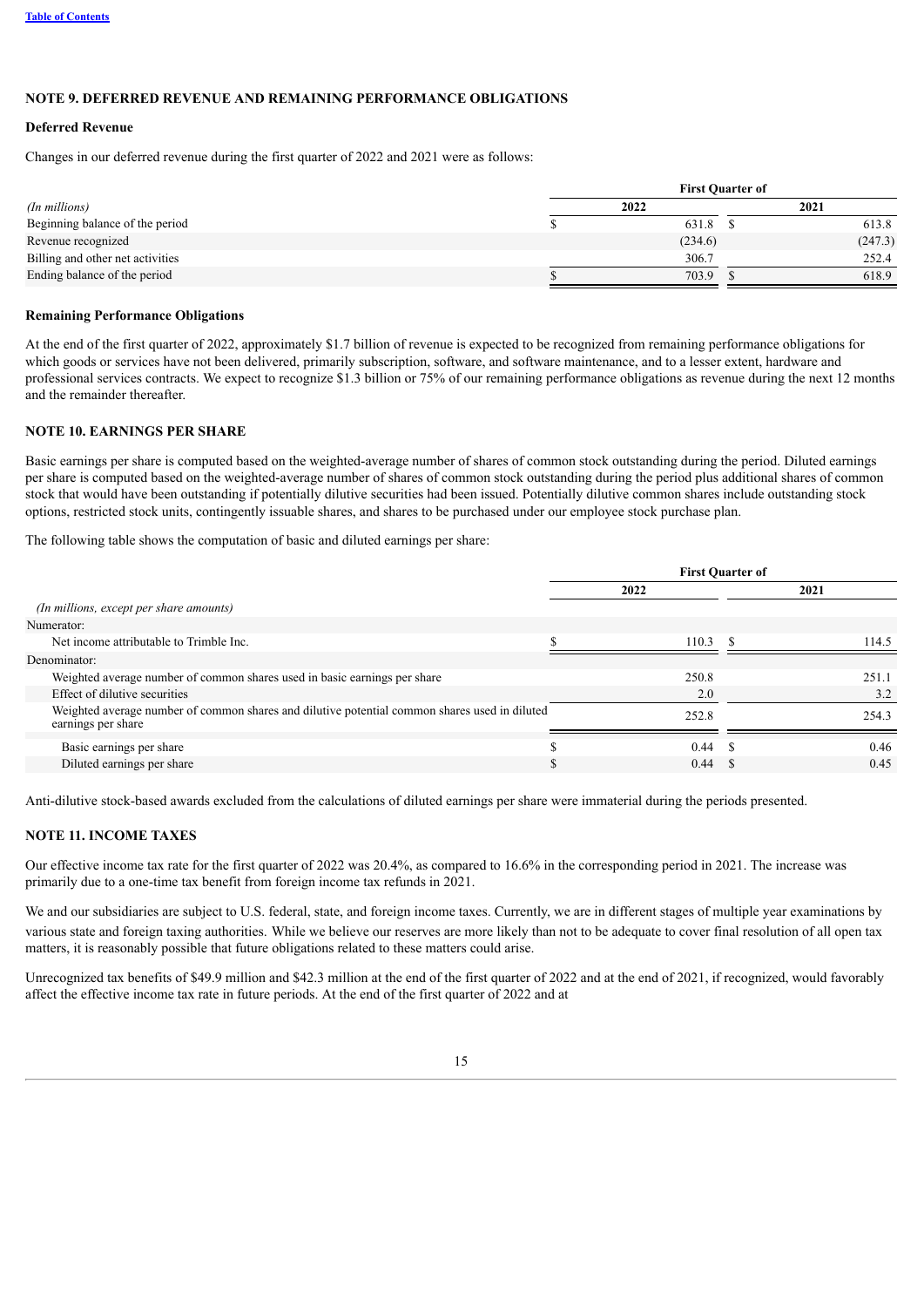the end of 2021, we accrued interest and penalties of \$10.5 million and \$9.2 million. Although timing of the resolution and/or closure of audits is not certain, we do not believe that our gross unrecognized tax benefits would materially change in the next twelve months.

Income tax payable at the end of the first quarter of 2022 and at the end of 2021 was \$63.4 million and \$47.1 million, and is included in Other current liabilities in our Condensed Consolidated Balance Sheet.

### **NOTE 12. COMMITMENTS AND CONTINGENCIES**

#### **Commitments**

At the end of the first quarter of 2022, we had unconditional purchase obligations of approximately \$752.2 million. These unconditional purchase obligations primarily represent open non-cancellable purchase orders for material purchases with our vendors and investments in our platform associated with our Connect and Scale strategy.

#### **Litigation**

<span id="page-15-0"></span>From time to time, we are involved in litigation arising in the ordinary course of our business. There are no material legal proceedings, other than ordinary routine litigation incidental to the business, that we or any of our subsidiaries is a party, or that any of our or our subsidiaries' property is subject.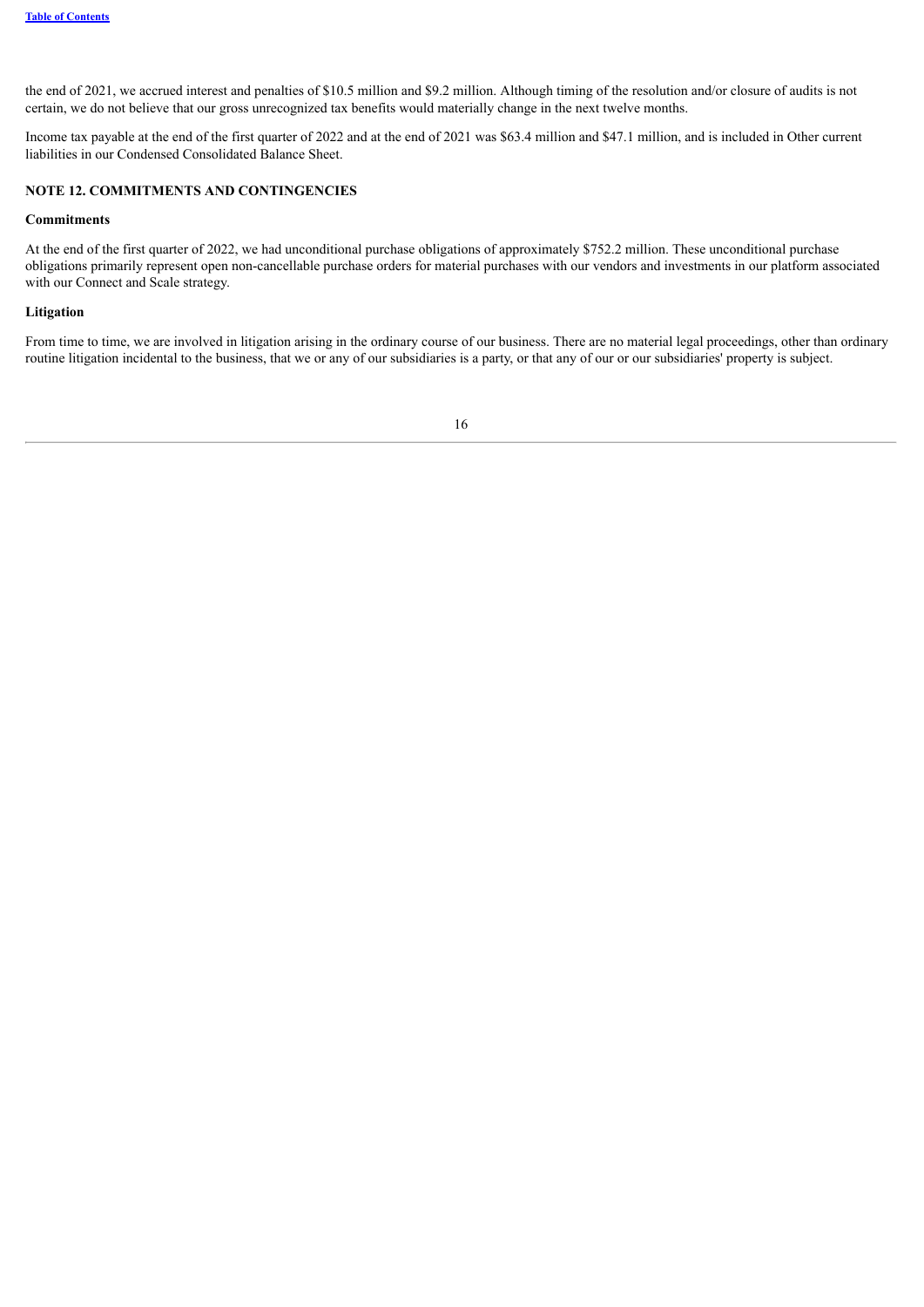### **ITEM 2. MANAGEMENT'S DISCUSSION AND ANALYSIS OF FINANCIAL CONDITION AND RESULTS OF OPERATIONS**

# **CRITICAL ACCOUNTING POLICIES AND ESTIMATES**

There have been no material changes to our critical accounting policies and estimates during the first quarter of 2022. For a complete discussion of our critical accounting policies and estimates, refer to "Management's Discussion and Analysis of Financial Condition and Results of Operations" section of the 2021 Form 10-K.

# **RECENT ACCOUNTING PRONOUNCEMENTS**

For a summary of recent accounting pronouncements applicable to our Condensed Consolidated Financial Statements, refer to Note 1 "Overview and Accounting Policies" of this Form 10-Q.

# **EXECUTIVE LEVEL OVERVIEW**

We are a leading provider of technology solutions that enable professionals and field mobile workers to improve or transform their work processes. Our comprehensive work process solutions are used across a range of industries including architecture, building construction, civil engineering, geospatial, survey and mapping, agriculture, natural resources, utilities, transportation, and government. Our representative customers include construction owners, contractors, engineering and construction firms, surveying companies, farmers and agricultural companies, energy and utility companies, trucking companies, and state, federal, and municipal governments.

Our growth strategy is centered on multiple elements:

- Executing on our Connect and Scale strategy;
- Increasing focus on software and services:
- Focus on attractive markets with significant growth and profitability potential;
- Domain knowledge and technological innovation that benefit a diverse customer base;
- Geographic expansion with localization strategy;
- Optimized go-to-market strategies to best access our markets;
- Strategic acquisitions;
- Venture fund investments; and
- Sustainability.

Our focus on these growth drivers has led over time to growth in revenue and profitability and an increasingly diversified business model. We continue to experience a shift toward a more significant mix of recurring revenue contracts, as demonstrated by our success in driving annualized recurring revenue ("ARR") growth of 12% year-over-year at the end of the first quarter of 2022. Excluding the impact of foreign currency and acquisitions and divestitures, ARR organic growth was 14%. This shift has positively impacted our revenue mix and growth over time and is leading to improved visibility in our businesses. Our software, maintenance, subscriptions, and services represented 56% of total revenue for the first quarter of 2022. As our solutions have expanded, our go-to-market model has also evolved with a balanced mix between direct, distribution, and OEM customers as well as an increasing number of enterprise level customer relationships.

For a full definition of ARR as used in this discussion and analysis, refer to the "Supplemental Disclosure of Non-GAAP Financial Measures and Annualized Recurring Revenue" later in this Item 2.

#### **Impact of Recent Events on Our Business**

#### *Inflationary Cost Increases, Disruption in Our Supply Chain, and Russia's Invasion of Ukraine*

In 2021 and into the first quarter of 2022, we continued to experience inflationary cost increases in certain components of our hardware products and increased freight expenses due to supply chain disruptions resulting from strained transportation capacity, parts and labor shortages, and an increase in worldwide demand for components. Additionally, Russia's invasion of Ukraine and the current lockdowns in China as a result of rising COVID-19 cases may further impact the supply chain, both directly and indirectly. In response to these supply chain disruptions, we continue to make binding commitments with longer lead times, which may negatively impact our working capital in the short term and our flexibility to adapt to changing market conditions and product demand. Although we have initiated customer price increases to offset inflationary pressures, we continue to experience delays in shipping our products and increased costs, which may reduce our revenue and gross margin and continue to increase our backlog.

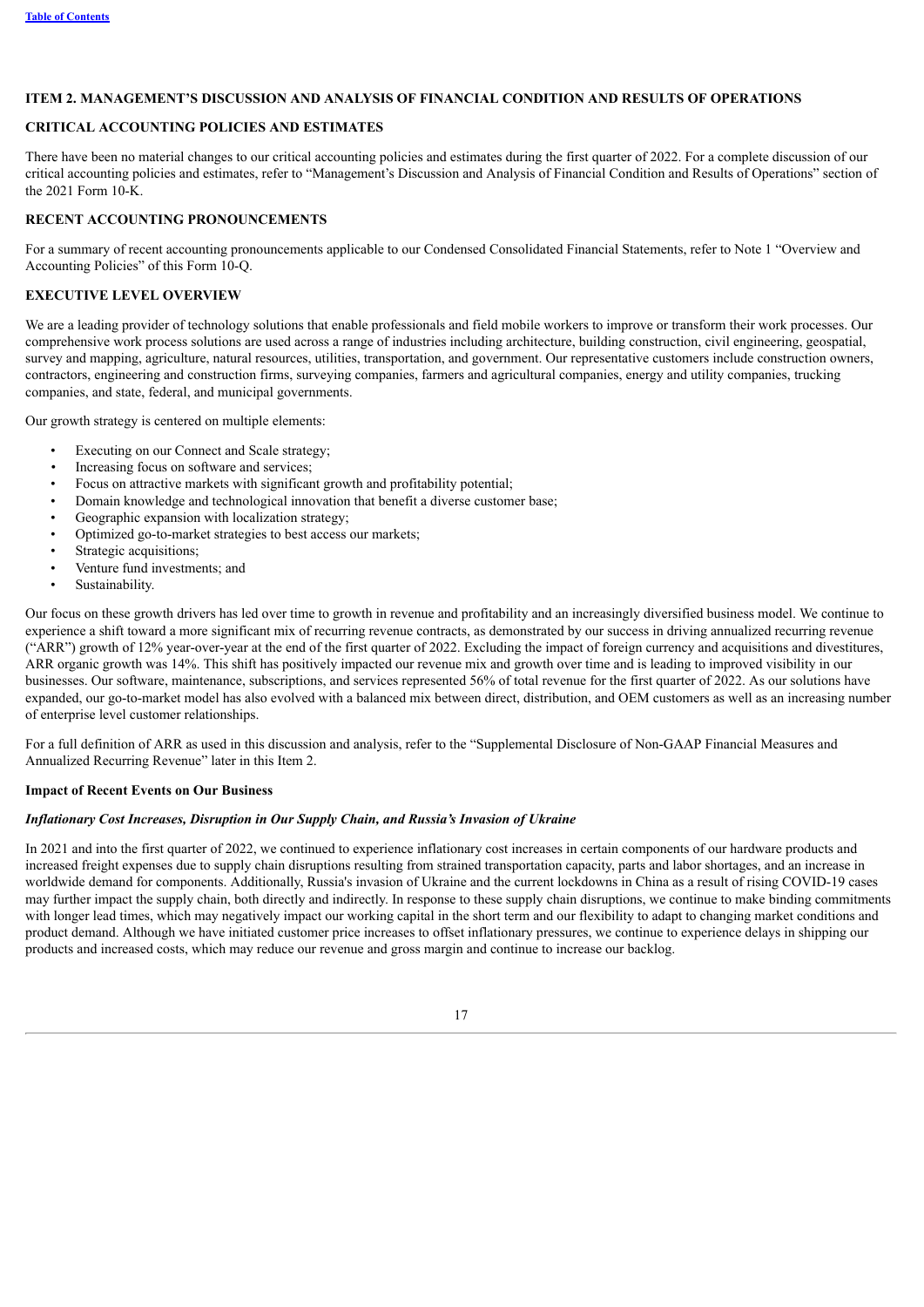As the Russian invasion of Ukraine continues to evolve, we are monitoring the current and potential impact on our business, our people, and our customers. We stopped selling to Russia and Belarus customers in the first quarter and wrote off uncollected customer receivables and inventory located in these countries, totaling \$5.7 million. Any future impairments of other assets, including long-lived assets, would not have a material impact on our financial results. Total revenue associated with Russia and Belarus customers, either sold directly or indirectly through resellers or OEMs, was less than 2% of our total Company revenue for 2021. For 2022, we expect that our current overall demand and backlog position will offset the majority of the revenue loss from these countries. While neither Russia nor Belarus constitutes a material portion of our business, a significant escalation of the conflict could add more pressure on supply chain issues or increase inflationary costs, and therefore, may have a negative impact on our operations.

See "Item 1A. Risk Factors" below for further discussion of the impacts on and risks to our business from Russia's invasion of Ukraine.

# *Business Divestitures*

On April 13, 2022, we announced that we entered into a definitive agreement to sell our Time and Frequency, LOADRITE, Spectra Precision Tools, and SECO accessories businesses to Precisional LLC, an affiliate of The Jordan Company. These businesses are reported as part of our Buildings and Infrastructure and Geospatial segments. On April 20, we announced that we entered into a definitive agreement to sell our BeenaVision business to Wabtec Corporation. The BeenaVision business is reported as part of our Transportation segment.

Both of these divestitures are in line with our strategy to focus on core areas of our long-term growth and strategic product roadmap. The transactions are subject to a number of customary closing conditions and are expected to close in the second quarter of 2022. The combined proceeds of both transactions are expected to be approximately \$216.5 million, subject to working capital adjustments. For fiscal 2021, the revenue and operating income for these businesses was approximately \$185.0 million and \$37.0 million.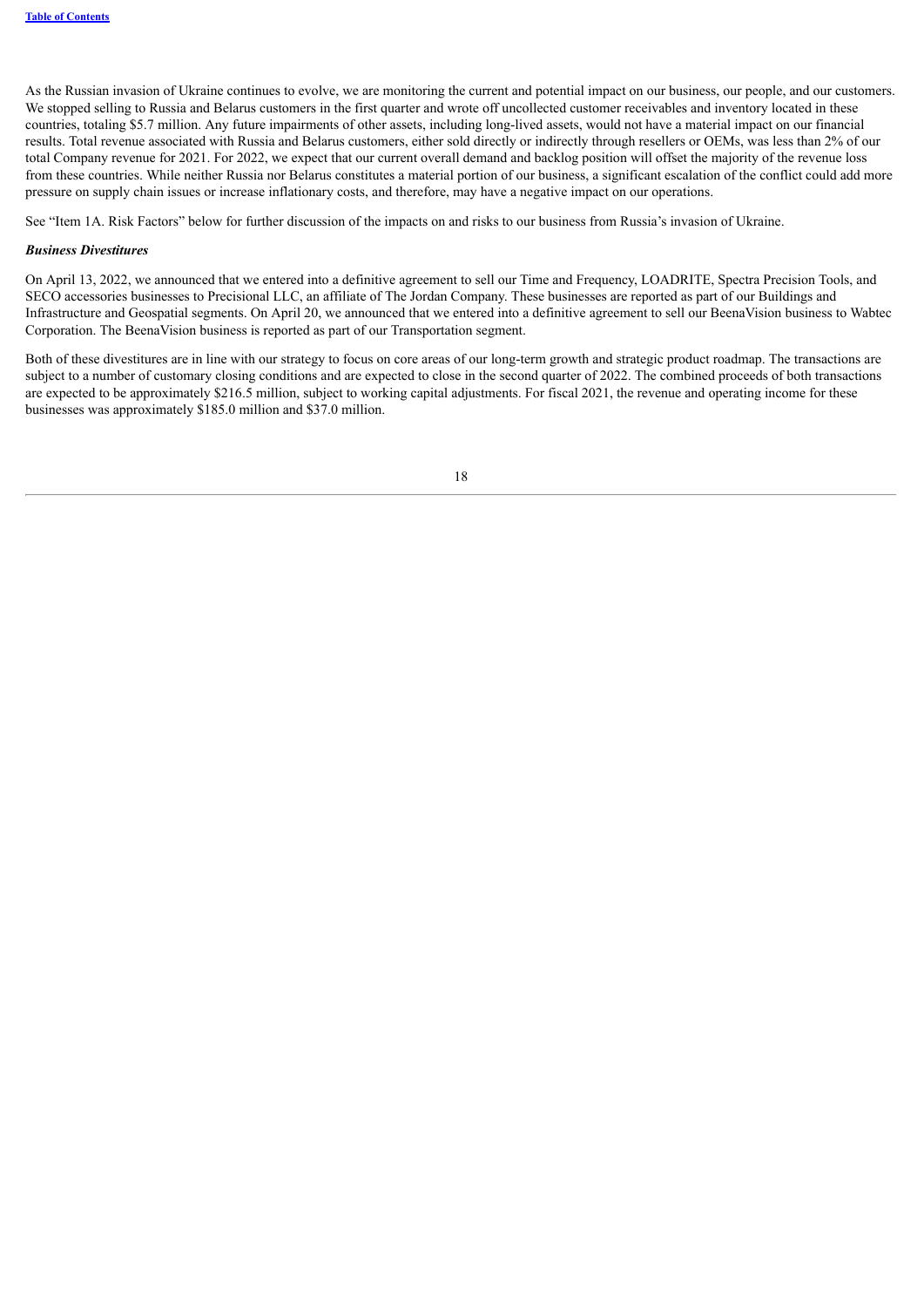## **RESULTS OF OPERATIONS**

#### **Overview**

The following table shows revenue by category, gross margin and gross margin as a percentage of revenue, operating income and operating income as a percentage of revenue, diluted earnings per share, and annualized recurring revenue compared for the periods indicated:

|                                                                     |              | <b>First Quarter of</b> |              |         |              |                      |          |  |  |  |  |
|---------------------------------------------------------------------|--------------|-------------------------|--------------|---------|--------------|----------------------|----------|--|--|--|--|
|                                                                     |              | 2022                    |              | 2021    |              | <b>Dollar Change</b> | % Change |  |  |  |  |
| (In millions, except per share amounts)                             |              |                         |              |         |              |                      |          |  |  |  |  |
| Revenue:                                                            |              |                         |              |         |              |                      |          |  |  |  |  |
| Product                                                             | S            | 621.6                   | S.           | 539.4   | S            | 82.2                 | 15%      |  |  |  |  |
| Service                                                             |              | 161.1                   |              | 162.3   |              | (1.2)                | $(1)\%$  |  |  |  |  |
| Subscription                                                        |              | 211.0                   |              | 184.8   |              | 26.2                 | 14%      |  |  |  |  |
| Total revenue                                                       | \$           | 993.7                   | \$.          | 886.5   | <b>S</b>     | 107.2                | 12%      |  |  |  |  |
| Gross margin                                                        | S            | 549.6                   | \$           | 493.3   | $\mathbb{S}$ | 56.3                 | 11%      |  |  |  |  |
| Gross margin as a % of revenue                                      |              | 55.3 %                  |              | 55.6 %  |              |                      |          |  |  |  |  |
| Operating income                                                    | \$           | 156.9                   | S.           | 140.9   | S            | 16.0                 | 11%      |  |  |  |  |
| Operating income as a % of revenue                                  |              | 15.8%                   |              | 15.9 %  |              |                      |          |  |  |  |  |
| Diluted earnings per share                                          | \$           | 0.44                    | \$           | 0.45    | \$           | (0.01)               | $(2)\%$  |  |  |  |  |
|                                                                     |              |                         |              |         |              |                      |          |  |  |  |  |
| Non-GAAP revenue $(1)$                                              | S            | 993.7                   | $\mathbb{S}$ | 886.7   | $\mathbb{S}$ | 107.0                | 12%      |  |  |  |  |
| Non-GAAP operating income $(1)$                                     | \$           | 233.1                   | \$.          | 209.2   | \$.          | 23.9                 | 11%      |  |  |  |  |
| Non-GAAP operating income as a % of Non-GAAP Revenue <sup>(1)</sup> |              | 23.5 %                  |              | 23.6 %  |              |                      |          |  |  |  |  |
| Non-GAAP diluted earnings per share <sup>(1)</sup>                  | $\mathbb{S}$ | 0.73                    | \$           | 0.66    | S            | 0.07                 | 11%      |  |  |  |  |
|                                                                     |              |                         |              |         |              |                      |          |  |  |  |  |
| Annualized Recurring Revenue ("ARR") <sup>(1)</sup>                 | \$           | 1,472.4                 | \$           | 1,319.2 | \$           | 153.2                | 12%      |  |  |  |  |
|                                                                     |              |                         |              |         |              |                      |          |  |  |  |  |

 $<sup>(1)</sup>$  Refer to "Supplemental Disclosure of Non-GAAP Financial Measures and Annualized Recurring Revenue" of this Form 10-Q for definitions.</sup>

### **First Quarter of 2022 Compared with First Quarter of 2021**

# *Revenue*

Despite supply constraints and increases in our backlog, revenue increased due to strong demand for our hardware and related software and higher term license and subscription sales and, to a lesser extent, the impact of customer price increases, slightly offset by unfavorable foreign currency exchange rates.

Product revenue increased primarily due to strong hardware and related perpetual software sales across Buildings and Infrastructure, Geospatial, and Resources and Utilities. Buildings and Infrastructure term license sales also contributed to product revenue growth. Service revenue was relatively flat. Subscription revenue increased primarily due to strong growth in Buildings and Infrastructure and, to a lesser extent, in Resources and Utilities.

#### *Gross Margin*

Gross margin increased primarily due to strong revenue growth. Gross margin as a percentage of revenue was relatively flat; gross margin compression in Resources and Utilities caused by hardware supply chain impacts was largely offset by Buildings and Infrastructure software and subscription service margin expansion.

# *Operating Income*

Operating income increased primarily due to revenue growth in Buildings and Infrastructure, Geospatial, and Resources and Utilities, partially offset by gross margin compression in Resources and Utilities, higher restructuring expense, and Russia and Belarus write-offs. Operating income as a percentage of revenue was flat.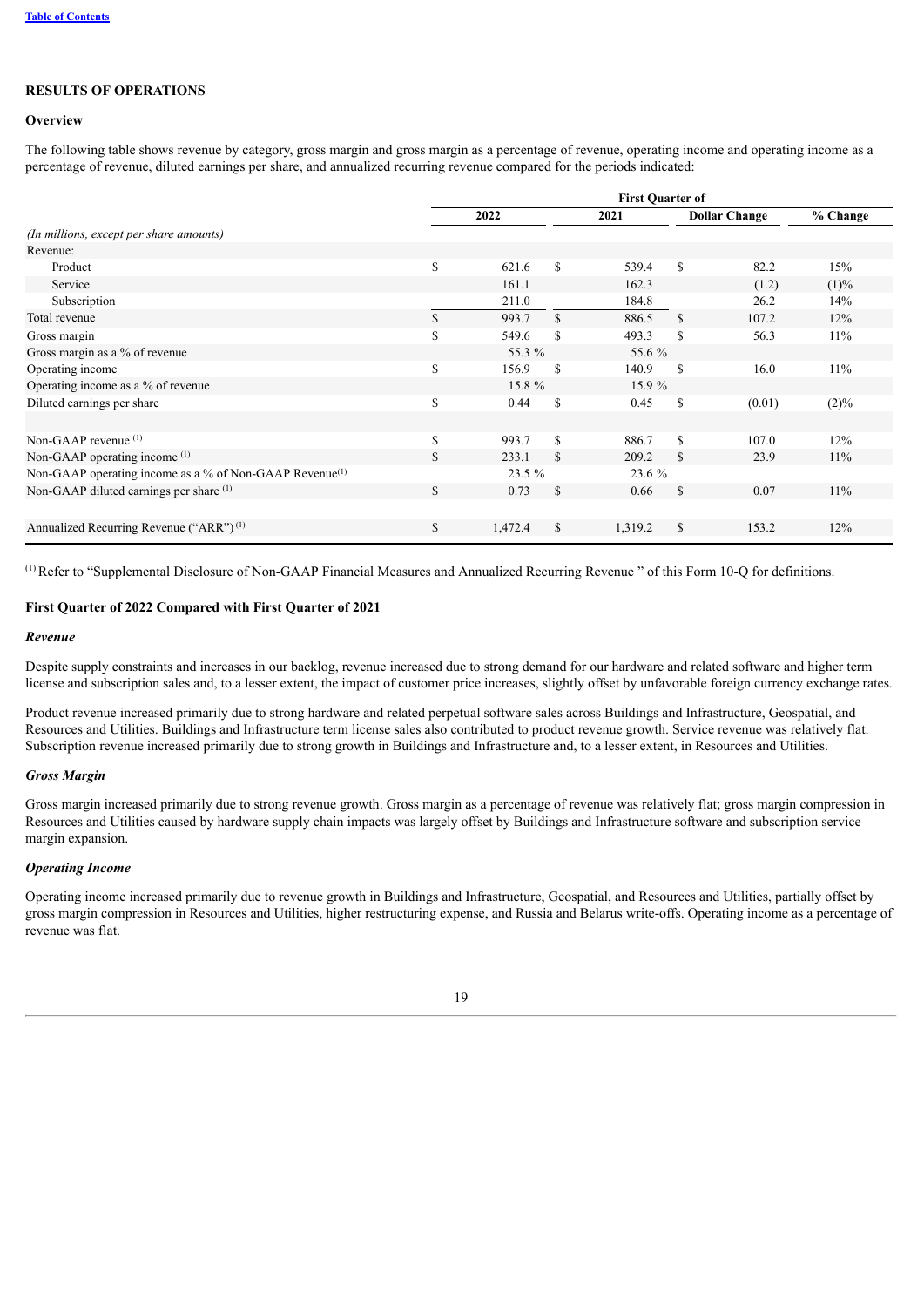#### **Research and Development, Sales and Marketing, and General and Administrative Expense**

The following table shows research and development ("R&D"), sales and marketing ("S&M"), and general and administrative ("G&A") expense along with these expenses as a percentage of revenue for the periods indicated:

|                            | <b>First Ouarter of</b> |           |               |          |               |                      |          |  |  |  |
|----------------------------|-------------------------|-----------|---------------|----------|---------------|----------------------|----------|--|--|--|
|                            |                         | 2022      |               | 2021     |               | <b>Dollar Change</b> | % Change |  |  |  |
| (In millions)              |                         |           |               |          |               |                      |          |  |  |  |
| Research and development   |                         | 140.3     | S             | 129.4    | \$            | 10.9                 | 8%       |  |  |  |
| Percentage of revenue      |                         | 14.1 $%$  |               | 14.6 $%$ |               |                      |          |  |  |  |
| Sales and marketing        |                         | 131.9     | S             | 122.4    | <sup>\$</sup> | 9.5                  | 8%       |  |  |  |
| Percentage of revenue      |                         | $13.3\%$  |               | 13.8 %   |               |                      |          |  |  |  |
| General and administrative |                         | 101.5     | <sup>\$</sup> | 85.4     | <sup>\$</sup> | 16.1                 | 19%      |  |  |  |
| Percentage of revenue      |                         | $10.2 \%$ |               | $9.6\%$  |               |                      |          |  |  |  |
| Total                      |                         | 373.7     |               | 337.2    | \$.           | 36.5                 | 11%      |  |  |  |

R&D expense increased primarily due to higher compensation expense, including incentive compensation. We believe that the development and introduction of new solutions are critical to our future success, and we expect to continue the active development of new products.

S&M expense increased primarily due to higher compensation expense, including incentive compensation and commissions, and, to a lesser extent, higher travel expense.

G&A expense increased primarily due to higher bad debt expense associated with Russia and Belarus customers, higher compensation expense, including incentive compensation, and higher consulting expense.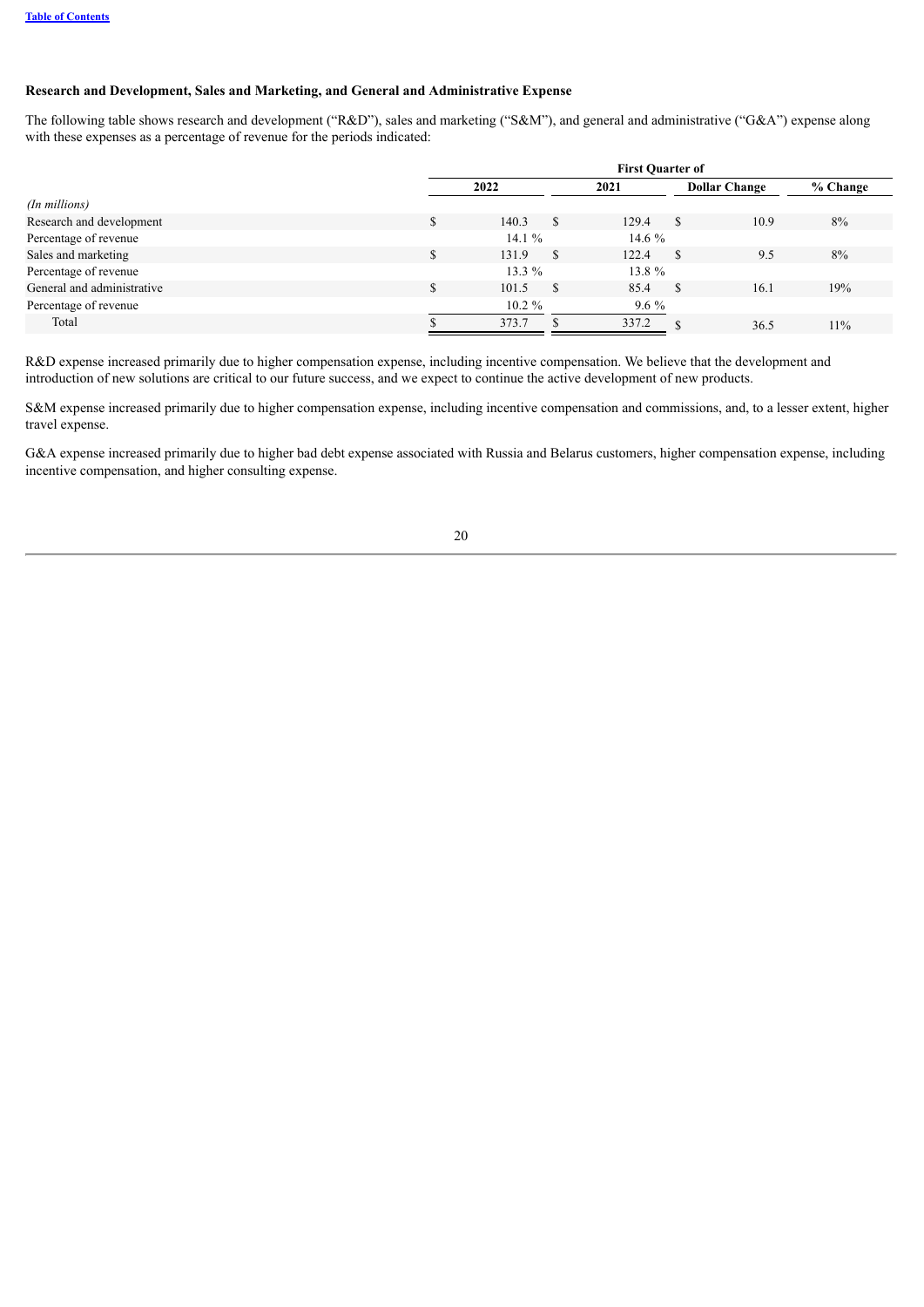# **Amortization of Purchased Intangible Assets**

|                                                                                | <b>First Ouarter of</b> |  |       |  |                      |          |  |
|--------------------------------------------------------------------------------|-------------------------|--|-------|--|----------------------|----------|--|
|                                                                                | 2022                    |  | 2021  |  | <b>Dollar Change</b> | % Change |  |
| (In millions)                                                                  |                         |  |       |  |                      |          |  |
| Cost of sales                                                                  | 22.5                    |  | 22.1  |  | 0.4                  | 2%       |  |
| Operating expenses                                                             | 12.1                    |  | 13.7  |  | (1.6)                | $(12)\%$ |  |
| Total amortization expense of purchased intangibles                            | 34.6                    |  | 35.8  |  | (1.2)                | $(3)\%$  |  |
| Total amortization expense of purchased intangibles as a percentage of revenue | $3\%$                   |  | $4\%$ |  |                      |          |  |

Total amortization expense of purchased intangibles decreased due to the expiration of prior year acquisitions' amortization.

# **Non-operating Expense, Net**

The components of non-operating expense, net, were as follows:

| <b>First Ouarter of</b> |        |  |                       |  |             |                      |  |
|-------------------------|--------|--|-----------------------|--|-------------|----------------------|--|
|                         | 2022   |  | 2021                  |  |             | % Change             |  |
|                         |        |  |                       |  |             |                      |  |
|                         |        |  |                       |  | 0.9         | $(5)\%$              |  |
|                         | 9.7    |  | 11.8                  |  | (2.1)       | $(18)\%$             |  |
|                         | (12.1) |  | 1.6                   |  | (13.7)      | $(856)\%$            |  |
|                         |        |  | (3.5)                 |  | (14.9)      | 426%                 |  |
|                         |        |  | $(16.0)$ \$<br>(18.4) |  | $(16.9)$ \$ | <b>Dollar Change</b> |  |

Non-operating expense, net increased primarily due to a divestiture-related loss and fluctuations in deferred compensation plan assets, both included in Other income (expense), net, and, to a lesser extent, lower joint venture profitability.

#### **Income Tax Provision**

For the first quarter, our effective income tax rate was 20.4%, as compared to 16.6%. The increase was primarily due to a one-time tax benefit from foreign income tax refunds in 2021.

#### **Results by Segment**

We report our financial performance, including revenue and operating income, based on four reportable segments: Buildings and Infrastructure, Geospatial, Resources and Utilities, and Transportation.

Our Chief Executive Officer (chief operating decision maker) views and evaluates operations based on the results of our reportable operating segments under our management reporting system. For additional discussion of our segments, refer to Note 5 "Segment Information" of this Form 10-Q.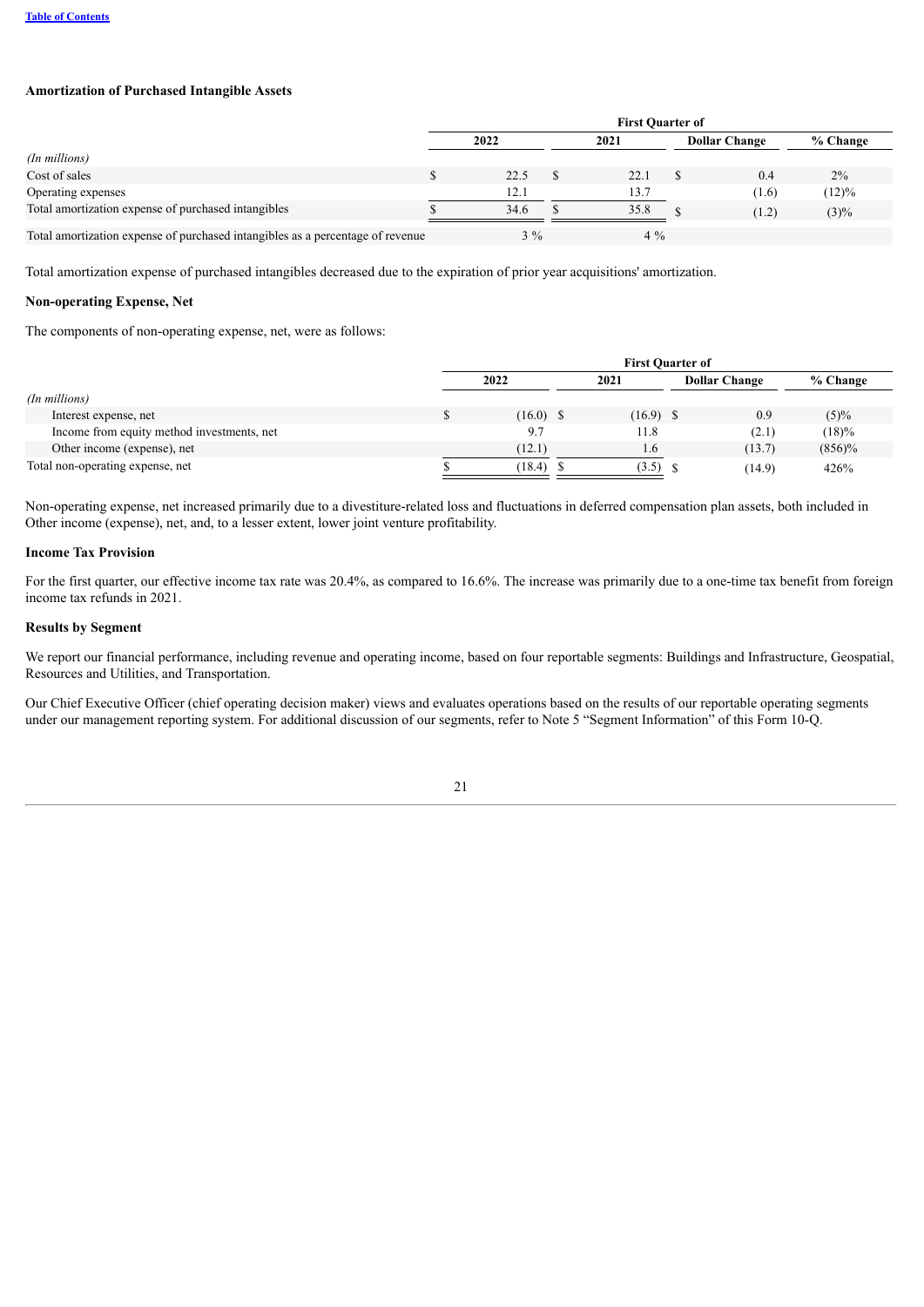The following table is a summary of revenue and operating income by segment compared for the periods indicated:

| % Change |
|----------|
|          |
|          |
|          |
| 16%      |
|          |
| 25%      |
|          |
|          |
| 14%      |
|          |
| 19%      |
|          |
|          |
| 12%      |
|          |
| $(6)\%$  |
|          |
|          |
| $1\%$    |
|          |
| 10%      |
|          |
|          |

The following table is a reconciliation of our consolidated segment operating income to consolidated income before taxes:

|                                                  | <b>First Quarter of</b> |  |        |  |
|--------------------------------------------------|-------------------------|--|--------|--|
|                                                  | 2022                    |  | 2021   |  |
| (In millions)                                    |                         |  |        |  |
| Consolidated segment operating income            | $262.9$ \$              |  | 233.6  |  |
| Unallocated general corporate expenses           | (29.8)                  |  | (24.4) |  |
| Purchase accounting adjustments                  | (34.6)                  |  | (34.8) |  |
| Acquisition / divestiture items                  | (3.9)                   |  | (3.5)  |  |
| Stock-based compensation / deferred compensation | (25.0)                  |  | (28.7) |  |
| Restructuring and other costs                    | (12.7)                  |  | (1.3)  |  |
| Consolidated operating income                    | 156.9                   |  | 140.9  |  |
| Total non-operating expense, net                 | (18.4)                  |  | (3.5)  |  |
| Consolidated income before taxes                 | 138.5                   |  | 137.4  |  |
|                                                  |                         |  |        |  |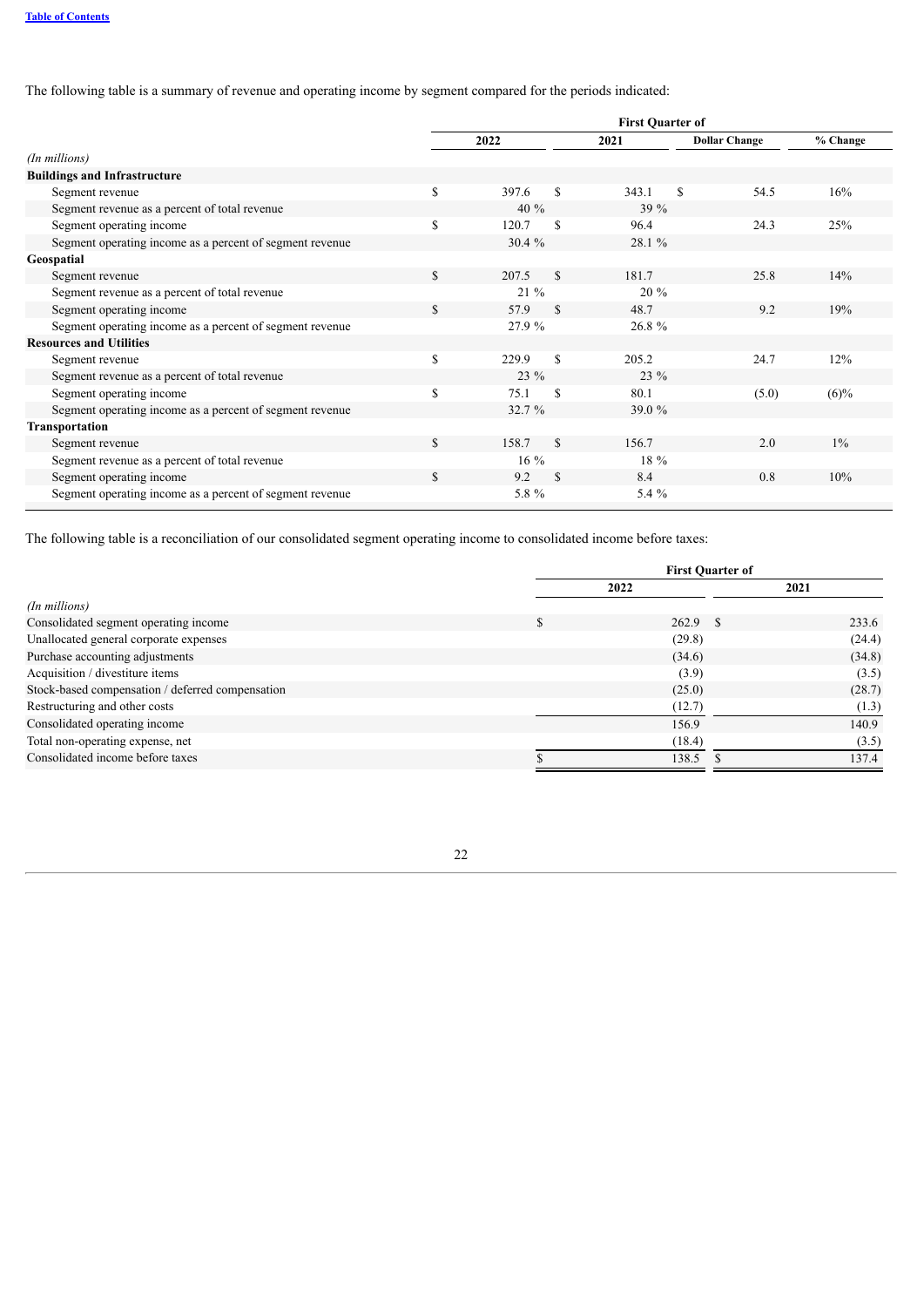#### *Buildings and Infrastructure*

Revenue increased primarily due to strong demand for our civil construction hardware and related software across major regions, resulting from strong residential construction spend and higher term license and subscription revenue in our software businesses. The increase in subscription revenue resulted from higher sales to new and existing customers as well as conversions from perpetual licenses to recurring offerings. To a lesser extent, revenue was impacted by customer price increases, partially offset by unfavorable foreign currency exchange rates.

Operating income and operating income as a percentage of revenue increased primarily due to revenue and gross margin expansion and relative operating expense containment. Increased supply chain costs for hardware products were mitigated by customer price increases.

#### *Geospatial*

Revenue increased primarily due to strong demand for geospatial survey products and related software sales across major regions. North America was particularly robust. To a lesser extent, revenue was impacted by customer price increases, partially offset by unfavorable foreign currency exchange rates.

Operating income and operating income as a percentage of revenue increased primarily due to revenue growth and relative operating expense containment. Increased supply chain costs for hardware products were mitigated by customer price increases and favorable product mix, including higher margin GNSS sales.

#### *Resources and Utilities*

Revenue increased primarily due to continued agriculture business strength in the reseller and OEM channels in markets across major regions. Market fundamentals, including favorable commodity prices, continued to fuel growth. To a lesser extent, revenue was impacted by customer price increases, partially offset by unfavorable foreign currency exchange rates.

Operating income and operating income as a percentage of revenue decreased primarily due to gross margin compression associated with increased supply chain costs for hardware products, partially offset by customer price increases.

#### *Transportation*

Revenue increased primarily due to continued growth in enterprise software sales. Enterprise revenue continued to experience term license and subscription revenue growth as the business transitions from a perpetual software license model. Mobility sales were down due to reduced subscriber counts in North America, partially offset by higher sales in Latin America.

Operating income and operating income as a percentage of revenue increased due to slightly higher revenue and gross margin expansion due to product mix and cost reductions.

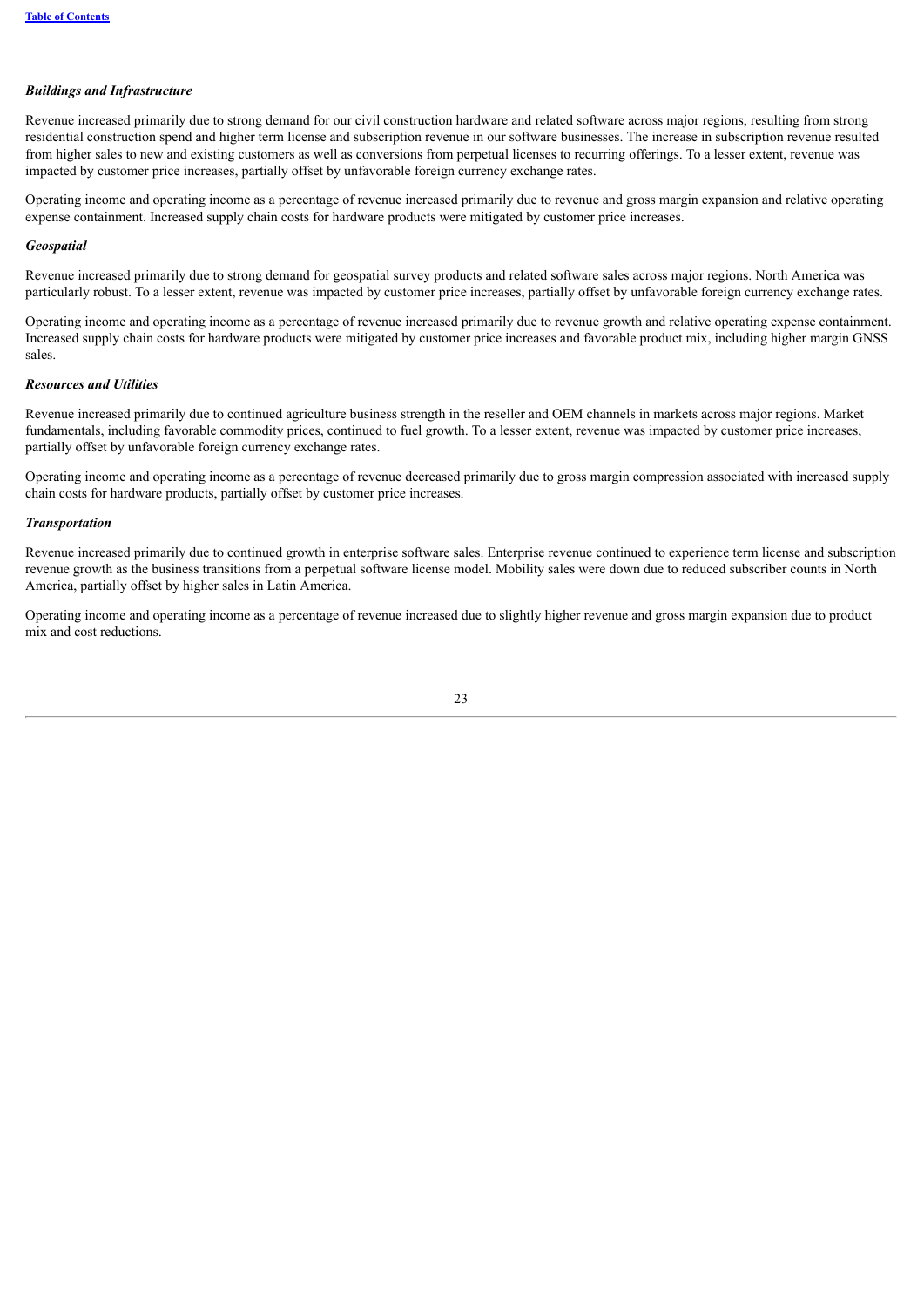# **LIQUIDITY AND CAPITAL RESOURCES**

|                                                              | <b>First Ouarter of</b> |    | <b>Year End</b> |                      |                 |
|--------------------------------------------------------------|-------------------------|----|-----------------|----------------------|-----------------|
| As of                                                        | 2022                    |    | 2021            | <b>Dollar Change</b> | % Change        |
| (In millions, except percentages)                            |                         |    |                 |                      |                 |
| Cash and cash equivalents                                    | \$<br>357.2             | S  | 325.7           | \$<br>31.5           | $10\%$          |
| As a percentage of total assets                              | $5.0\%$                 |    | 4.6 $%$         |                      |                 |
| Principal balance of outstanding debt                        | \$<br>1,300.0           | S. | 1,300.0         | \$                   | $- \frac{9}{6}$ |
|                                                              | <b>First Ouarter of</b> |    |                 |                      |                 |
|                                                              | 2022                    |    | 2021            | <b>Dollar Change</b> | % Change        |
| (In millions)                                                |                         |    |                 |                      |                 |
| Net cash provided by operating activities                    | \$<br>153.0             | S  | 228.2           | \$<br>(75.2)         | $(33)\%$        |
| Net cash used in investing activities                        | (13.4)                  |    | (9.2)           | (4.2)                | $46\%$          |
| Net cash used in financing activities                        | (109.7)                 |    | (186.9)         | 77.2                 | (41)%           |
| Effect of exchange rate changes on cash and cash equivalents | 1.6                     |    | (5.2)           | 6.8                  | $(131)\%$       |
| Net increase in cash and cash equivalents                    | 31.5                    |    | 26.9            |                      |                 |

#### **Operating Activities**

The decrease in cash provided by operating activities was primarily driven by higher accounts receivable, higher inventory purchases, and lower accrued compensation, partially offset by higher deferred revenue.

#### **Investing Activities**

The increase in cash used in investing activities was primarily due to higher capital expenditures,

#### **Financing Activities**

The decrease in cash used in financing activities was primarily driven by a decrease in debt repayments, net of debt proceeds, partially offset by an increase in common stock repurchases.

#### **Cash and Cash Equivalents**

We believe that our cash and cash equivalents and borrowings, along with cash provided by operations will be sufficient in the foreseeable future to meet our anticipated operating cash needs, expenditures related to our Connect and Scale strategy, debt service, and any stock repurchases under the stock repurchase program. In addition, on March 24, 2022, we entered into a new five-year, unsecured revolving loan facility for borrowings up to \$1.25 billion, which replaced the 2018 Credit Facility. The 2022 Credit Facility contains an option to increase the borrowings up to \$1.75 billion with lender approval. As of April 1, 2022, no amounts were outstanding under the 2022 Credit Facility.

We anticipate refinancing some or all of our outstanding indebtedness at or prior to its maturity, which could involve us accessing the capital markets.

A provision enacted in the Tax Cuts and Jobs Act of 2017 related to the capitalization of research and development costs for tax purposes became effective on January 1, 2022. If this provision is not deferred, our full year 2022 tax payments are expected to increase by an estimated \$70 million.

Our cash requirements have not otherwise materially changed since the 2021 Form 10-K.

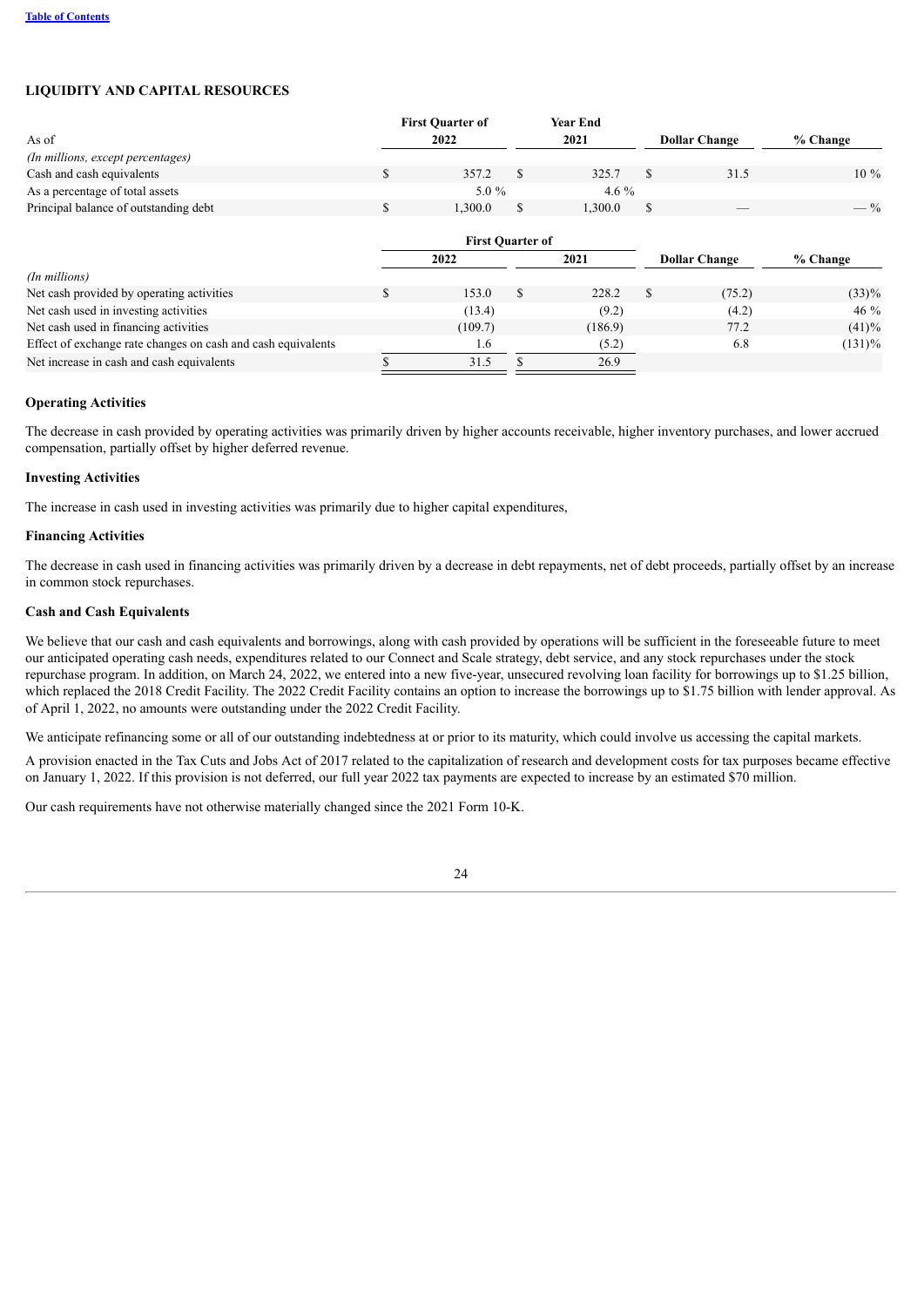#### **SUPPLEMENTAL DISCLOSURE OF NON-GAAP FINANCIAL MEASURES AND ANNUALIZED RECURRING REVENUE**

To supplement our consolidated financial information, we included non-GAAP financial measures, which are not meant to be considered in isolation or as a substitute for comparable GAAP. We believe non-GAAP financial measures provide useful information to investors and others in understanding our "core operating performance", which excludes (i) the effect of non-cash items and certain variable charges not expected to recur; and (ii) transactions that are not meaningful in comparison to our past operating performance or not reflective of ongoing financial results. Lastly, we believe that our core operating performance offers a supplemental measure for period-to-period comparisons and can be used to evaluate our historical and prospective financial performance, as well as our performance relative to competitors. In addition to providing non-GAAP financial measures, we disclose Annualized Recurring Revenue ("ARR") to give the investors supplementary indicators of the value of our current recurring revenue contracts.

ARR represents the estimated annualized value of recurring revenue, including subscription, maintenance and support revenue, and term license contracts for the quarter. ARR is calculated by adding the portion of the contract value of all of our term licenses attributable to the current quarter to our non-GAAP recurring revenue for the current quarter and dividing that sum by the number of days in the quarter and then multiplying that quotient by 365. ARR should be viewed independently of revenue and deferred revenue, as it is a performance measure and is not intended to be combined with or to replace either of those items.

The non-GAAP financial measures, definitions, and explanations to the adjustments to comparable GAAP measures are included below:

|                                                  |     | First Quarter of |        |              |    |        |         |  |
|--------------------------------------------------|-----|------------------|--------|--------------|----|--------|---------|--|
|                                                  |     |                  | 2022   |              |    | 2021   |         |  |
|                                                  |     |                  | Dollar | $%$ of       |    | Dollar | $%$ of  |  |
| (In millions, except per share amounts)          |     |                  | Amount | Revenue      |    | Amount | Revenue |  |
| <b>REVENUE:</b>                                  |     |                  |        |              |    |        |         |  |
| GAAP revenue:                                    |     | S                | 993.7  |              | \$ | 886.5  |         |  |
| Purchase accounting adjustments                  | (A) |                  |        |              |    | 0.2    |         |  |
| Non-GAAP revenue:                                |     | S                | 993.7  |              | \$ | 886.7  |         |  |
| <b>GROSS MARGIN:</b>                             |     |                  |        |              |    |        |         |  |
| GAAP gross margin:                               |     | S                | 549.6  | 55.3 % \$    |    | 493.3  | 55.6 %  |  |
| Purchase accounting adjustments                  | (A) |                  | 22.5   |              |    | 22.3   |         |  |
| Stock-based compensation / deferred compensation | (C) |                  | 2.2    |              |    | 2.0    |         |  |
| Restructuring and other costs                    | (D) |                  | 1.1    |              |    |        |         |  |
| Non-GAAP gross margin:                           |     | S                | 575.4  | 57.9 % \$    |    | 517.6  | 58.4 %  |  |
| <b>OPERATING EXPENSES:</b>                       |     |                  |        |              |    |        |         |  |
| GAAP operating expenses:                         |     | S                | 392.7  | 39.5 % \$    |    | 352.4  | 39.8%   |  |
| Purchase accounting adjustments                  | (A) |                  | (12.1) |              |    | (12.5) |         |  |
| Acquisition / divestiture items                  | (B) |                  | (3.9)  |              |    | (3.5)  |         |  |
| Stock-based compensation / deferred compensation | (C) |                  | (22.8) |              |    | (26.7) |         |  |
| Restructuring and other costs                    | (D) |                  | (11.6) |              |    | (1.3)  |         |  |
| Non-GAAP operating expenses:                     |     | $\mathbb{S}$     | 342.3  | $34.4 \%$ \$ |    | 308.4  | 34.8%   |  |
| <b>OPERATING INCOME:</b>                         |     |                  |        |              |    |        |         |  |
| GAAP operating income:                           |     | \$               | 156.9  | $15.8 \%$ \$ |    | 140.9  | 15.9 %  |  |
| Purchase accounting adjustments                  | (A) |                  | 34.6   |              |    | 34.8   |         |  |
| Acquisition / divestiture items                  | (B) |                  | 3.9    |              |    | 3.5    |         |  |
| Stock-based compensation / deferred compensation | (C) |                  | 25.0   |              |    | 28.7   |         |  |
| Restructuring and other costs                    | (D) |                  | 12.7   |              |    | 1.3    |         |  |
| Non-GAAP operating income:                       |     | S                | 233.1  | 23.5 % \$    |    | 209.2  | 23.6 %  |  |
| <b>NON-OPERATING EXPENSE, NET:</b>               |     |                  |        |              |    |        |         |  |
| GAAP non-operating expense, net:                 |     | S                | (18.4) |              | \$ | (3.5)  |         |  |
| Acquisition / divestiture items                  | (B) |                  | 8.9    |              |    | (2.1)  |         |  |
| Deferred compensation                            | (C) |                  | 3.3    |              |    | (1.5)  |         |  |
| Restructuring and other costs                    | (D) |                  | 0.1    |              |    |        |         |  |
| Non-GAAP non-operating expense, net:             |     | s                | (6.1)  |              | \$ | (7.1)  |         |  |
|                                                  |     |                  |        |              |    |        |         |  |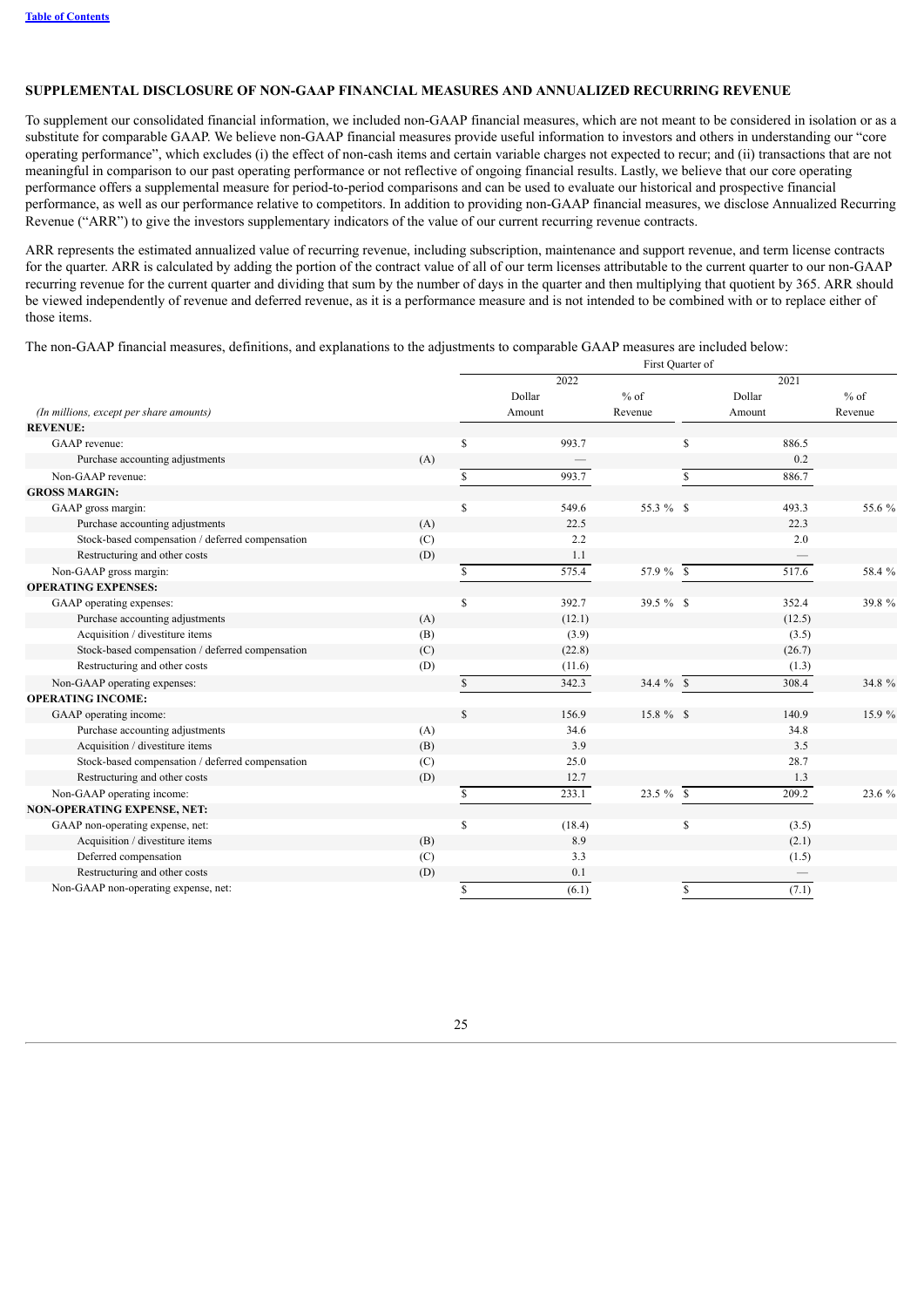|                                                                                                            |             |               |        | GAAP and Non-<br>GAAP<br>Tax Rate %<br>(G) |               |        | GAAP and Non-<br>GAAP<br>Tax Rate %<br>(G) |
|------------------------------------------------------------------------------------------------------------|-------------|---------------|--------|--------------------------------------------|---------------|--------|--------------------------------------------|
| <b>INCOME TAX PROVISION:</b>                                                                               |             |               |        |                                            |               |        |                                            |
| GAAP income tax provision:                                                                                 |             | $\mathbb{S}$  | 28.2   | $20.4 \%$ \$                               |               | 22.8   | 16.6 %                                     |
| Non-GAAP items tax effected                                                                                | (E)         |               | 18.1   |                                            |               | 10.7   |                                            |
| Difference in GAAP and Non-GAAP tax rate                                                                   | (F)         |               | (4.1)  |                                            |               | 1.5    |                                            |
| Non-GAAP income tax provision:                                                                             |             | $\mathbf S$   | 42.2   | $18.6 \%$ \$                               |               | 35.0   | 17.3 %                                     |
| <b>NET INCOME:</b>                                                                                         |             |               |        |                                            |               |        |                                            |
| GAAP net income attributable to Trimble Inc.:                                                              |             | S             | 110.3  |                                            | <sup>\$</sup> | 114.5  |                                            |
| Purchase accounting adjustments                                                                            | (A)         |               | 34.6   |                                            |               | 34.8   |                                            |
| Acquisition / divestiture items                                                                            | (B)         |               | 12.8   |                                            |               | 1.4    |                                            |
| Stock-based compensation / deferred compensation                                                           | (C)         |               | 28.3   |                                            |               | 27.2   |                                            |
| Restructuring and other costs                                                                              | (D)         |               | 12.8   |                                            |               | 1.3    |                                            |
| Non-GAAP tax adjustments                                                                                   | $(E) - (F)$ |               | (14.0) |                                            |               | (12.2) |                                            |
| Non-GAAP net income attributable to Trimble Inc.:                                                          |             | $\mathbf S$   | 184.8  |                                            | <sup>\$</sup> | 167.0  |                                            |
| <b>DILUTED NET INCOME PER SHARE:</b>                                                                       |             |               |        |                                            |               |        |                                            |
| GAAP diluted net income per share attributable to Trimble Inc.:                                            |             | S             | 0.44   |                                            | <sup>\$</sup> | 0.45   |                                            |
| Purchase accounting adjustments                                                                            | (A)         |               | 0.14   |                                            |               | 0.14   |                                            |
| Acquisition / divestiture items                                                                            | (B)         |               | 0.05   |                                            |               |        |                                            |
| Stock-based compensation / deferred compensation                                                           | (C)         |               | 0.11   |                                            |               | 0.11   |                                            |
| Restructuring and other costs                                                                              | (D)         |               | 0.05   |                                            |               | 0.01   |                                            |
| Non-GAAP tax adjustments                                                                                   | $(E) - (F)$ |               | (0.06) |                                            |               | (0.05) |                                            |
| Non-GAAP diluted net income per share attributable to Trimble Inc.:                                        |             | $\mathbb{S}$  | 0.73   |                                            | <sup>\$</sup> | 0.66   |                                            |
| <b>ADJUSTED EBITDA:</b>                                                                                    |             |               |        |                                            |               |        |                                            |
| GAAP net income attributable to Trimble Inc.:                                                              |             | <sup>\$</sup> | 110.3  |                                            | <sup>\$</sup> | 114.5  |                                            |
| Non-operating expense, net, income tax provision, and net gain<br>attributable to noncontrolling interests |             |               | 46.6   |                                            |               | 26.4   |                                            |
| GAAP operating income:                                                                                     |             |               | 156.9  |                                            |               | 140.9  |                                            |
| Purchase accounting adjustments                                                                            | (A)         |               | 34.6   |                                            |               | 34.8   |                                            |
| Acquisition / divestiture items                                                                            | (B)         |               | 3.9    |                                            |               | 3.5    |                                            |
| Stock-based compensation / deferred compensation                                                           | (C)         |               | 25.0   |                                            |               | 28.7   |                                            |
| Restructuring and other costs                                                                              | (D)         |               | 12.7   |                                            |               | 1.3    |                                            |
| Non-GAAP operating income:                                                                                 |             |               | 233.1  |                                            |               | 209.2  |                                            |
| Depreciation expense                                                                                       |             |               | 10.5   |                                            |               | 10.3   |                                            |
| Income from equity method investments, net                                                                 |             |               | 9.7    |                                            |               | 11.8   |                                            |
| <b>Adjusted EBITDA</b>                                                                                     |             | \$            | 253.3  | 25.5 % \$                                  |               | 231.3  | 26.1 %                                     |
|                                                                                                            |             |               |        |                                            |               |        |                                            |

#### **Non-GAAP Definitions**

#### *Non-GAAP revenue*

We define Non-GAAP revenue as GAAP revenue, excluding the effects of purchase accounting adjustments for acquisitions occurring prior to 2021. We believe this measure helps investors understand the performance of our business including acquisitions, as non-GAAP revenue excludes the effects of certain acquired deferred revenue that was written down to fair value in purchase accounting. Management believes that excluding fair value purchase accounting adjustments more closely correlates with the ordinary and ongoing course of the acquired company's operations and facilitates analysis of revenue growth and trends.

#### *Non-GAAP gross margin*

We define Non-GAAP gross margin as GAAP gross margin, excluding the effects of purchase accounting adjustments, stock-based compensation, deferred compensation, and restructuring and other costs. We believe our investors benefit by understanding our non-GAAP gross margin as a way of understanding how product mix, pricing decisions, and manufacturing costs influence our business.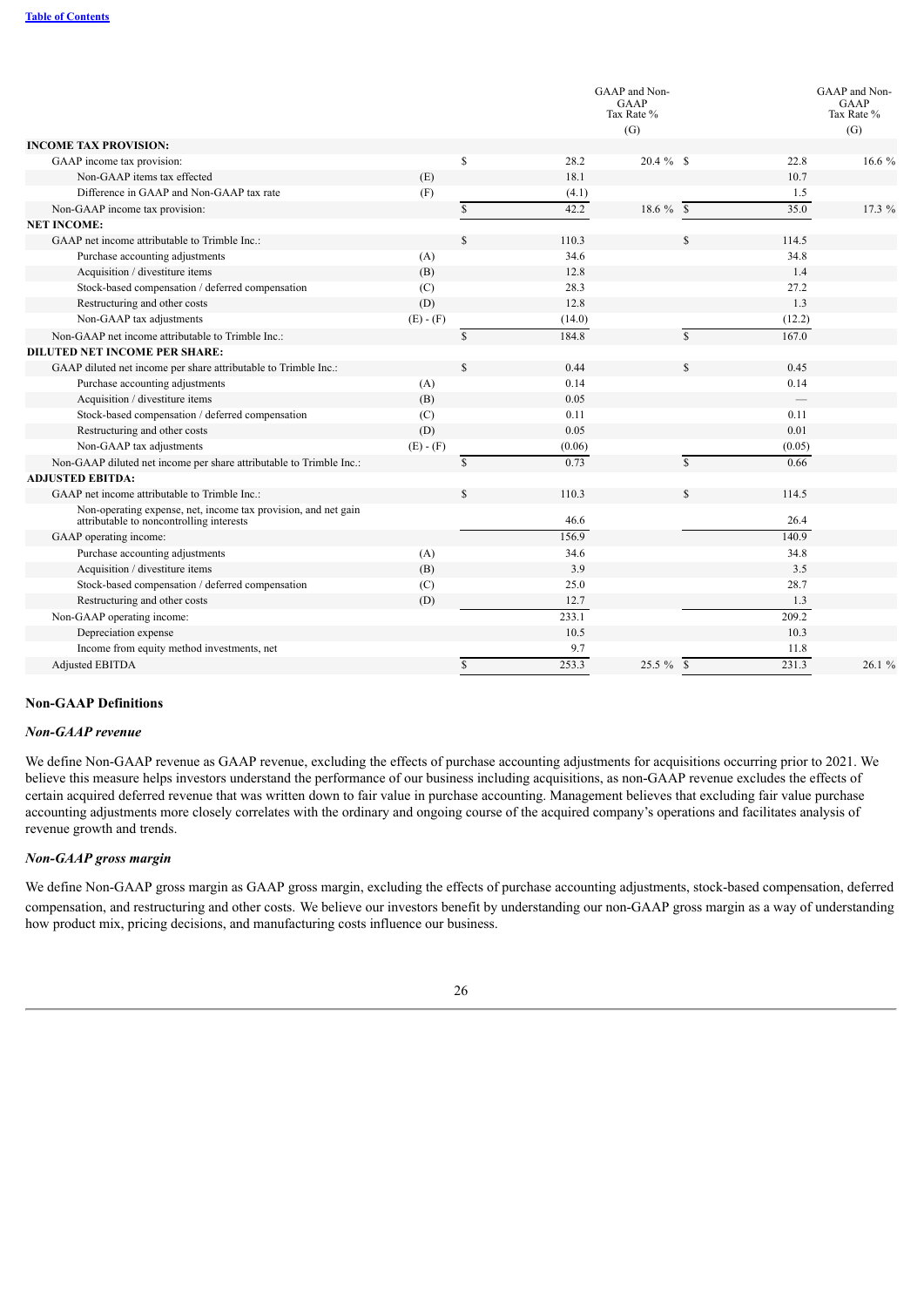#### *Non-GAAP operating expenses*

We define Non-GAAP operating expenses as GAAP operating expenses, excluding the effects of purchase accounting adjustments, acquisition/divestiture items, stock-based compensation, deferred compensation, and restructuring and other costs. We believe this measure is important to investors evaluating our non-GAAP spending in relation to revenue.

#### *Non-GAAP operating income*

We define Non-GAAP operating income as GAAP operating income, excluding the effects of purchase accounting adjustments, acquisition/divestiture items, stock-based compensation, deferred compensation, and restructuring and other costs. We believe our investors benefit by understanding our non-GAAP operating income trends, which are driven by revenue, gross margin, and spending.

#### *Non-GAAP non-operating expense, net*

We define Non-GAAP non-operating expenses, net as GAAP non-operating expenses, net, excluding acquisition/divestiture items, deferred compensation, and restructuring and other costs. We believe this measure helps investors evaluate our non-operating expense trends.

#### *Non-GAAP income tax provision*

We define Non-GAAP income tax provision as GAAP income tax provision, excluding charges and benefits such as net deferred tax impacts resulting from the non-U.S. intercompany transfer of intellectual property, tax law changes, and significant one-time reserve releases upon the statute of limitations expirations. We believe this measure helps investors because it provides for consistent treatment of excluded items in our non-GAAP presentation and a difference in the GAAP and non-GAAP tax rates.

#### *Non-GAAP net income*

We define Non-GAAP net income as GAAP net income, excluding the effects of purchase accounting adjustments, acquisition/divestiture items, stockbased compensation, restructuring and other costs, and non-GAAP tax adjustments. This measure provides a supplemental view of net income trends, which are driven by non-GAAP income before taxes and our non-GAAP tax rate.

#### *Non-GAAP diluted net income per share*

We define Non-GAAP diluted net income per share as GAAP diluted net income per share, excluding the effects of purchase accounting adjustments, acquisition/divestiture items, stock-based compensation, restructuring and other costs, and non-GAAP tax adjustments. We believe our investors benefit by understanding our non-GAAP operating performance as reflected in a per share calculation as a way of measuring non-GAAP operating performance by ownership in the company.

#### *Adjusted EBITDA*

We define Adjusted EBITDA as non-GAAP operating income plus depreciation expense and income from equity method investments, net. Other companies may define Adjusted EBITDA differently. Adjusted EBITDA is not intended to purport to be an alternative to net income or operating income as a measure of operating performance or cash flow from operating activities as a measure of liquidity. Adjusted EBITDA is a performance measure that we believe offers a useful view of the overall operations of our business because it facilitates operating performance comparisons by removing potential differences caused by variations unrelated to operating performance, such as capital structures (interest expense), income taxes, depreciation and amortization expenses.

## **Explanations of Non-GAAP adjustments**

(A). *Purchase accounting adjustments***.** Purchase accounting adjustments consist of the following:

- i. *Acquired deferred revenue adjustment*. We adopted ASU 2021-08 in the fourth quarter of 2021 for all acquisitions occurring in 2021, which requires the application of ASC 606, Revenue from Contracts with Customers, to recognize and measure contract assets and contract liabilities on the acquisition date. For acquisitions occurring prior to 2021, non-GAAP revenue excludes the adjustment to our revenue as a result of measuring the contract liability at fair value on the acquisition date.
- ii. *Amortization of acquired capitalized commissions*. Purchase accounting generally requires entities to eliminate capitalized sales commissions balances as of the acquisition date. Non-GAAP operating expenses exclude the

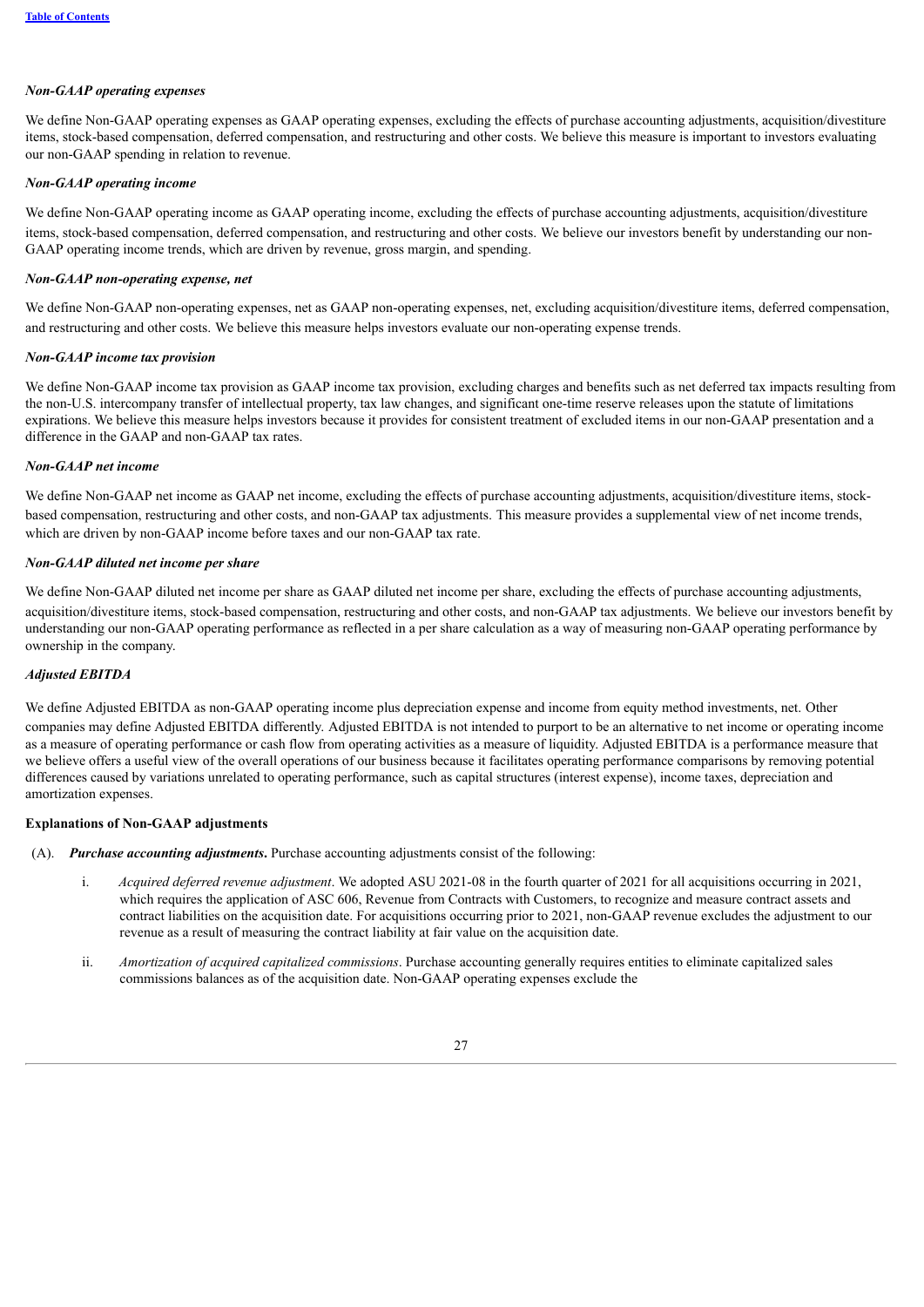adjustments that eliminate the capitalized sales commissions. For acquisitions occurring prior to 2021, non-GAAP operating expenses exclude the adjustment of acquired capitalized commissions amortization.

- iii. *Amortization of purchased intangible assets*. Non-GAAP gross margin and operating expenses exclude the amortization of purchased intangible assets, which primarily represents technology and/or customer relationships already developed.
- (B). *Acquisition / divestiture items***.** Non-GAAP gross margin and operating expenses exclude acquisition costs consisting of external and incremental costs resulting directly from merger and acquisition and strategic investment activities such as legal, due diligence, integration, and other closing costs, including the acceleration of acquisition stock options and adjustments to the fair value of earn-out liabilities. Non-GAAP non-operating expense, net, exclude unusual one-time acquisition/divestiture charges and/or divestiture gains/losses. The costs that have been excluded from the non-GAAP measures are costs specific to particular acquisitions. As a result, these are one-time costs that vary significantly in amount and timing and are not indicative of our core operating performance.
- (C). *Stock-based compensation / deferred compensation***.** Non-GAAP gross margin and operating expenses exclude stock-based compensation and income or expense associated with movement in our non-qualified deferred compensation plan liabilities. Changes in non-qualified deferred compensation plan assets, included in non-operating expense, net, offset the income or expense in the plan liabilities.
- (D). *Restructuring and other costs.* Non-GAAP gross margin and operating expenses exclude restructuring and other exit costs comprised of termination benefits related to reductions in employee headcount, including executive severance agreements, the closure or exit of facilities, and cancellation of certain contracts. In addition, other costs include a one-time charge for Russia and Belarus customer receivables and inventory.
- (E). *Non-GAAP items tax ef ected***.** This amount adjusts the provision for income taxes to reflect the effect of the non-GAAP items (A) (D) on non-GAAP net income.
- (F). *Dif erence in GAAP and Non-GAAP tax rate***.** This amount represents the difference between the GAAP and non-GAAP tax rates applied to the non-GAAP operating income plus the non-GAAP non-operating expense, net. The non-GAAP tax rate excludes charges and benefits such as net deferred tax impacts resulting from a non-U.S. intercompany transfer of intellectual property and significant one-time reserve releases upon statute of limitations expirations.
- (G). *GAAP and non-GAAP tax rate percentages***.** These percentages are defined as GAAP income tax provision as a percentage of GAAP income before taxes and non-GAAP income tax provision as a percentage of non-GAAP income before taxes.

# <span id="page-27-0"></span>**ITEM 3. QUANTITATIVE AND QUALITATIVE DISCLOSURES ABOUT MARKET RISK**

We are exposed to market risk related to changes in interest rates and foreign currency exchange rates. We use certain derivative financial instruments to manage these risks. We do not use derivative financial instruments for speculative purposes. All financial instruments are used in accordance with policies approved by our board of directors.

# **Market Interest Rate Risk**

There have been no significant changes to our market interest rate risk assessment since December 31, 2021. For discussion of financial markets risks related to changes in interest rate, refer to "Quantitative and Qualitative Disclosures about Market Risk" section of the 2021 Form 10-K.

#### **Foreign Currency Exchange Rate Risk**

We operate in international markets, which expose us to market risk associated with foreign currency exchange rate fluctuations between the U.S. Dollar and various foreign currencies, the most significant of which is the Euro. In addition, volatile market conditions could result in changes in exchange rates.

Historically, the majority of our revenue contracts are denominated in U.S. Dollars, with the most significant exception being Europe, where we invoice primarily in Euro. Additionally, a portion of our expenses, primarily the cost to manufacture, cost of personnel to deliver technical support on our products and professional services, sales and sales support, and research and development are denominated in foreign currencies, primarily the Euro.

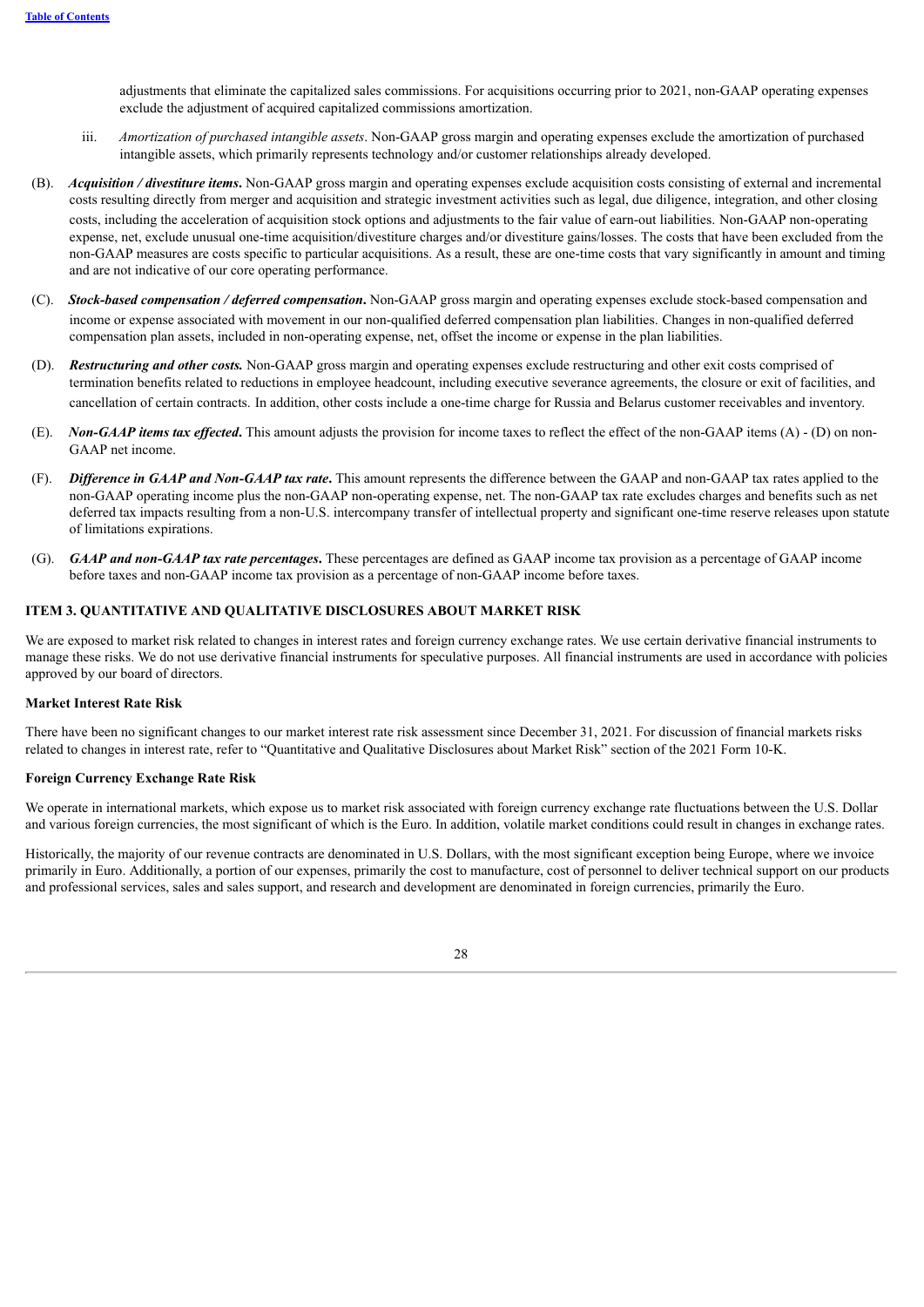Revenue resulting from selling in local currencies and costs incurred in local currencies are exposed to foreign currency exchange rate fluctuations, which can affect our operating income. As exchange rates vary, operating income may differ from expectations. In the first quarter of 2022, unfavorable impacts from foreign currency exchange rates were \$19.3 million on revenue and \$4.8 million on operating income.

We enter into foreign currency forward contracts to minimize the short-term impact of foreign currency exchange rate fluctuations on cash, debt, and certain trade and intercompany receivables and payables, primarily denominated in Euro, New Zealand Dollars, Canadian Dollars, Brazilian Real, and British Pound. These contracts reduce the exposure to fluctuations in foreign currency exchange rate movements, as the gains and losses associated with foreign currency balances are generally offset with the gains and losses on the forward contracts. These instruments are marked-to-market through earnings every period and generally range from one to two months in maturity. We do not enter into foreign currency forward contracts for trading purposes. We occasionally enter into foreign currency forward contracts to hedge the purchase price of some of our larger business acquisitions. Foreign currency forward contracts outstanding at the end of the first quarter of 2022 and at the end of 2021 are summarized as follows (in millions):

|                    | <b>First Quarter of 2022</b> |  |                   |  | Year End 2021     |  |                   |  |
|--------------------|------------------------------|--|-------------------|--|-------------------|--|-------------------|--|
|                    | <b>Nominal</b><br>Amount     |  | <b>Fair Value</b> |  | Nominal<br>Amount |  | <b>Fair Value</b> |  |
| Forward contracts: |                              |  |                   |  |                   |  |                   |  |
| Purchased          | (111.4)                      |  | 0.4               |  | (107.5)           |  | 0.1               |  |
| Sold               | 148.0                        |  | (0.4)             |  | 183.6             |  | (0.2)             |  |

#### <span id="page-28-0"></span>**ITEM 4. CONTROLS AND PROCEDURES**

#### **(a) Disclosure Controls and Procedures.**

The management, with the participation of our Chief Executive Officer and Chief Financial Officer, has evaluated the effectiveness of our disclosure controls and procedures (as such term is defined in Rules 13a-15(e) and 15d-15(e) under the Securities Exchange Act of 1934, as amended (the "Exchange Act")) as of the end of the period covered by this report. Based on such evaluation, our Chief Executive Officer and Chief Financial Officer have concluded that, as of the end of such period, our disclosure controls and procedures are effective.

#### **(b) Internal Control Over Financial Reporting.**

There have not been any changes in our internal control over financial reporting (as such term is defined in Rules 13a-15(f) and 15d-15(f) under the Exchange Act) during the quarter to which this report relates that have materially affected, or are reasonably likely to materially affect, our internal control over financial reporting.

# <span id="page-28-2"></span><span id="page-28-1"></span>**PART II. OTHER INFORMATION**

#### **ITEM 1. LEGAL PROCEEDINGS**

<span id="page-28-3"></span>From time to time, we are involved in litigation arising out of the ordinary course of our business. There are no material legal proceedings, other than ordinary routine litigation incidental to the business, to which we or any of our subsidiaries is a party or of which any of our or our subsidiaries' property is subject.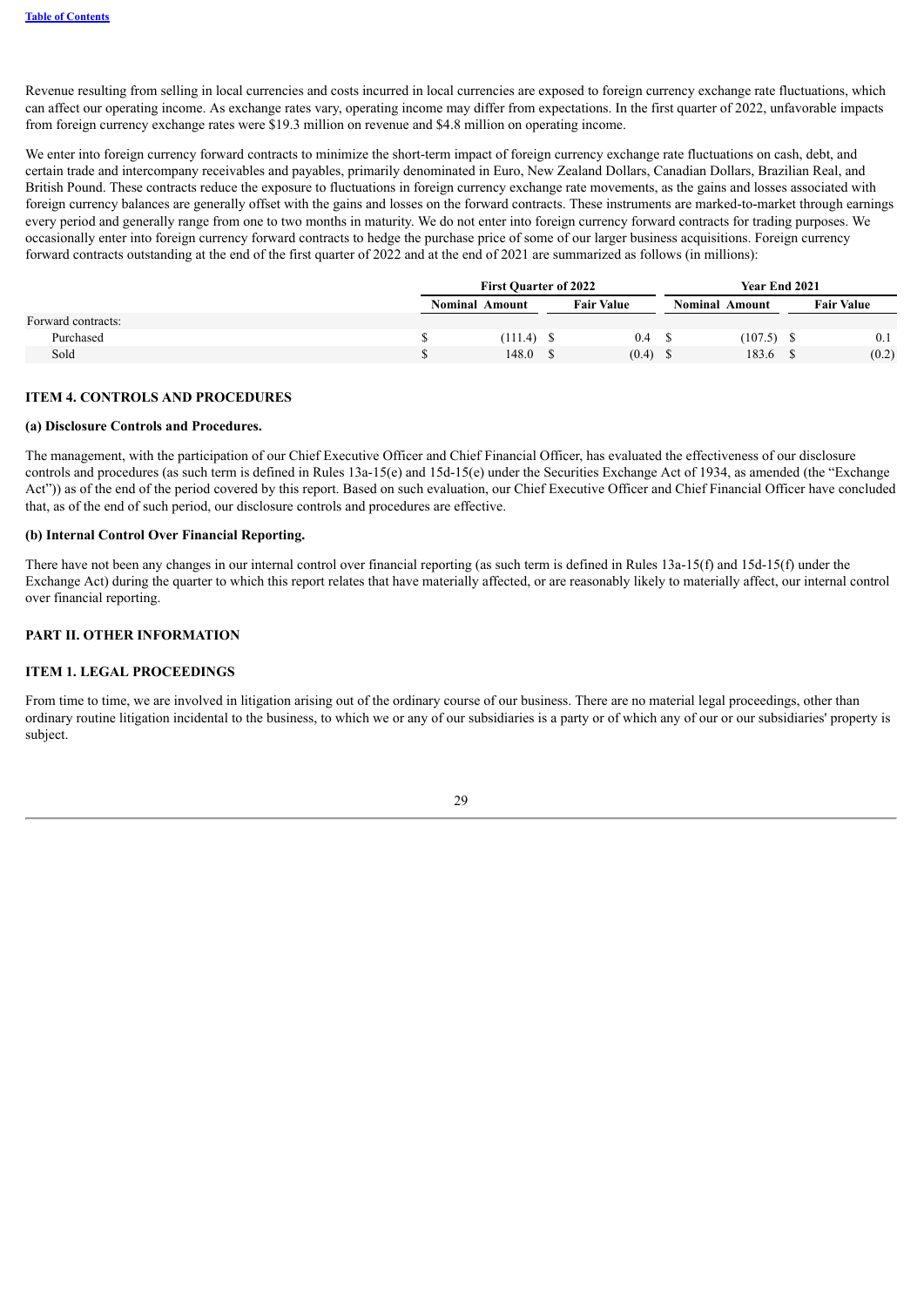#### **ITEM 1A. RISK FACTORS**

The following risk factors update and refine previously disclosed risk factors included under "Risk and Uncertainties" in Item 1A of Part I of our 2021 Form 10-K incorporated herein by reference. Our risk factors may materially affect our business, financial condition, or results of operations. They should be considered carefully, in addition to the information set forth elsewhere in this Form 10-Q. Additional risks or uncertainties that are not currently known to us, that we currently deem to be immaterial, or that could apply to any company could also materially and adversely affect our business, financial condition, or results of operations.

Any of these events could amplify the other risks and uncertainties described in the section entitled "Risk Factors" of and elsewhere in our 2021 Form 10-K and in other reports we file with the SEC, specifically the most recent reports on Form 8-K and Form 10-Q, each as it may be amended from time to time, and could adversely affect our business, financial condition, results of operations, and/or stock price.

### Geopolitical risks, such as those associated with Russia's recent invasion of Ukraine, could result in increased market volatility and uncertainty, which *could negatively impact the Company's business, financial condition, and results of operations.*

The uncertain nature, magnitude, and duration of hostilities stemming from Russia's recent military invasion of Ukraine, including potential effects of sanctions on the world economy and markets, possible retaliatory cyber-attacks, and potential supply chain disruptions, have contributed to increased market volatility and uncertainty, and could have an adverse impact on our business and could amplify the existing supply chain challenges we faced. As a result of Russia's invasion of Ukraine, the United States, the United Kingdom, and the European Union governments, among others, have developed coordinated economic and financial sanctions packages. We are no longer selling our products in Russia and Belarus. As the invasion of Ukraine continues, there can be no certainty regarding whether governments will impose additional sanctions or other economic or military measures against Russia, or with respect to the potential responses to such actions by Russia. It is not possible to predict the broader consequences of this conflict, which could include further sanctions; embargoes; regional instability; geopolitical shifts and adverse effects on macroeconomic conditions; the availability and cost of raw materials, supplies, freight, and labor; currency exchange rates; our suppliers, customers, and potential consumer demand for our products; and financial markets, all of which could impact our business, financial condition, and results of operations.

# <span id="page-29-0"></span>**ITEM 2. UNREGISTERED SALES OF EQUITY SECURITIES AND USE OF PROCEEDS**

(a) None.

(b) None.

(c) The following table provides information relating to our purchases of equity securities for the first quarter of 2022:

|                                    | <b>Total Number</b><br>of Shares<br>Purchased | Average<br><b>Price Paid</b><br>per Share | <b>Total Number of Shares</b><br><b>Purchased as Part of</b><br><b>Publicly Announced</b><br>Program | <b>Maximum Approximate</b><br><b>Dollar Value of Shares</b><br>that May Yet Be<br><b>Purchased Under the</b><br>Program |
|------------------------------------|-----------------------------------------------|-------------------------------------------|------------------------------------------------------------------------------------------------------|-------------------------------------------------------------------------------------------------------------------------|
|                                    |                                               |                                           |                                                                                                      |                                                                                                                         |
| January 1, 2022 – February 4, 2022 | $122.973$ \$                                  | 81.32                                     | 122.973 \$                                                                                           | 600,000,153                                                                                                             |
| February 5, 2022 – March 4, 2022   | 1,175,229                                     | 68.07                                     | 1,175,229                                                                                            | 520,000,225                                                                                                             |
| March 5, 2022 – April 1, 2022      | 231,084                                       | 63.81                                     | 231,084                                                                                              | 505,254,982                                                                                                             |
| Total                              | 1,529,286                                     |                                           | 1.529.286                                                                                            |                                                                                                                         |

On August 19, 2021, our Board of Directors approved a new share repurchase program ("2021 Stock Repurchase Program") authorizing up to \$750.0 million in repurchases of our common stock. The 2021 Stock Repurchase Program went into effect immediately after being announced, does not have an expiration date, and replaces and supersedes the \$600.0 million share repurchase authorization approved by our Board of Directors in November 2017, of which \$50.7 million was remaining and has been cancelled.

<span id="page-29-1"></span>Under the 2021 Stock Repurchase Program, we may repurchase shares from time to time, subject to business and market conditions and other investment opportunities, through open market transactions, privately-negotiated transactions, accelerated stock repurchase plans, or by other means. The timing and actual number of any shares repurchased will depend on a variety of factors, including market conditions, our share price, other available uses of capital, applicable legal requirements, and other factors. The 2021 Stock Repurchase Program may be suspended, modified or discontinued at any time at the Company's discretion without notice.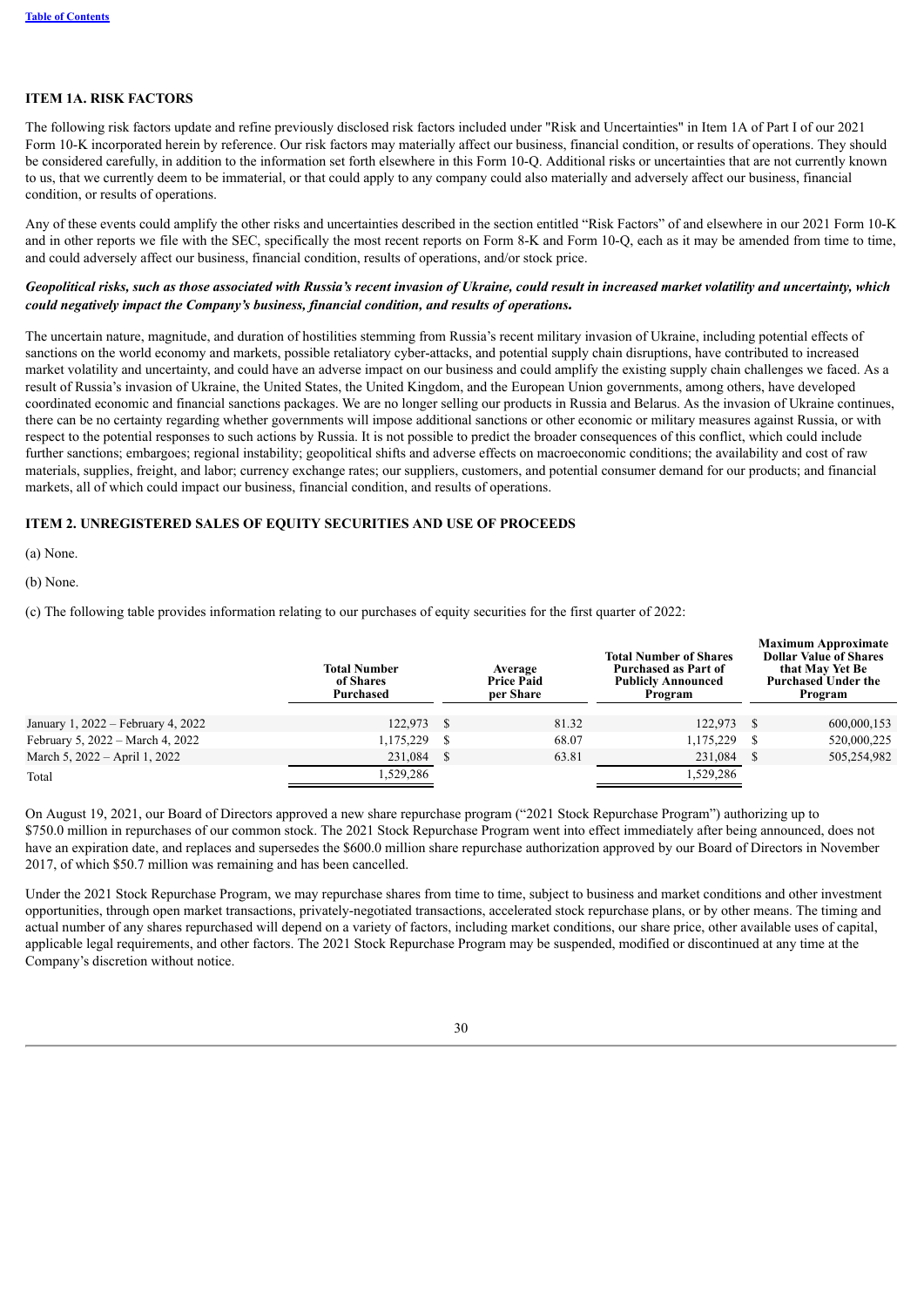# **ITEM 3. DEFAULTS UPON SENIOR SECURITIES**

None.

# <span id="page-30-0"></span>**ITEM 4. MINE SAFETY DISCLOSURES**

None.

# <span id="page-30-1"></span>**ITEM 5. OTHER INFORMATION**

<span id="page-30-2"></span>None.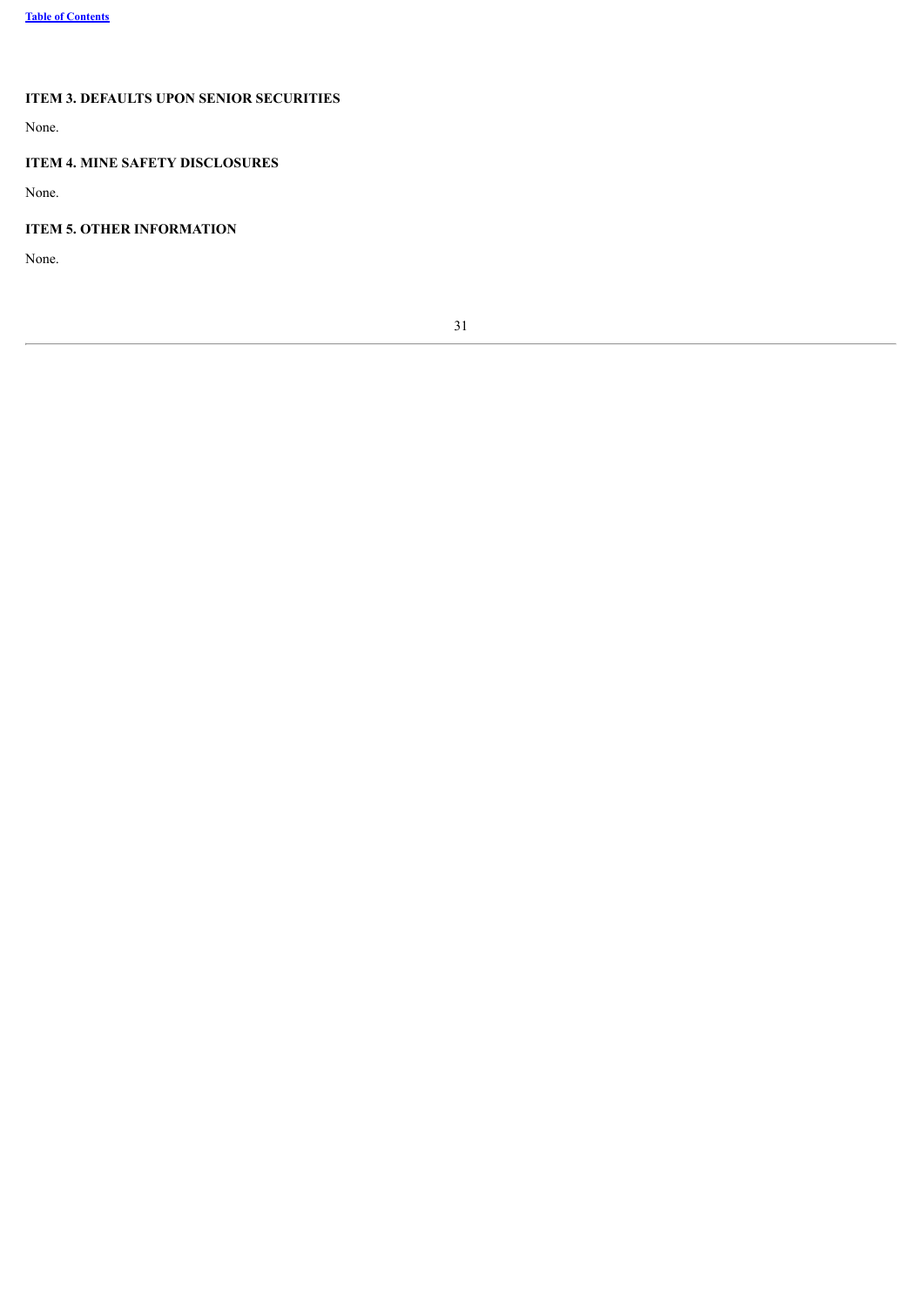# **ITEM 6. EXHIBITS**

We have filed, or incorporated into the Report by reference, the exhibits listed on the accompanying Index to Exhibits immediately preceding the signature page of this Form 10-Q.

# **EXHIBIT INDEX**

| Exh. No. | <b>Description of Exhibit</b>                                                                                                                                                                                                                                                                                                                                                                                                                                                                                                                         | Filed or furnished herewith or<br>incorporated by reference to: |
|----------|-------------------------------------------------------------------------------------------------------------------------------------------------------------------------------------------------------------------------------------------------------------------------------------------------------------------------------------------------------------------------------------------------------------------------------------------------------------------------------------------------------------------------------------------------------|-----------------------------------------------------------------|
| 3.1      | Certificate of Incorporation of Trimble Inc.                                                                                                                                                                                                                                                                                                                                                                                                                                                                                                          | Exhibit 3.1 to Form 8-K filed October 3.<br>2016                |
| 3.2      | Amended and Restated By-Laws of Trimble Inc. (effective October 1, 2020)                                                                                                                                                                                                                                                                                                                                                                                                                                                                              | Exhibit 3.1 to Form 8-K filed September<br>30, 2020             |
| 4.1      | Form of Common Stock Certificate of Trimble Inc.                                                                                                                                                                                                                                                                                                                                                                                                                                                                                                      | Exhibit 4.1 to Form 8-K filed October 3.<br>2016                |
| $10.1 +$ | 2002 Stock Plan - Form of performance stock unit award agreement (TSR-ARR-ESG)                                                                                                                                                                                                                                                                                                                                                                                                                                                                        | Filed herewith                                                  |
| 31.1     | Certification of CEO pursuant to Section 302 of the Sarbanes-Oxley Act of 2002                                                                                                                                                                                                                                                                                                                                                                                                                                                                        | Filed herewith                                                  |
| 31.2     | Certification of CFO pursuant to Section 302 of the Sarbanes-Oxley Act of 2002                                                                                                                                                                                                                                                                                                                                                                                                                                                                        | Filed herewith                                                  |
| 32.1     | Certification of CEO pursuant to Section 906 of the Sarbanes-Oxley Act of 2002                                                                                                                                                                                                                                                                                                                                                                                                                                                                        | Furnished herewith                                              |
| 32.2     | Certification of CFO pursuant to Section 906 of the Sarbanes-Oxley Act of 2002                                                                                                                                                                                                                                                                                                                                                                                                                                                                        | Furnished herewith                                              |
| 101      | The following financial statements from the Company's Quarterly Report on Form 10-Q for the quarter ended<br>April 1, 2022, formatted in Inline XBRL, tagged as blocks of text and including detailed tags:<br>(i) Condensed Consolidated Balance Sheets,<br>(ii) Condensed Consolidated Statements of Income,<br>(iii) Condensed Consolidated Statements of Comprehensive Income,<br>(iv) Condensed Consolidated Statements of Stockholders' Equity,<br>(a) $C$ and an and $C$ and all data different contracts of $C$ and $\Gamma$ $C$ and $\Gamma$ |                                                                 |

- (v) Condensed Consolidated Statements of Cash Flows, and
- (vi) Notes to Condensed Consolidated Financial Statements.

104 The cover page from this Report on Form 10-Q, formatted in Inline XBRL.

<span id="page-31-0"></span>(+) Indicates management contract or compensatory plan or arrangement.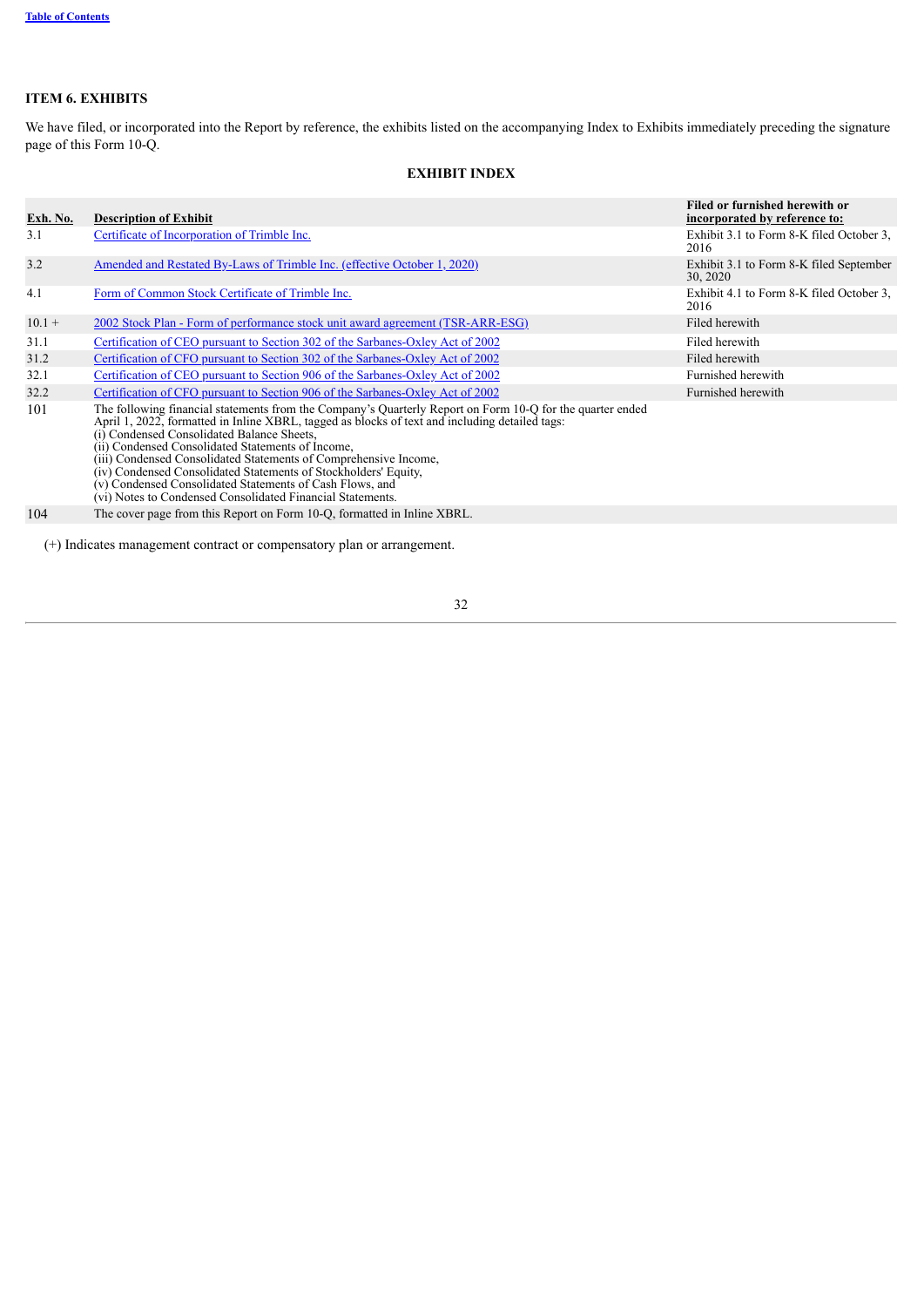# **SIGNATURES**

Pursuant to the requirements of the Securities Exchange Act of 1934, the registrant has duly caused this report to be signed on its behalf by the undersigned, thereunto duly authorized.

# **TRIMBLE INC.**

*(Registrant)*

By: /s/ David G. Barnes David G. Barnes Chief Financial Officer *(Authorized Of icer and Principal Financial Of icer)*

DATE: May 5, 2022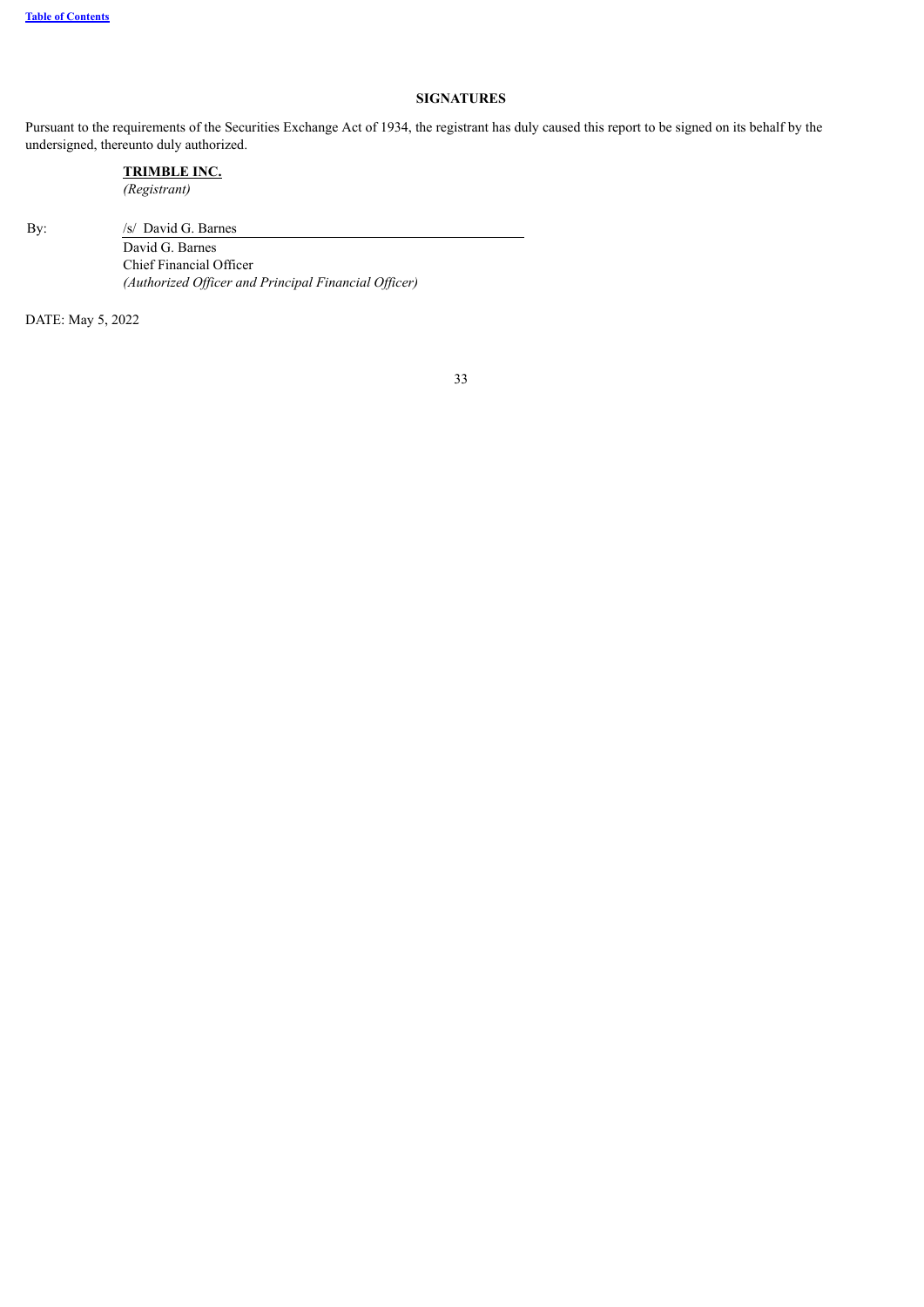# **TRIMBLE INC. AMENDED AND RESTATED 2002 STOCK PLAN**

# **PERFORMANCE STOCK UNIT AWARD AGREEMENT (Combined Performance Goal Awards)**

<span id="page-33-0"></span>Unless otherwise defined herein, the capitalized terms used in this Performance Stock Unit Award Agreement shall have the same defined meanings as set forth in the Trimble Inc. Amended and Restated 2002 Stock Plan (the "Plan").

# **Name: [Participant Name]**

# **Employee ID: [Employee ID]**

You have been awarded the right to receive Common Stock of the Company or a cash equivalent, subject to the terms and conditions of the Plan and this Performance Stock Unit Award Agreement, including any special terms and conditions for your country as may be set forth in an appendix attached hereto (the "Award Agreement"), as follows:

# **Date of Grant: [Grant Date]**

# **Target Number of Performance Stock Units ("Target Units")**: **[# of Shares] PSUs**

# Vesting Schedule

Subject to the terms of the Plan and this Award Agreement, the Performance Stock Units granted under this Award Agreement vest on the last date of the Performance Period (as set forth in Schedule A), but only (i) to the extent the Performance Goals (as set forth in Schedule A) are attained, as determined in accordance with the paragraph below and (ii) as long as you continue to be a Service Provider, as further described in the "Nature of Award" section below (see paragraph 11 thereunder), from the date of grant of the Performance Stock Units through the last date of the Performance Period.

As soon as reasonably practicable after the completion of the Performance Period, the Administrator shall determine the actual level of attainment of the Performance Goals. On the basis of the determination of attainment of the Performance Goals, the number of Performance Stock Units that are eligible to vest shall be calculated.

Anything in the foregoing to the contrary notwithstanding:

(1) In the event that you cease to be a Service Provider as a result of your death prior to the last day of the Performance Period, you shall vest, with respect to each Scoring Window, in a number of Performance Stock Units equal to the product of the number of Performance Stock Units that become eligible to vest with respect to the applicable Scoring Window based on the attainment level of the Performance Goals calculated as of the end of the corresponding Scoring Window, multiplied by the Pro Rata Factor, rounded up to the nearest whole number of Performance Stock Units. "Pro Rata Factor" means a fraction, the numerator of which is the number of days that you have completed as a Service Provider during the period commencing on the date of grant of the Performance Stock Units and ending on the date that is the earliest of your death or the Shortened Performance Attainment Date (as defined below), and the denominator of which is the number of total days contained in the period commencing on the date of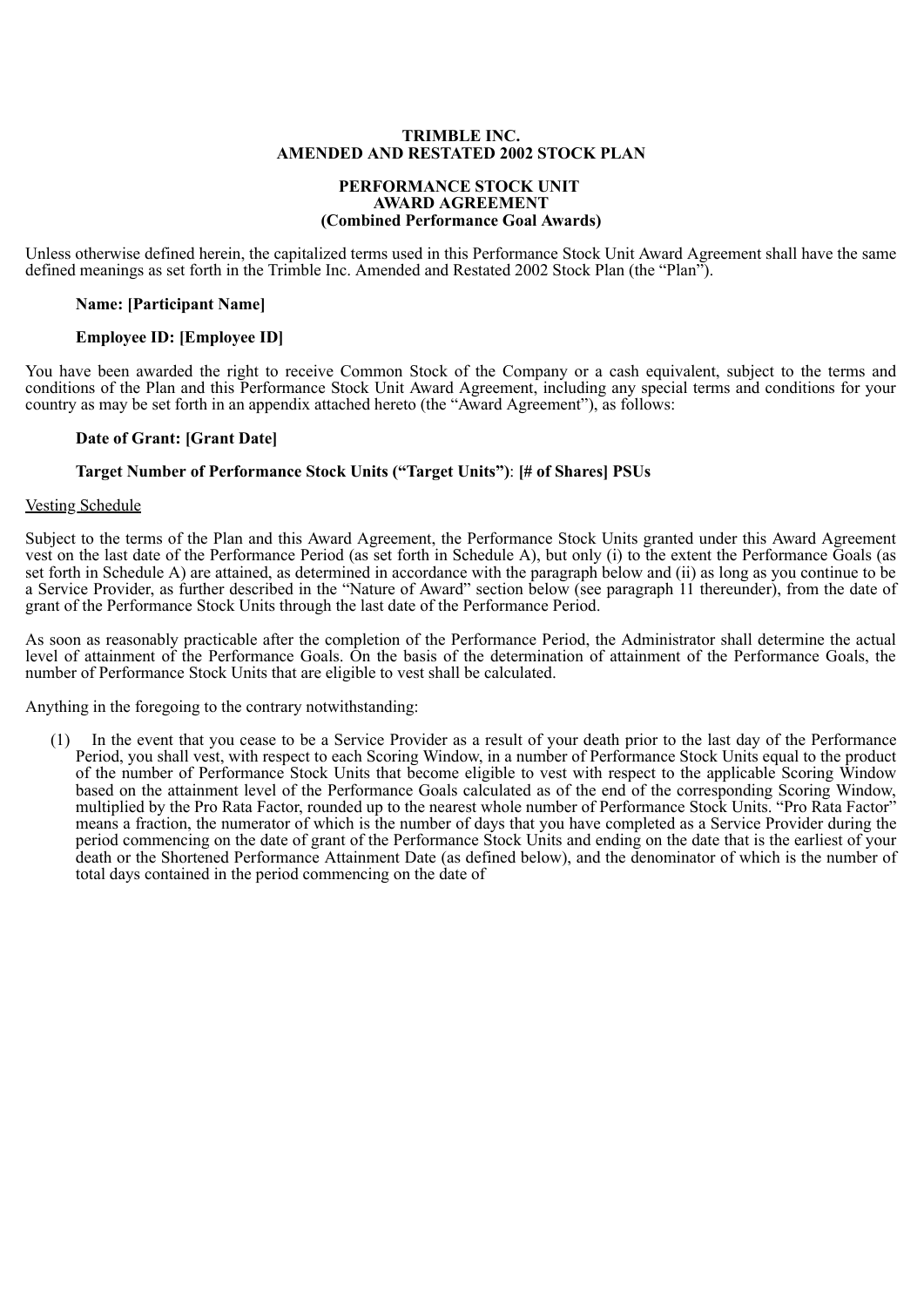grant of the Performance Stock Units and ending on the last day of the corresponding Scoring Window.

- (2) In the event of a Change in Control, (a) if the last day of a Scoring Window precedes the Change in Control, the Performance Stock Units subject to any such Scoring Window that became eligible to vest based on the attainment of the Performance Goals shall vest as of the date that the attainment level has been determined in accordance with the procedures described under the "Vesting Schedule" section and (b) if the last day of a Scoring Window postdates the Change in Control, (i) each such Scoring Window shall be shortened to end on a date preceding the consummation of the Change in Control to be selected by the Administrator (the "Shortened Performance Attainment Date"), (ii) with respect to each such Scoring Window, a number of Performance Stock Units shall vest immediately prior to the Change in Control equal to the product of the number of Performance Stock Units that become eligible to vest with respect to the applicable Scoring Window based on the attainment level of the Performance Goals calculated as of the Shortened Performance Attainment Date, multiplied by the Pro Rata Factor (the "Pro Rata Portion"), rounded up to the nearest whole number of Performance Stock Units, and (iii) a number of Performance Stock Units equal to the difference between the number of Performance Stock Units that became eligible to vest based on attainment of the Performance Goals and the Pro Rata Portion shall vest on the last day of the Performance Period, as long as you continue to be a Service Provider, as further described in paragraph 11 of the "Nature of Award" section below, through the last date of the Performance Period (the "Time-Based RSUs"). Notwithstanding the foregoing, if you cease to be a Service Provider as a result of your involuntary termination by the Company (or an Affiliate) within one year following the Change in Control and prior to the last day of the Performance Period, your Time-Based RSUs shall vest automatically as of the date you cease to be a Service Provider. For purposes of this Award Agreement, "Cause" shall mean, as determined by the Company: (AA) your performance of any act or omission which, if you were prosecuted, would constitute a felony or misdemeanor; (BB) your failure to carry out your material duties; (CC) your dishonesty towards or fraud upon the Company or any Affiliate which is injurious to the Company or any Affiliate; (DD) your violation of any Company or Affiliate practice or agreement or confidentiality obligations to the Company, any Affiliate, or any customers of the Company or any Affiliate, or misappropriation of assets of the Company or any Affiliate; (EE) your death or inability to carry out your essential duties with reasonable accommodation, if any, unless prohibited by law. Notwithstanding the foregoing, if you are a party to a Change in Control Severance Agreement, then this paragraph (2) shall not apply; provided, however, that if such agreement does not address accelerated vesting with respect to Scoring Windows, as contemplated under this paragraph (2), then this paragraph (2) shall apply. For the avoidance of any doubt, the Time-Based RSUs shall be subject to Section 14(c) of the Plan.
- (3) In the event that you have been selected to participate in the Company Age and Service Equity Vesting Program (the "Vesting Program") on or before the date of grant of the Performance Stock Units, this Award Agreement shall also be subject to the terms of the Vesting Program.
- (4) If you are a party to an Executive Severance Agreement with the Company, this Award Agreement shall also be subject to the terms of such Executive Severance Agreement.

# Settlement

For each vested Performance Stock Unit, you shall be entitled to receive: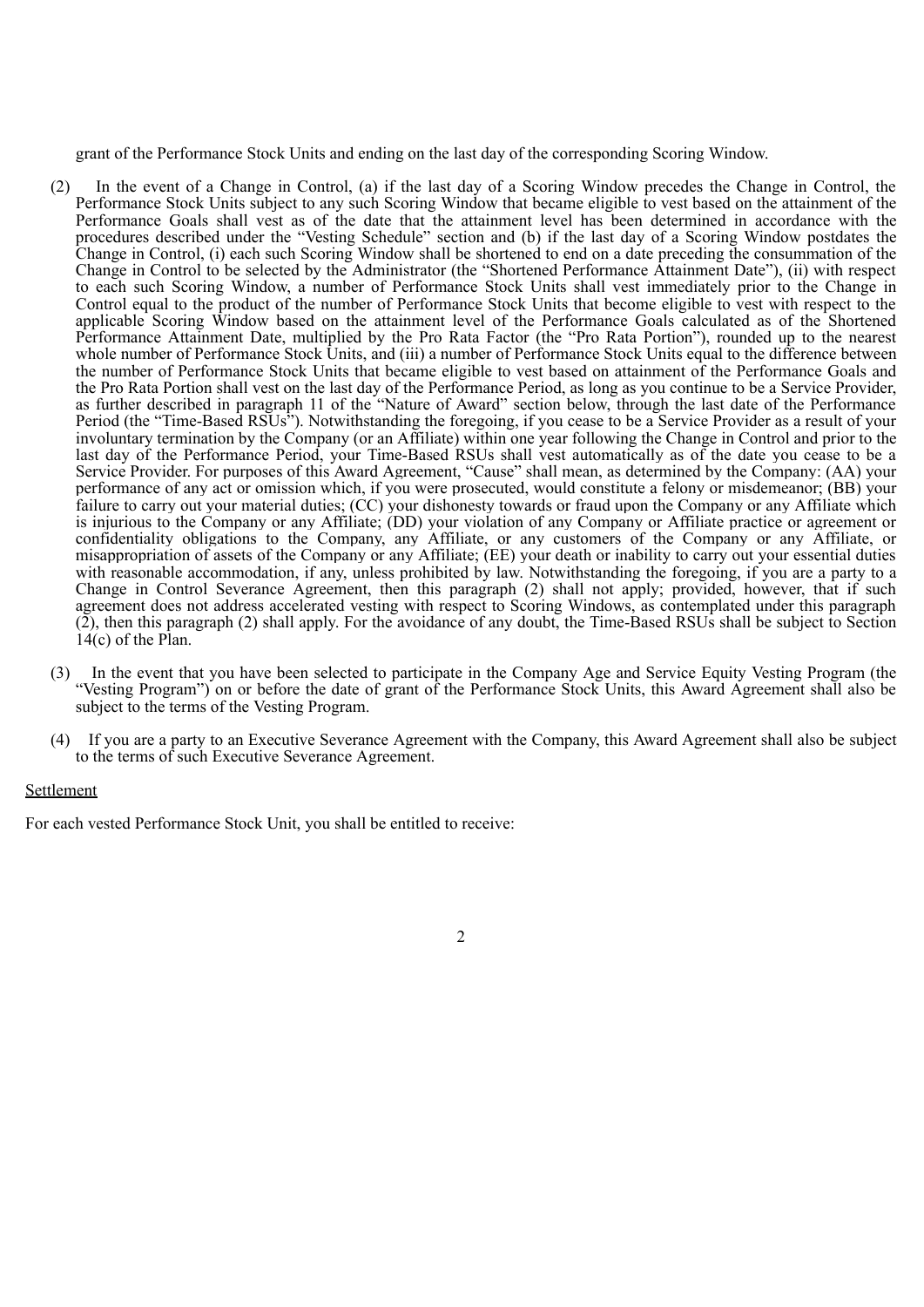- (1) a number of whole Shares equal to the number of Performance Stock Units vesting on such vesting date, or
- (2) a cash payment equal to the product of the number of Performance Stock Units vesting on such vesting date and the Fair Market Value of one Share on such vesting date or
- (3) a combination of the foregoing at the Company's discretion under the terms of the Plan.

The vested Performance Stock Units shall be paid as follows:

- (i) within 30 days of the end of the Performance Period (including Performance Stock Units that vest in connection with the vesting events described under the "Vesting Schedule" section above under paragraphs (1), (2)(a) and 2(b)(iii), i.e., the Time-Based RSUs vesting upon attainment of the service vesting requirement); or
- with respect to the (A) Pro Rata Portion, described in paragraph  $(2)(b)(ii)$  under the "Vesting Schedule" section above, such Pro Rata Portion shall be paid within 30 days following a Change in Control, or if the Performance Stock Units constitute non-qualified deferred compensation subject to Section 409A of the Code, a "change in control event" within the meaning of US. Treas. Reg. §1.409A-3(i)(5), and (B) Time-Based RSUs payable upon a cessation of service as a result of your involuntary termination, described in paragraph (2)(b)(iii) under the "Vesting Schedule" section above, such Time-Based RSUs shall be paid within 30 days following the date you cease to be a Service Provider.

Notwithstanding the foregoing, to the extent this Award Agreement is subject to a Change in Control Severance Agreement, an Executive Severance Agreement or the Vesting Program, the settlement terms of such agreement or program shall control with respect to the Performance Stock Units to the extent necessary to comply with Section 409A of the Code.

# Forfeiture

Except as provided above under the heading "Vesting Schedule," upon the date that you cease to be a Service Provider for any reason, all unvested Performance Stock Units shall be forfeited. The date you cease to be a Service Provider for purposes of the Award will be the date described in paragraph (11) of the "Nature of Award" section below.

# Tax Obligations

You acknowledge that, regardless of any action taken by the Company or, if different, your employer (the "Employer"), the ultimate liability for all income tax, social insurance, payroll tax, fringe benefits tax, payment on account or other tax-related items related to your participation in the Plan and legally applicable to you ("Tax-Related Items") is and remains your responsibility and may exceed the amount actually withheld by the Company or the Employer, if any. You further acknowledge that the Company and/or the Employer (1) make no representations or undertakings regarding the treatment of any Tax-Related Items in connection with any aspect of the Performance Stock Units, including, but not limited to, the grant, vesting or settlement of the Performance Stock Units, the issuance of Shares (or the cash equivalent) upon settlement of the Performance Stock Units, the subsequent sale of Shares acquired pursuant to such issuance and the receipt of any dividends and/or any dividend equivalents; and (2) do not commit to and are under no obligation to structure the terms of this Award or any aspect of the Performance Stock Units to reduce or eliminate your liability for Tax-Related Items or achieve any particular tax result. Further, if you are subject to Tax-Related Items in more than one jurisdiction, you acknowledge that the Company and/or the Employer (or former employer, as applicable) may be required to withhold or account for Tax-Related Items in more than one jurisdiction.

Prior to any relevant taxable or tax withholding event, as applicable, you agree to make arrangements satisfactory to the Company and/or the Employer to fulfill all Tax-Related Items.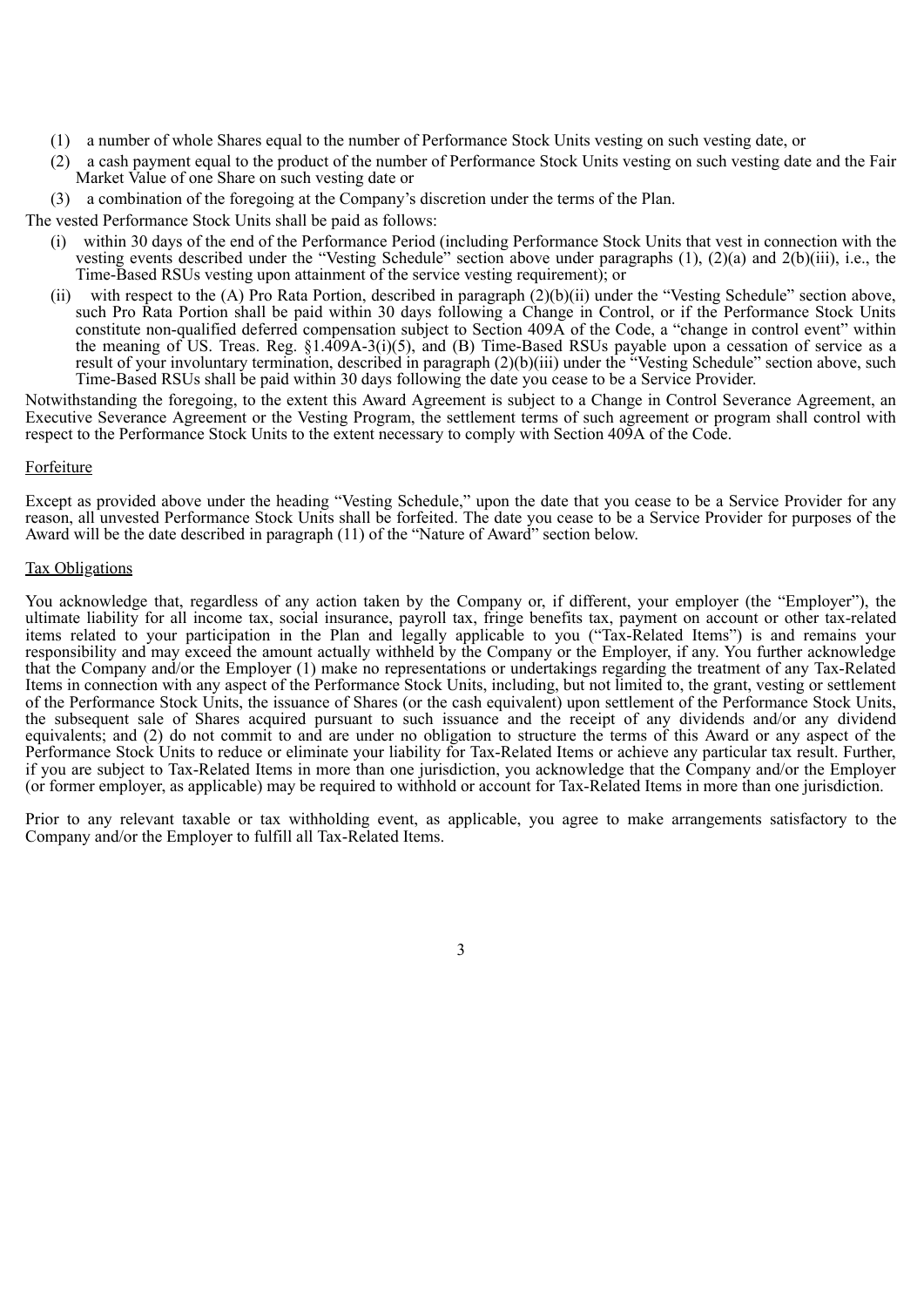In this regard, you authorize the Company and/or the Employer, or their respective agents, at their discretion, to satisfy any withholding obligations for Tax-Related Items by one or a combination of the following:

- withholding from your wages or other cash compensation paid to you by the Company and/or the Employer or any Subsidiary or Affiliate; or
- (2) withholding from proceeds of the sale of the Shares acquired upon vesting/settlement of the Performance Stock Units either through a voluntary sale or through a mandatory sale arranged by the Company (on your behalf pursuant to this authorization and without further consent); or
- (3) withholding in Shares to be issued upon vesting/settlement or from the cash payment received at settlement (if any) of the Performance Stock Units;
- (4) any other method of withholding determined by the Company and, to the extent required by Applicable Laws or the Plan, approved by the Administrator

provided, however, that if you are a Section 16 officer of the Company under the Exchange Act, then the Company will withhold in Shares upon the relevant taxable or tax withholding event, as applicable (other than U.S. Federal Insurance Contribution Act taxes or other Tax-Related Items that become payable in a year prior to the year in which Shares are issued upon settlement of the Performance Stock Units), unless the use of such withholding method is problematic under applicable tax or securities law or has materially adverse accounting consequences, in which case, any applicable obligations for Tax-Related Items may be satisfied by one or a combination of methods  $(1)$  –  $(2)$  above.

Depending on the withholding method, the Company may withhold or account for Tax-Related Items by considering applicable statutory withholding rates or other applicable withholding rates, including up to the maximum applicable permissible statutory rate for your tax jurisdiction(s), in which case you will have no entitlement to the equivalent amount in Shares and may receive a refund of any over-withheld amount in cash in accordance with applicable law. If the obligation for Tax-Related Items is satisfied by withholding in Shares, for tax purposes, you are deemed to have been issued the full number of Shares subject to the vested Performance Stock Units, notwithstanding that a number of Shares are held back solely for the purpose of satisfying the withholding obligation for the Tax-Related Items.

Finally, you agree to pay the Company or the Employer any amount of Tax-Related Items that the Company or the Employer may be required to withhold or account for as a result of your participation in the Plan that cannot be satisfied by the means previously described. The Company may refuse to issue or deliver the Shares (or the cash equivalent) or the proceeds of the sale of Shares if you fail to comply with your obligations in connection with the Tax-Related Items.

# Code Section 409A

The vesting and settlement of Performance Stock Units awarded pursuant to this Award Agreement are intended to qualify for the "short-term deferral" exemption from Section 409A of the Code or comply with Section 409A of the Code. In furtherance of this intent, the provisions of this Award Agreement shall be interpreted, operated, and administered in a manner consistent with these intentions. The Administrator reserves the right, to the extent the Administrator deems necessary or advisable in its sole discretion, to unilaterally amend or modify the Plan and/or this Award Agreement to ensure that the Performance Stock Units qualify for exemption from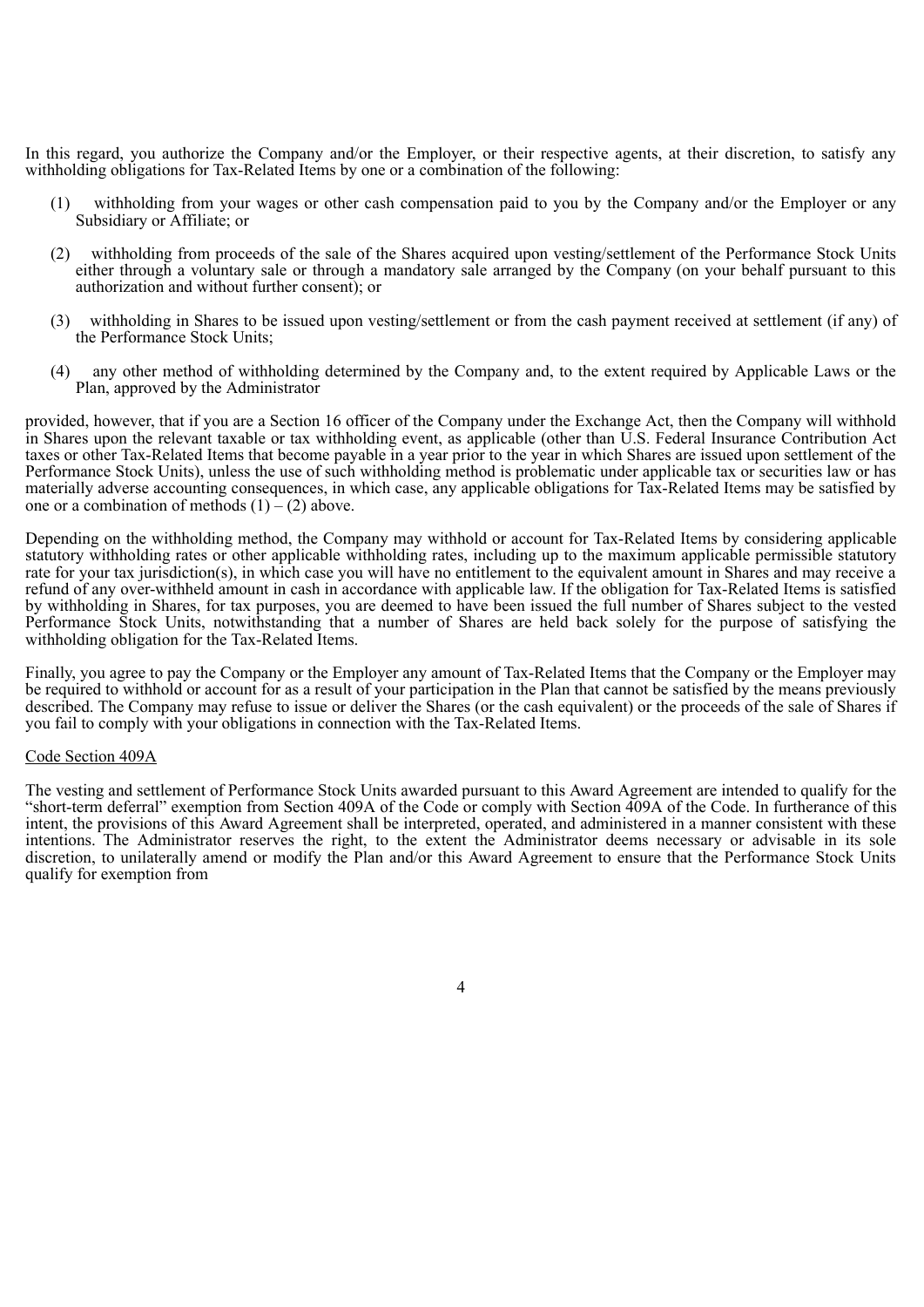or comply with Section 409A of the Code or to mitigate any additional tax, interest and/or penalties or other adverse tax consequences that may apply under Section 409A of the Code if compliance is not practical; provided, however, that the Company makes no representations that the Performance Stock Units will be exempt from Section 409A of the Code and makes no undertaking to preclude Section 409A of the Code from applying to these Performance Stock Units. Nothing in this Award Agreement shall provide a basis for any person to take any action against the Company or any of its Subsidiaries or Affiliates based on matters covered by Section 409A of the Code, including the tax treatment of this Award Agreement, and neither the Company nor any of its Subsidiaries or Affiliates will have any liability under any circumstances to you or any other party if the Performance Stock Units that is intended to be exempt from, or compliant with, Section 409A of the Code, is not so exempt or compliant or for any action taken by the Administrator with respect thereto.

#### Nature of Award

In accepting this Award, you acknowledge, understand and agree that:

(1) the Plan is established voluntarily by the Company, it is discretionary in nature and it may be modified, amended, suspended or terminated by the Company at any time, to the extent permitted by the Plan;

(2) this Award is exceptional, voluntary and occasional and does not create any contractual or other right to receive future grants of restricted stock units, or benefits in lieu of restricted stock units, even if restricted stock units have been granted in the past;

- (3) all decisions with respect to future restricted stock unit grants, if any, will be at the sole discretion of the Company;
- (4) you are voluntarily participating in the Plan;

(5) this Award and your participation in the Plan shall not create a right to employment or be interpreted as forming or amending an employment or service contract with the Company, the Employer or any Affiliate, and shall not interfere with the ability of the Company, the Employer or any Affiliate, as applicable, to terminate your Service Provider relationship at any time;

(6) the Performance Stock Units and the Shares subject to the Performance Stock Units, and the income and value of same, are not intended to replace any pension rights or compensation;

(7) unless otherwise agreed with the Company, the Performance Stock Units and the Shares subject to the Performance Stock Units, and the income and value of same, are not granted as consideration for, or in connection with, the service you may provide as a director of a Subsidiary or Affiliate of the Company;

(8) the Performance Stock Units and the Shares subject to the Performance Stock Units, and the income and value of same, are not part of normal or expected compensation or salary for any purpose, including but not limited to, calculating any severance, resignation, termination, redundancy, dismissal, end-of-service payments, bonuses, long-service awards, leave-related payments, holiday pay, pension or retirement or welfare benefits or similar mandatory payments;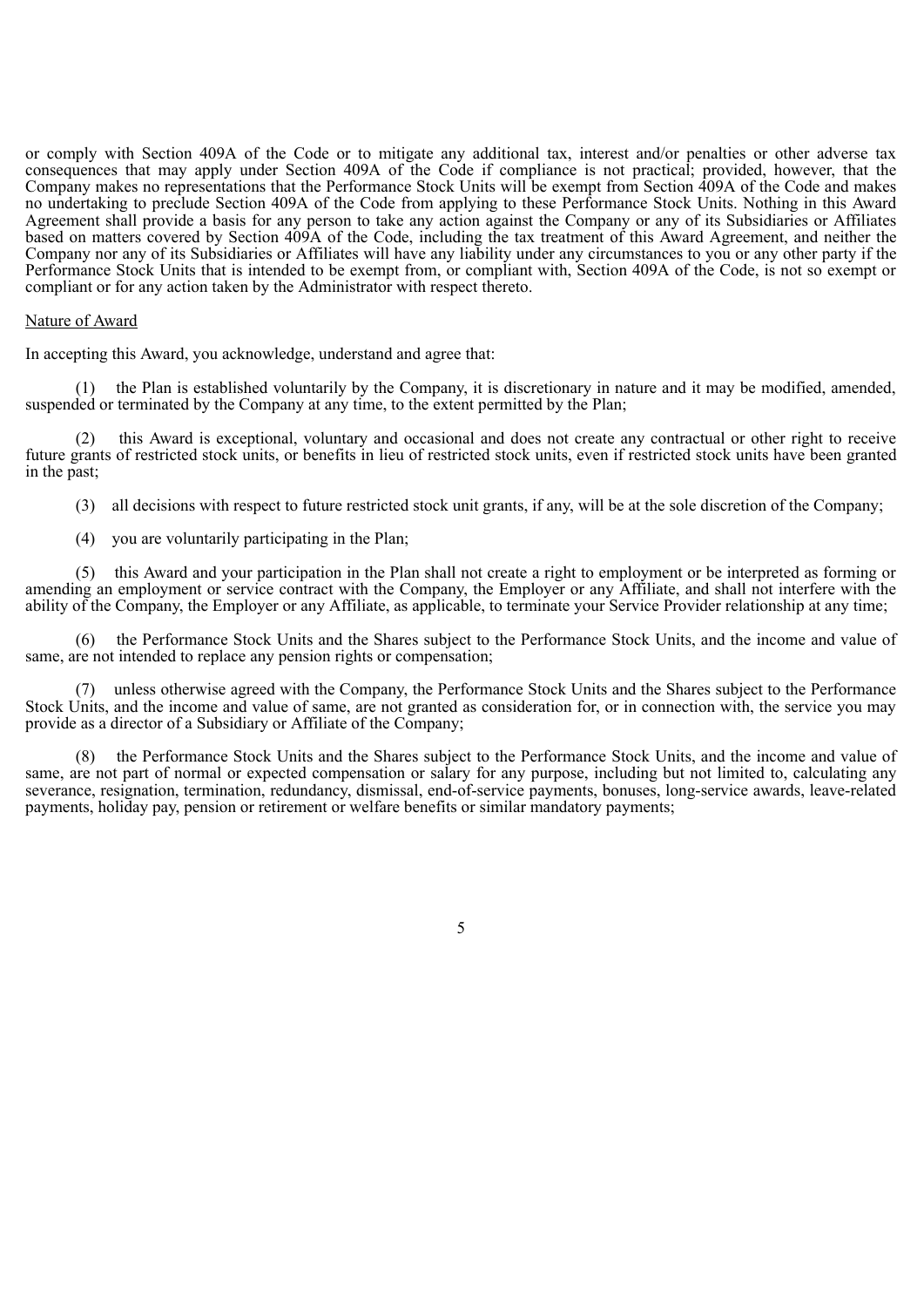(9) the future value of the underlying Shares is unknown, indeterminable, and cannot be predicted with certainty;

(10) no claim or entitlement to compensation or damages shall arise from forfeiture of the Performance Stock Units resulting from termination of your relationship as a Service Provider (for any reason whatsoever, whether or not later found to be invalid or in breach of employment laws in the jurisdiction where you are engaged as a Service Provider or the terms of your employment or service agreement, if any);

(11) for purposes of the Award, your relationship as a Service Provider will be considered terminated as of the date you are no longer actively providing services to the Company or one of its Subsidiaries or Affiliates (regardless of the reason for such termination and whether or not later found to be invalid or in breach of employment laws in the jurisdiction where you are engaged as a Service Provider or the terms of your employment or service agreement, if any); unless otherwise expressly provided in this Award Agreement or determined by the Company, your right to vest in the Performance Stock Units under the Plan, if any, will terminate as of such date and will not be extended by any notice period (*e.g.*, the period during which you are considered a Service Provider would not include any contractual notice period or any period of "garden leave" or similar period mandated under employment laws in the jurisdiction where you are engaged as a Service Provider or the terms of your employment or service agreement, if any); the Administrator shall have the exclusive discretion to determine when you are no longer actively providing services for purposes of your Award (including whether you may still be considered to be actively providing services while on a leave of absence);

(12) unless otherwise provided in the Plan or by the Company in its discretion, the Performance Stock Units and the benefits evidenced by this Award Agreement do not create any entitlement to have the Performance Stock Units or any such benefits transferred to, or assumed by, another company nor be exchanged, cashed out or substituted for, in connection with any corporate transaction affecting the Shares; and

(13) neither the Company, the Employer nor any Subsidiary or Affiliate shall be liable for any foreign exchange rate fluctuation between the United States Dollar and your local currency (if different) that may affect the value of the Performance Stock Units or of any amounts due to you pursuant to the settlement of the Performance Stock Units or the subsequent sale of any Shares acquired upon settlement.

# No Advice Regarding Award

The Company is not providing any tax, legal or financial advice, nor is the Company making any recommendations regarding your participation in the Plan, or your acquisition or sale of the underlying Shares. You acknowledge, understand and agree you should consult with your own personal tax, legal and financial advisors regarding your participation in the Plan before taking any action related to the Plan.

# No Stockholder Rights Prior to Settlement

You shall have no rights of a stockholder (including the right to distributions or dividends or to vote) unless and until Shares are issued pursuant to the terms of this Award Agreement.

# Compliance with Law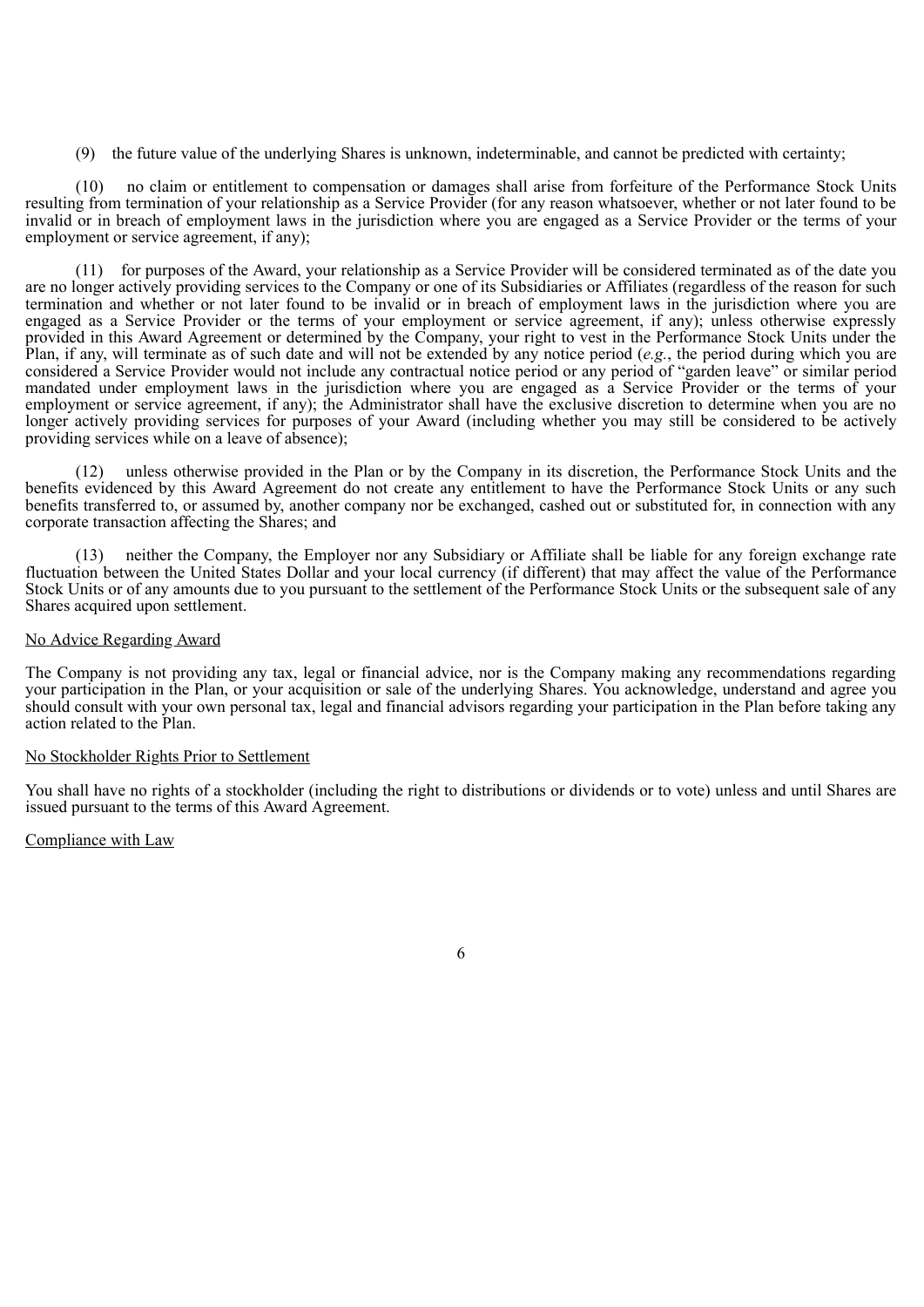Notwithstanding anything to the contrary contained herein, no Shares will be issued to you upon vesting of the Performance Stock Units unless the Shares subject to the Performance Stock Units are then registered under the U.S. Securities Act of 1933, as amended (the "Securities Act"), or, if such Shares are not so registered, the Company has determined that such vesting and issuance would be exempt from the registration requirements of the Securities Act. Further, no Shares will be issued until completion of any other applicable registration or qualification of the Shares under any local, state, federal or foreign securities or exchange control law or under rulings or regulations of any applicable governmental regulatory body, or prior to obtaining any approval or other clearance from any local, state, federal or foreign governmental agency, which registration, qualification or approval the Company shall, in its absolute discretion, deem necessary or advisable. By accepting the Performance Stock Units, you agree not to sell any of the Shares received under this Award at a time when Applicable Laws or Company policies prohibit a sale.

# Clawback Provision

The Performance Stock Units and any financial gain thereof will be subject to recoupment in accordance with the Company's Incentive Compensation Recoupment Policy, effective as of May 2, 2017, and as may be amended from time to time, and any clawback policy that is required to be adopted pursuant to the listing standards of any national securities exchange or association on which the Company's securities are listed or as is otherwise required by the Dodd-Frank Wall Street Reform and Consumer Protection Act or other Applicable Laws.

# Insider Trading Restrictions / Market Abuse Laws

You acknowledge that you may be subject to insider trading restrictions and/or market abuse laws in applicable jurisdictions including, but not limited to, the United States and your country, which may affect your ability to acquire, sell or otherwise dispose of Shares or rights to Shares (*e.g.*, Performance Stock Units) under the Plan during such time as you are considered to have "inside information" regarding the Company (as defined by the laws in applicable jurisdictions). Any restrictions under these laws or regulations are separate from and in addition to any restrictions that may be imposed under any applicable insider trading policy of the Company. You are responsible for ensuring compliance with any applicable restrictions and should consult your personal legal advisor on such matters.

# *Data Privacy Information and Consent*

*The Company is located at 935 Stewart Drive, Sunnyvale California and grants Performance Stock Units to employees of the Company and its Subsidiaries, at the Company's sole discretion. If you would like to participate in the Plan, you should review the following information about the Company's data processing practices and declare your consent.*

*(a) Data Collection and Usage. The Company collects, processes and uses your personal data, including your name, home address and telephone number, date of birth, social insurance number or other identification number, salary, citizenship, job title, any Shares or directorships held in the Company, and details of all Performance Stock Units canceled, vested, or outstanding in your favor, which the Company receives from you or the Employer. If the Company offers you a grant of Performance Stock Units under the Plan, then the Company will collect your personal data for purposes of allocating stock and implementing, administering and managing the Plan. The Company's legal basis for the processing of your personal data would be your consent.*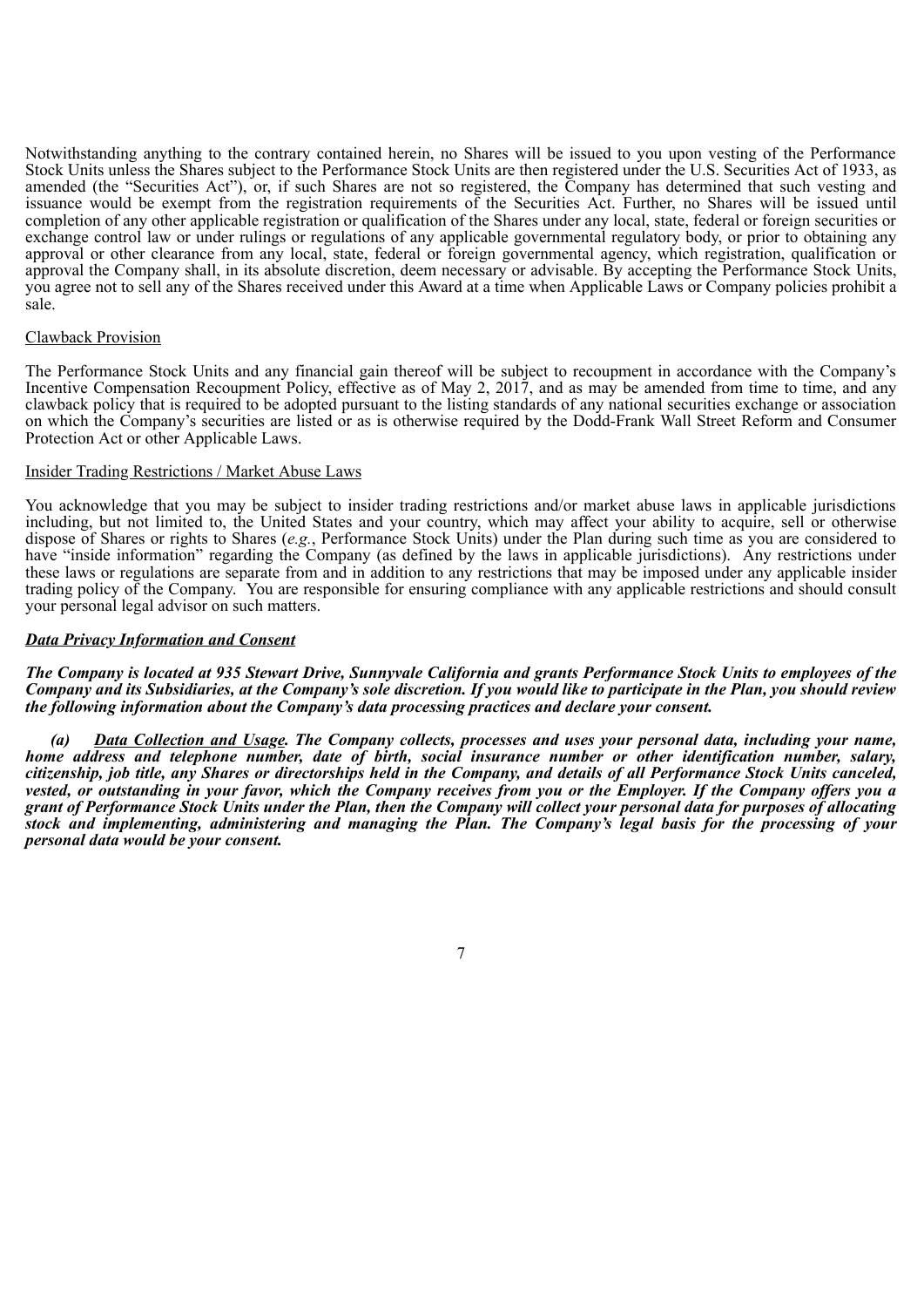*(b) Stock Plan Administration Service Providers. The Company transfers participant data to Fidelity Stock Plan Services, LLC ("Fidelity"), an independent service provider based in the United States, which assists the Company with the implementation, administration and management of the Plan. In the future, the Company may select a different service provider and share your data with another company that serves in a similar manner. The Company's service provider will open an account for you to receive and trade Shares. You will be asked to agree on separate terms and data processing practices with the service provider, which is a condition to your ability to participate in the Plan.*

*(c) International Data Transfers. The Company and its service providers are based in the United States. You should note that your country may have enacted data privacy laws that are different from the United States. For example, the European Commission has issued a limited adequacy finding with respect to the United States that applies only to the extent companies register for the EU-U.S. Privacy Shield program, which is open to companies subject to Federal Trade Commission jurisdiction and in which the Company does participate with respect to employee data. The Company's legal basis for the transfer of your personal data is your consent.*

*(d) Data Retention. The Company will use your personal data only as long as is necessary to implement, administer and manage your participation in the Plan or as required to comply with legal or regulatory obligations, including under tax and security laws. When the Company no longer needs your personal data, the Company will remove it from it from its systems. If the Company keeps data longer, it would be to satisfy legal or regulatory obligations and the Company's legal basis would be relevant laws or regulations.*

*(e) Voluntariness and Consequences of Consent Denial or Withdrawal. Your participation in the Plan and your grant of consent is purely voluntary. You may deny or withdraw your consent at any time. If you do not consent, or if you withdraw your consent, you cannot participate in the Plan. This would not affect your salary as an employee or your career; you would merely forfeit the opportunities associated with the Plan.*

*(f) Data Subject Rights. You may have a number of rights under data privacy laws in your country. For example, in the European Union, your rights include the right to (a) request access or copies of personal data the Company processes, (b) rectification of incorrect data, (c) deletion of data, (d) restrictions on processing, (e) to lodge complaints with competent authorities in your country, and/or (f) request a list with the names and addresses of any potential recipients of your personal data. To receive clarification regarding your rights or to exercise your rights please contact the Company at* stock\_administration@trimble.com*.*

*By clicking on the data privacy acceptance box in the Company's electronic procedures, you am declaring that you agree with the data processing practices described herein and consent to the collection, processing and use of your personal data by the Company and the transfer of personal data to the recipients mentioned above, including recipients located in countries which do not adduce an adequate level of protection from a European (or other non-U.S.) data protection law perspective, for the purposes described above.*

#### Entire Agreement

The Plan is incorporated herein by reference. The Plan and this Award Agreement constitute the entire agreement of the parties with respect to the subject matter hereof and supersede in their entirety all prior undertakings and agreements of you and the Company with respect to the subject matter hereof, and may not be modified adversely to your interest except by means of a writing signed by you and the Company. Notwithstanding the foregoing, if the Award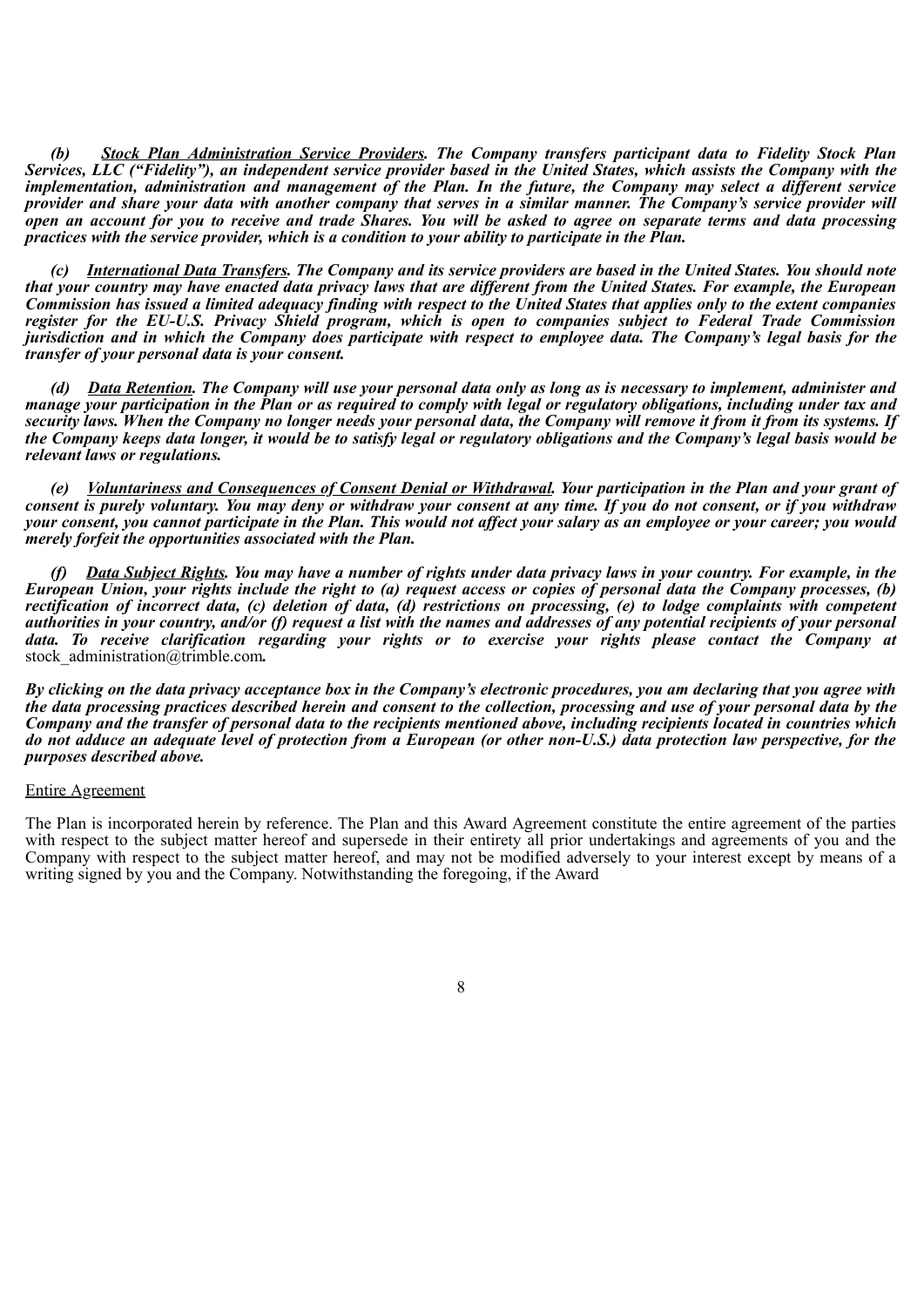Agreement is subject to the Vesting Program, an Executive Severance Agreement or a Change in Control Severance Agreement with the Company, the terms of such applicable Vesting Program, Executive Severance Agreement, or Change in Control Severance Agreement shall also apply to this Award Agreement.

# Governing Law/Venue

This Award of Performance Stock Units and this Award Agreement are governed by, and subject to, the internal substantive laws, but not the choice of law rules, of the State of Delaware, U.S.A.

For purposes of litigating any dispute that arises directly or indirectly from the relationship of the parties evidenced by this Award or this Award Agreement, the parties hereby submit to and consent to the sole and exclusive jurisdiction of the State of California, U.S.A., and agree that such litigation shall be conducted only in the courts of Santa Clara County, California, U.S.A., or the federal courts for the United States for the Northern District of California, and no other courts, where this Award is made and/or to be performed.

# Language

You acknowledge that you are sufficiently proficient in English, or have consulted with an advisor who is sufficiently proficient in English so as to allow you, to understand the terms and conditions of this Award Agreement. If you have received this Award Agreement or any other document related to the Plan translated into a language other than English and if the meaning of the translated version is different than the English version, the English version will control.

# Electronic Delivery and Participation

The Company may, in its sole discretion, decide to deliver any documents related to current or future participation in the Plan by electronic means. You hereby consent to receive such documents by electronic delivery and agree to participate in the Plan through an on-line or electronic system established and maintained by the Company or a third party designated by the Company.

# **Severability**

The provisions of this Award Agreement are severable, and if any one or more provisions are determined to be illegal or otherwise unenforceable, in whole or in part, the remaining provisions shall nevertheless be binding and enforceable.

# Imposition of Other Requirements

The Company reserves the right to impose other requirements on your participation in the Plan, on the Performance Stock Units and on any Shares acquired under the Plan, to the extent the Company determines it is necessary or advisable for legal or administrative reasons, and to require you to sign any additional agreements or undertakings that may be necessary to accomplish the foregoing.

# Foreign Asset/Account Reporting Requirements; Exchange Controls

You acknowledge that your country may have certain foreign asset and/or foreign account reporting requirements and exchange controls which may affect your ability to acquire or hold Shares acquired under the Plan or cash received from participating in the Plan (including from any dividends paid on Shares acquired under the Plan) in a brokerage or bank account outside

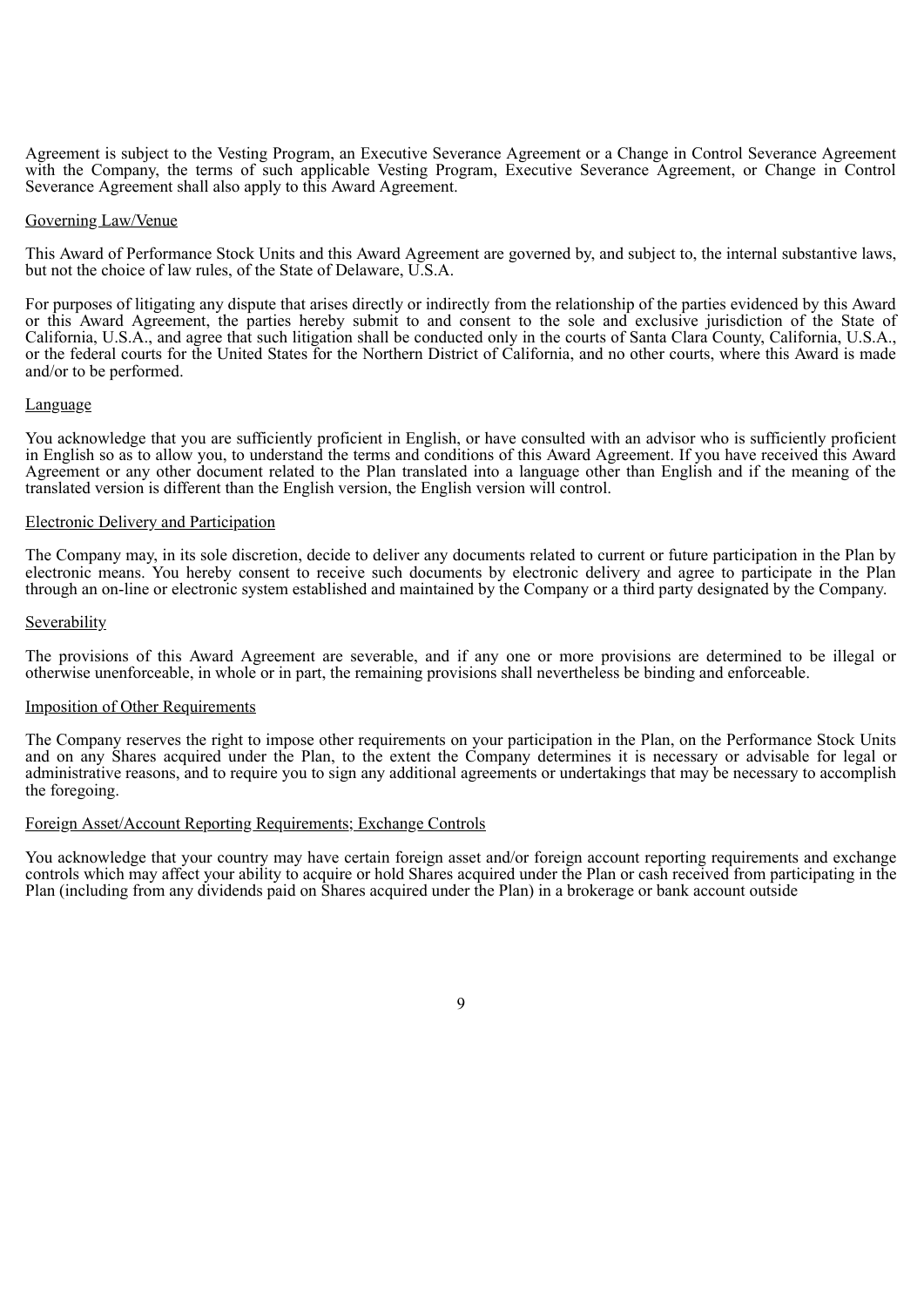your country. You may be required to report such accounts, assets or transactions to the tax or other authorities in your country. You also may be required to repatriate sale proceeds or other funds received as a result of your participation in the Plan to your country through a designated bank or broker and/or within a certain time after receipt. You acknowledge that it is your responsibility to be compliant with such regulations, and you understand and agree to consult your personal legal advisor for any details.

# **Waiver**

You acknowledge that a waiver by the Company of breach of any provision of this Award Agreement shall not operate or be construed as a waiver of any other provision of this Award Agreement or of any subsequent breach by you or any other participant in the Plan.

**BY YOUR SIGNATURE AND THE SIGNATURE OF THE COMPANY'S REPRESENTATIVE BELOW OR BY YOUR ACCEPTANCE OF THIS AWARD THROUGH THE COMPANY'S ONLINE ACCEPTANCE PROCEDURE, YOU AND THE COMPANY AGREE THAT THIS AWARD IS GOVERNED BY THE TERMS AND CONDITIONS OF THE PLAN AND THIS AWARD AGREEMENT. YOU HAVE REVIEWED THE PLAN AND THIS AWARD AGREEMENT IN THEIR ENTIRETY, HAVE HAD AN OPPORTUNITY TO OBTAIN THE ADVICE OF COUNSEL PRIOR TO EXECUTING THIS AWARD AGREEMENT, AND FULLY UNDERSTAND ALL PROVISIONS OF THE PLAN AND AWARD AGREEMENT. YOU HEREBY AGREE TO ACCEPT AS BINDING, CONCLUSIVE AND FINAL ALL DECISIONS OR INTERPRETATIONS OF THE ADMINISTRATOR UPON ANY QUESTIONS RELATING TO THE PLAN AND AWARD AGREEMENT. YOU FURTHER AGREE TO NOTIFY THE COMPANY UPON ANY CHANGE IN YOUR RESIDENCE ADDRESS.**

| <b>SERVICE PROVIDER:</b> |                        | Trimble Inc. |  |  |
|--------------------------|------------------------|--------------|--|--|
|                          |                        |              |  |  |
|                          |                        |              |  |  |
| Signature                | By                     |              |  |  |
| Print Name               |                        | Print Name   |  |  |
| Residence Address        | <b>General Counsel</b> | Title        |  |  |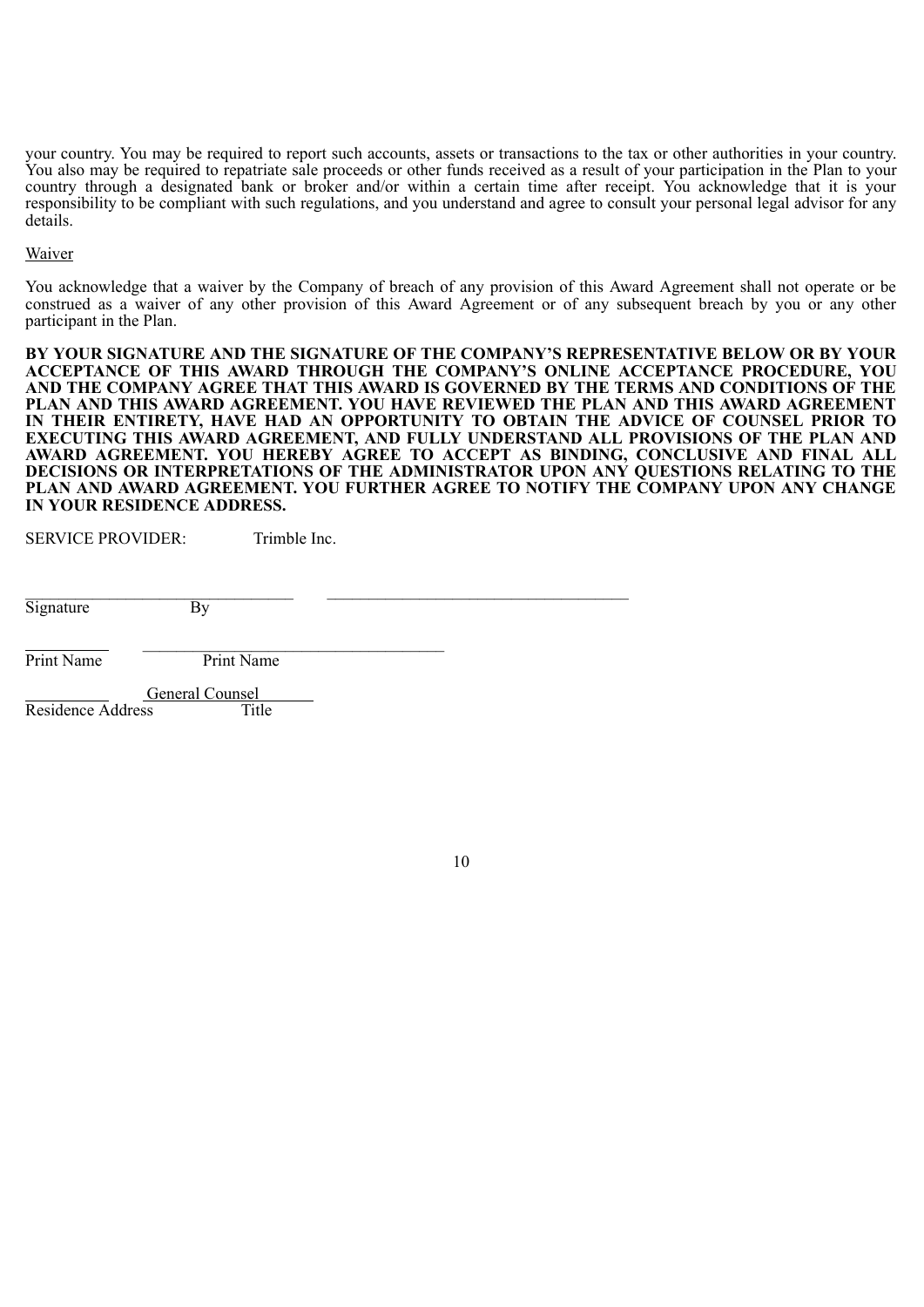#### **SCHEDULE A 20\_\_ PERFORMANCE GOAL SCHEDULE**

#### **1. Eligible Number of Performance Stock Units**

The actual number of Performance Stock Units that are eligible to vest in accordance with the Vesting Schedule of the Award Agreement shall be based on the attainment level of the Performance Goals set forth below, in accordance with the following formula:

Target Units \* the Combined Attainment Factor,

where the "**Combined Attainment Factor**," which is to be measured as of the end of the Performance Period, shall be determined by the following formula:

 $((50\% * the TSR Factor) + (50\% * theARR Factor) * the SukR factor)$  \* the Sustainability Modifier,

provided that:

- (a) unless the TSR Percentile Ranking is at or above the  $75<sup>th</sup>$  percentile, the Combined Attainment Factor shall be capped at, and shall not exceed, 2.0 (i.e., 200%), and
- (b) the Combined Attainment Factor shall in no event exceed 2.2 (i.e., 220%).

#### **2. Performance Period:**

The "**Performance Period**" is the three-year period beginning April 1, and ending March 31, with the Performance Goals scored in one "**Scoring Window**" equal to and covering the entire Performance Period.

#### **3. Performance Goals**

#### (a) TSR Factor

The "TSR Factor" shall be determined by reference to the following table. For a TSR Percentile Ranking below the 25<sup>th</sup> percentile, the TSR Factor will be 0%. For a TSR Percentile Ranking between the threshold and target percentiles, or between the target and maximum percentiles, the TSR Factor will be determined by linear interpolation toward the next level. In no event shall the TSR Factor exceed 200%. th

| <b>TSR Percentile Ranking</b> | "TSR Factor"      |       |
|-------------------------------|-------------------|-------|
| <b>Below threshold</b>        |                   | $0\%$ |
| Threshold:                    | $25th$ percentile | 50%   |
| Target:                       | $50th$ percentile | 100%  |
| Maximum:                      | $75th$ percentile | 200%  |

where:

"**TSR Percentile Ranking**" is the comparison of Total Shareholder Return of the Company against the Total Shareholder Return of all issuers included in the S&P 500 Index (the "**S&P 500**") during the entire Performance Period (excluding any companies that are not members of the S&P 500 for the entire Performance Period), with adjustments to share prices to reflect stock splits and dividends (with assumed reinvestment) ocurring during the Performance Period.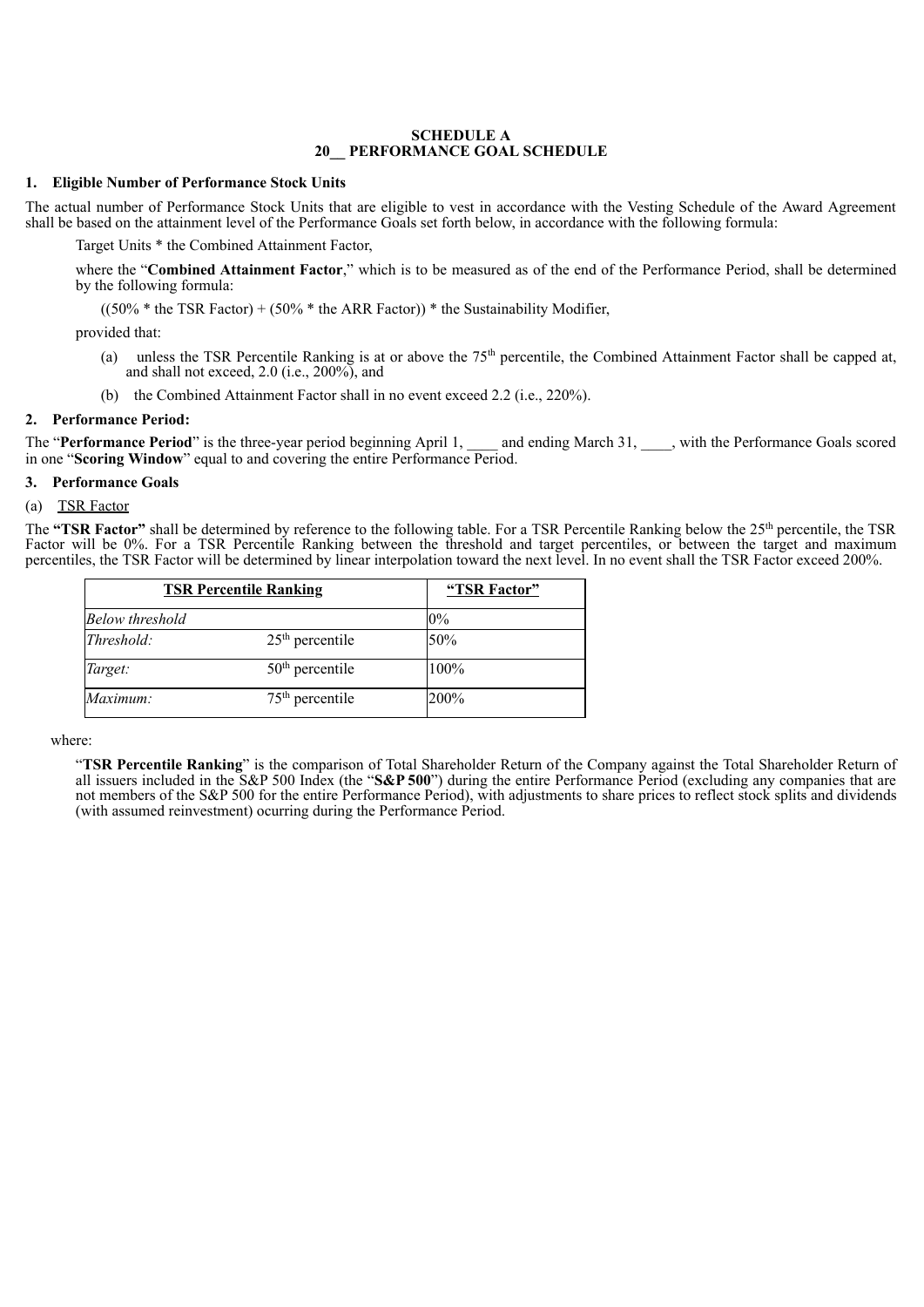"**Total Shareholder Return**" means the result of the following formula:

| Trailing Average Price of an             | Trailing Average Price of an issuer's |
|------------------------------------------|---------------------------------------|
| issuer's shares at the <b>end</b> of the | shares at the <b>beginning</b> of the |
| Performance Period                       | Performance Period                    |

Trailing Average Price of an issuer's shares at the **beginning** of the Performance Period

"**Trailing Average Price**" means the average of the closing prices of the applicable shares for the 90 trading days ending on the applicable measurement date.

#### (b) ARR Factor

The "**ARR Factor**" is based on the growth in the Company's year-end ARR (as defined below) from fiscal \_\_\_\_ to fiscal \_\_\_\_ and shall be determined by reference to the Company's actual ARR for fiscal set forth in the following table, with performance in between the actual attainment levels determined by interpolation on a linear basis. The first and second columns are not used for purposes of determining the attainment level and factor but show the baseline ARR and the 3-year cumulative annual growth rate needed to achieve the respective goals. In no event shall the ARR Factor exceed 200%.

|           | "ARR Factor" | ARR, actual<br>(\$M) | 3-year CAGR needed to<br>achieve goal | <b>ARR</b> (baseline)<br>(SM) |
|-----------|--------------|----------------------|---------------------------------------|-------------------------------|
|           | 0%           |                      |                                       |                               |
|           | 50%          |                      |                                       |                               |
|           | 100%         |                      |                                       |                               |
|           | 150%         |                      |                                       |                               |
| (maximum) | 200%         |                      |                                       |                               |

The Company's "**ARR**" is as defined in the Company's Annual Report on Form 10-K, where "current quarter" means the fourth quarter of fiscal \_\_\_\_:

"**ARR**" or "**Annualized Recurring Revenue**" represents the estimated annualized value of recurring revenue, including subscription, maintenance and software revenue, and term license contracts for the quarter. ARR is calculated by adding the portion of the contract value of all of our term licenses attributable to the current quarter to our non-GAAP recurring revenue for the current quarter and dividing that sum by the number of days in the quarter and then multiplying that quotient by 365.

**Adjustment to ARR Factor for acquisitions, divestitures, and currency translation**: The calculation of the ARR Factor shall be subject to adjustment, as follows. In the case of:

- (i) any individual acquisitions or divestitures by the Company completed during the applicable measurement period where the ARR attributable to the acquired business or of the divested business or portion of a business, computed for the most recently completed quarter prior to the consummation of the transaction, is greater than five million dollars (\$5,000,000), and/or
- (ii) changes in foreign exchange (FX) rates affecting currency translations during the applicable measurement period that have a cumulative effect on the Company's ARR (i.e., at the Trimble company level), relative to the baseline ARR, of more than five million dollars (\$5,000,000) (positive or negative),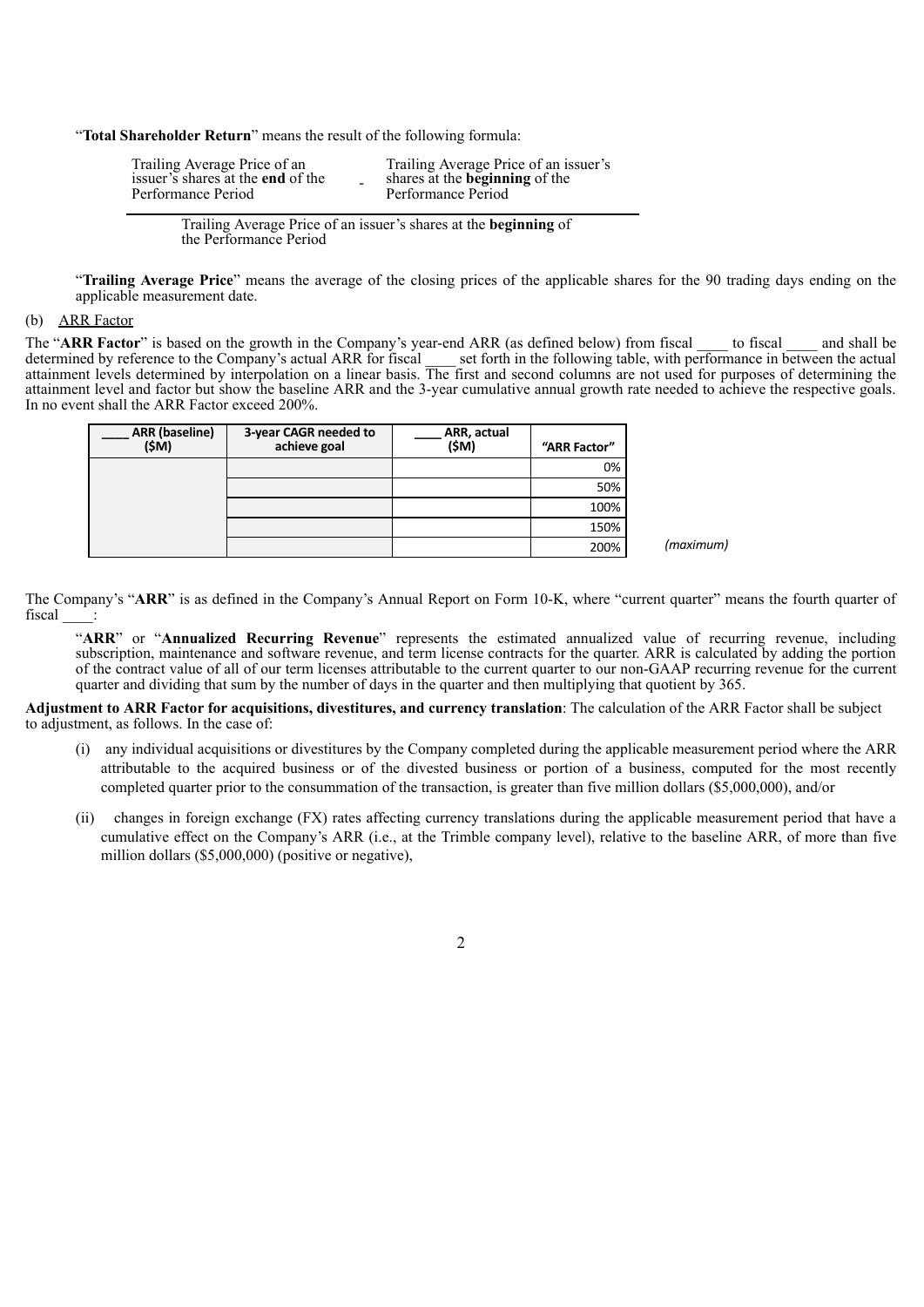then the calculations hereunder will be made with appropriate adjustments to the Performance Goal attainment levels or baseline and/or the Actual ARR used to determine the ARR Factor, in order to provide approximately similar attainment as if such event(s) had not occurred.

## (c) Sustainability Modifier

The "**Sustainability Modifier**" is based on achievement of three goals within the Company's sustainability strategy, and is calculated by the sum of the multiplier percentages achieved for each goal (calculated independently) as set forth below each min/target/max attainment level, by December 31, with performance in between the actual attainment levels determined by interpolation on a linear basis. In no event shall the Sustainability Modifier exceed 10%.

| Goals                                                                                                    | <b>Baseline</b>                  | Min                                   | <b>Target</b>                                       | <b>Max</b>                                         | Min/Max          |
|----------------------------------------------------------------------------------------------------------|----------------------------------|---------------------------------------|-----------------------------------------------------|----------------------------------------------------|------------------|
| <b>Science-based Target</b><br>Reduce absolute Scopes 1, 2, 3<br>emissions                               | MT<br>$\overline{CO2e}$<br>(CQ4) | no change or<br>an increase<br>$-5\%$ | % decrease<br>$MT\overline{CO2e}/yr)$<br>$0\%$      | % decrease<br>$MT\overline{CO2e}/yr)$<br>$+5%$     | $-5\%/+5\%$      |
| <b>Diversity Goal A</b><br>% Females in Workforce (incl.<br>other underrepresented gender<br>identities) | percent<br>(CQ4)                 | no change or<br>a decrease<br>$-2.5%$ | increase to<br>percent<br>$^{(+)}$<br>bps)<br>$0\%$ | increase to<br>percent<br>$($ +<br>bps)<br>$+2.5%$ | $-2.5\% + 2.5\%$ |
| <b>Diversity Goal B</b><br>% of Underrepresented BIPOC<br>in US Workforce                                | percent<br>(CQ4)                 | no change or<br>a decrease<br>$-2.5%$ | increase to<br>percent<br>$^{(+)}$<br>bps)<br>$0\%$ | increase to<br>percent<br>$($ +<br>bps)<br>$+2.5%$ | $-2.5\%/+2.5\%$  |
| Sum (Sustainability Modifier):                                                                           |                                  |                                       |                                                     |                                                    | $-10\%/+10\%$    |

For purposes of calculating the Sustainability Modifier:

The goals for the Science-based Target are absolute emissions reductions in fuel and energy related activities, business travel, and upstream transportation and distribution. Note: in the event Trimble is required to adjust/reset the baseline carbon footprint, then the stated amounts of total MT CO2e may change, but the percentage decrease for achievement will remain the same.

Baselines for the Diversity Goals are the percentage of total full time employees as of the end of calendar O4 of (December 31, \_\_\_\_) represented by the employee group described for the particular goal.

Ending representation will be determined, with respect to the applicable employee group, as the highest percentage of the workforce represented by such employee group in any of the final three (3) months of calendar  $\qquad$ .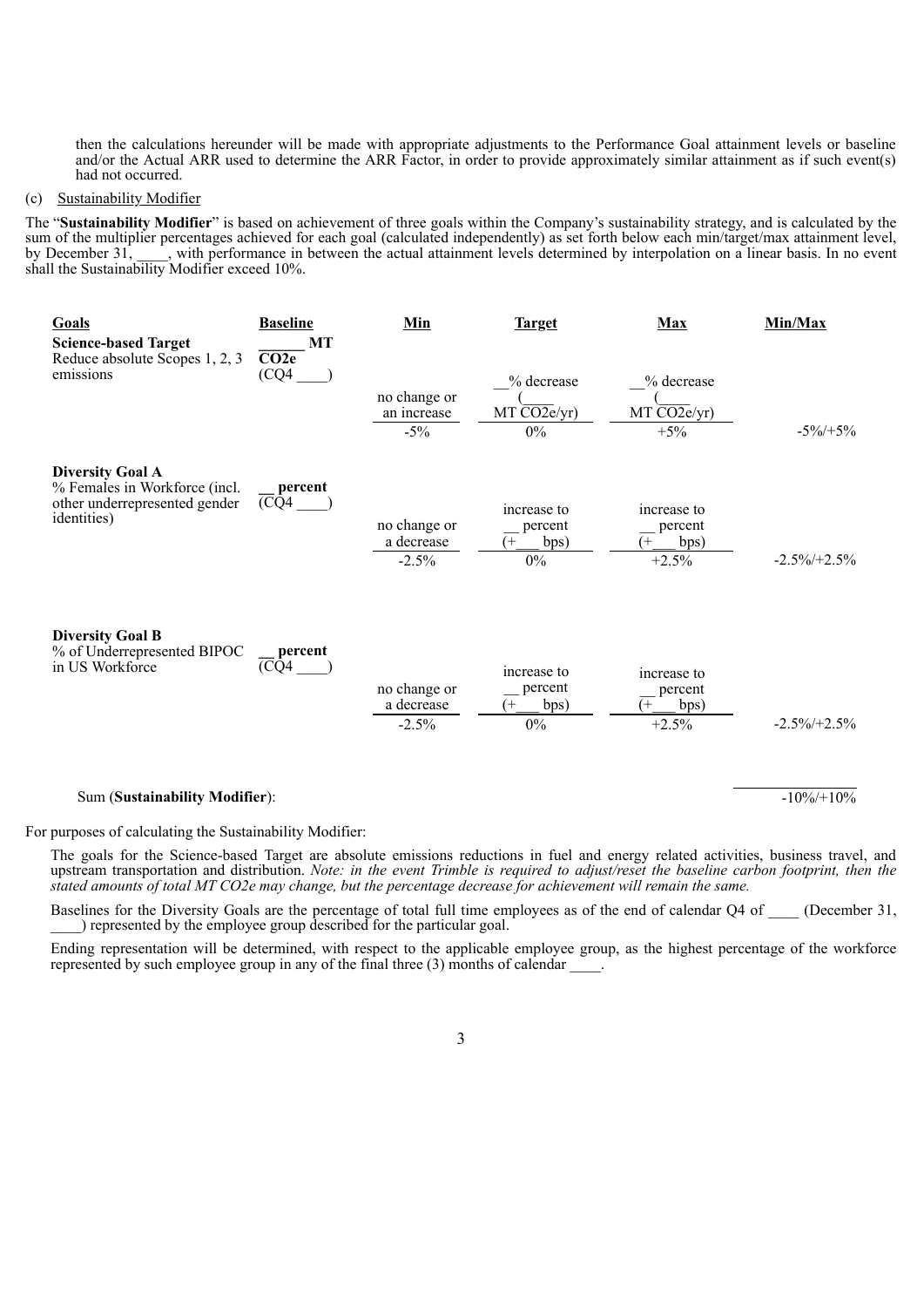Underrepresented BIPOC (black, indigenous, and people of color) includes all members of the following groups: (i) Black or African American, (ii) Hispanic or Latinx, (iii) multi-racial, (iv) Native American or Alaskan native, and (v) native Hawaiian or other Pacific Islander, based on information reasonably available.

**Adjustment to Sustainability Goals for acquisitions and divestitures:** The calculation of the Sustainability Modifier shall be subject to adjustment, in order to provide approximately similar attainment as if such event(s) had not occurred, in the case of any individual acquisitions or divestitures by the Company completed during the applicable measurement period, where the changes to the baselines attributable to the acquired business or of the divested business or portion of a business, computed for the most recently completed quarter prior to the consummation of the transaction, is greater than five percent of total emissions or full time employees.

#### **4. GAAP and non-GAAP adjustments**

The financial metrics used herein are to be calculated in accordance with U.S. GAAP and the Company's accounting policies (including its revenue recognition and deferred revenue policies), applied on a basis consistent with the principles, practices and procedures generally applied by the Company, with the non-GAAP adjustments described in the Company's Annual Report on Form 10-K for reconciliation of GAAP to non-GAAP financial measures.

#### **5. Other adjustment**

At all times, the Administrator retains the right to make other adjustments, at its sole discretion, to the Performance Goals or the definition of or methods of determining the financial metrics hereunder, provided that such adjustments do not increase the maximum number of Performance Stock Units that would otherwise vest under this Award Agreement.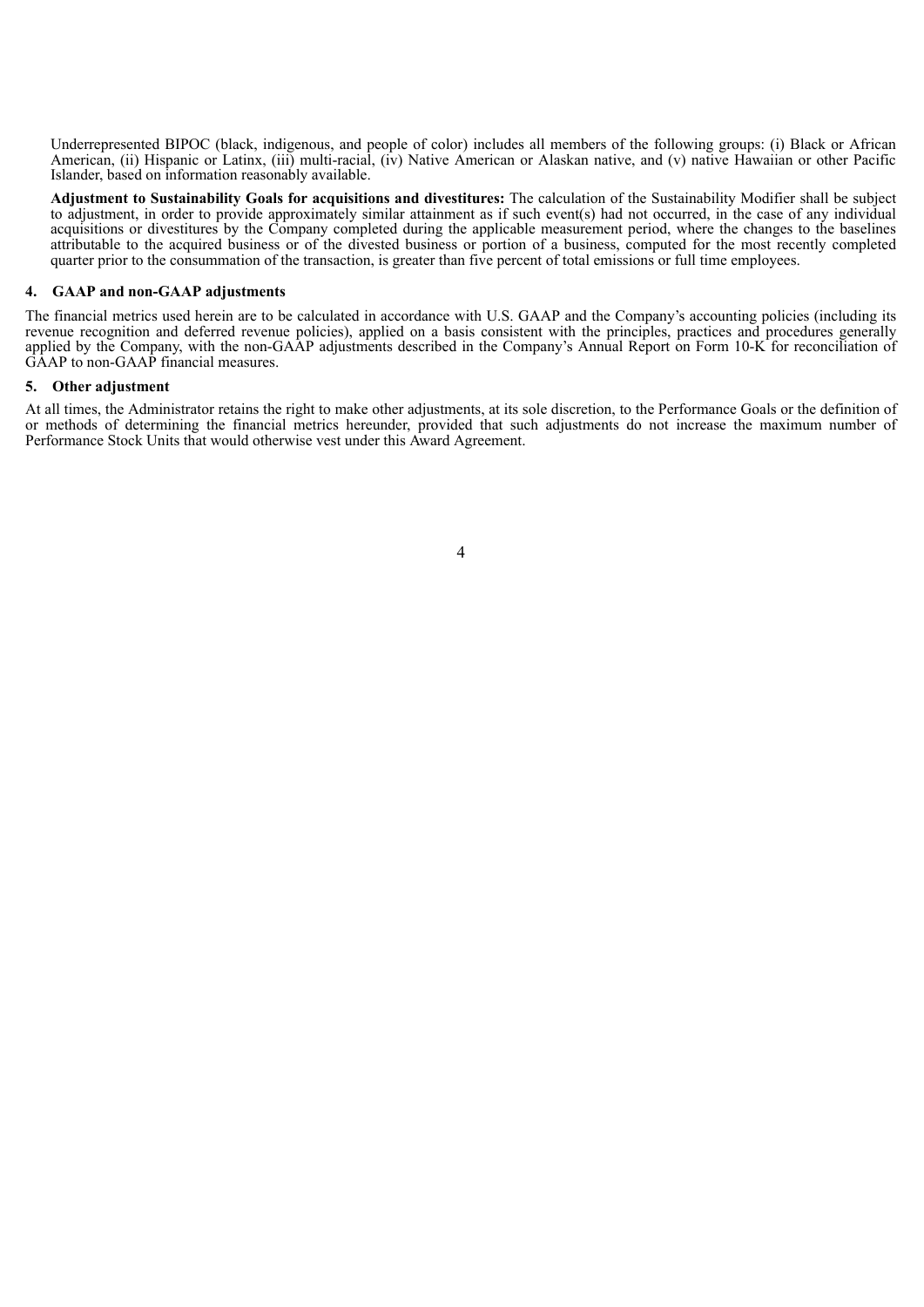# <span id="page-47-0"></span>**CERTIFICATION OF CHIEF EXECUTIVE OFFICER PURSUANT TO SECTION 302 OF THE SARBANES-OXLEY ACT OF 2002**

I, Robert G. Painter, certify that:

- 1. I have reviewed this quarterly report on Form 10-Q of Trimble Inc.;
- 2. Based on my knowledge, this report does not contain any untrue statement of a material fact or omit to state a material fact necessary to make the statements made, in light of the circumstances under which such statements were made, not misleading with respect to the period covered by this report;
- 3. Based on my knowledge, the financial statements, and other financial information included in this report, fairly present in all material respects the financial condition, results of operations and cash flows of the registrant as of, and for, the periods presented in this report;
- 4. The registrant's other certifying officer(s) and I are responsible for establishing and maintaining disclosure controls and procedures (as defined in Exchange Act Rules 13a-15(e) and 15d-15(e)) and internal control over financial reporting (as defined in Exchange Act Rules 13a-15(f) and 15d-15(f)) for the registrant and have:
	- a) Designed such disclosure controls and procedures, or caused such disclosure controls and procedures to be designed under our supervision, to ensure that material information relating to the registrant, including its consolidated subsidiaries, is made known to us by others within those entities, particularly during the period in which this report is being prepared;
	- b) Designed such internal control over financial reporting, or caused such internal control over financial reporting to be designed under our supervision, to provide reasonable assurance regarding the reliability of financial reporting and the preparation of financial statements for external purposes in accordance with generally accepted accounting principles;
	- c) Evaluated the effectiveness of the registrant's disclosure controls and procedures and presented in this report our conclusions about the effectiveness of the disclosure controls and procedures, as of the end of the period covered by this report based on such evaluation; and
	- d) Disclosed in this report any change in the registrant's internal control over financial reporting that occurred during the registrant's most recent fiscal quarter (the registrant's fourth fiscal quarter in the case of an annual report) that has materially affected, or is reasonably likely to materially affect, the registrant's internal control over financial reporting; and
- 5. The registrant's other certifying officer(s) and I have disclosed, based on our most recent evaluation of internal control over financial reporting, to the registrant's auditors and the audit committee of the registrant's board of directors (or persons performing the equivalent functions):
	- a) All significant deficiencies and material weaknesses in the design or operation of internal control over financial reporting which are reasonably likely to adversely affect the registrant's ability to record, process, summarize and report financial information; and
	- b) Any fraud, whether or not material, that involves management or other employees who have a significant role in the registrant's internal control over financial reporting.

Date: May 5, 2022 /s/ Robert G. Painter Robert G.Painter Chief Executive Officer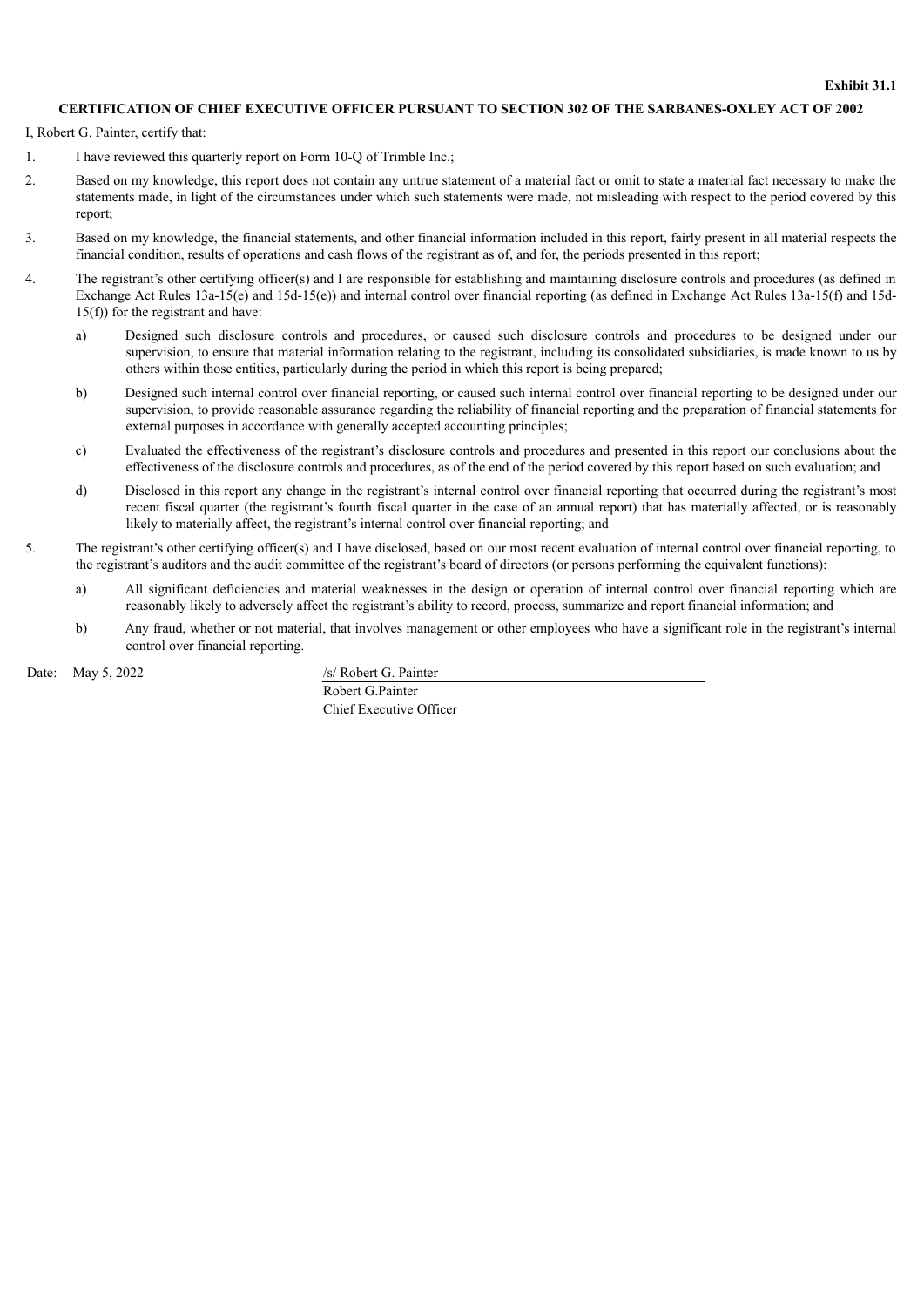### <span id="page-48-0"></span>**CERTIFICATION OF CHIEF FINANCIAL OFFICER PURSUANT TO SECTION 302 OF THE SARBANES-OXLEY ACT OF 2002**

I, David G. Barnes, certify that:

- 1. I have reviewed this quarterly report on Form 10-Q of Trimble Inc.;
- 2. Based on my knowledge, this report does not contain any untrue statement of a material fact or omit to state a material fact necessary to make the statements made, in light of the circumstances under which such statements were made, not misleading with respect to the period covered by this report;
- 3. Based on my knowledge, the financial statements, and other financial information included in this report, fairly present in all material respects the financial condition, results of operations and cash flows of the registrant as of, and for, the periods presented in this report;
- 4. The registrant's other certifying officer(s) and I are responsible for establishing and maintaining disclosure controls and procedures (as defined in Exchange Act Rules 13a-15(e) and 15d-15(e)) and internal control over financial reporting (as defined in Exchange Act Rules 13a-15(f) and 15d-15(f)) for the registrant and have:
	- a) Designed such disclosure controls and procedures, or caused such disclosure controls and procedures to be designed under our supervision, to ensure that material information relating to the registrant, including its consolidated subsidiaries, is made known to us by others within those entities, particularly during the period in which this report is being prepared;
	- b) Designed such internal control over financial reporting, or caused such internal control over financial reporting to be designed under our supervision, to provide reasonable assurance regarding the reliability of financial reporting and the preparation of financial statements for external purposes in accordance with generally accepted accounting principles;
	- c) Evaluated the effectiveness of the registrant's disclosure controls and procedures and presented in this report our conclusions about the effectiveness of the disclosure controls and procedures, as of the end of the period covered by this report based on such evaluation; and
	- d) Disclosed in this report any change in the registrant's internal control over financial reporting that occurred during the registrant's most recent fiscal quarter (the registrant's fourth fiscal quarter in the case of an annual report) that has materially affected, or is reasonably likely to materially affect, the registrant's internal control over financial reporting; and
- 5. The registrant's other certifying officer(s) and I have disclosed, based on our most recent evaluation of internal control over financial reporting, to the registrant's auditors and the audit committee of the registrant's board of directors (or persons performing the equivalent functions):
	- a) All significant deficiencies and material weaknesses in the design or operation of internal control over financial reporting which are reasonably likely to adversely affect the registrant's ability to record, process, summarize and report financial information; and
	- b) Any fraud, whether or not material, that involves management or other employees who have a significant role in the registrant's internal control over financial reporting.

Date: May 5, 2022 /s/ David G. Barnes

David G. Barnes

Chief Financial Officer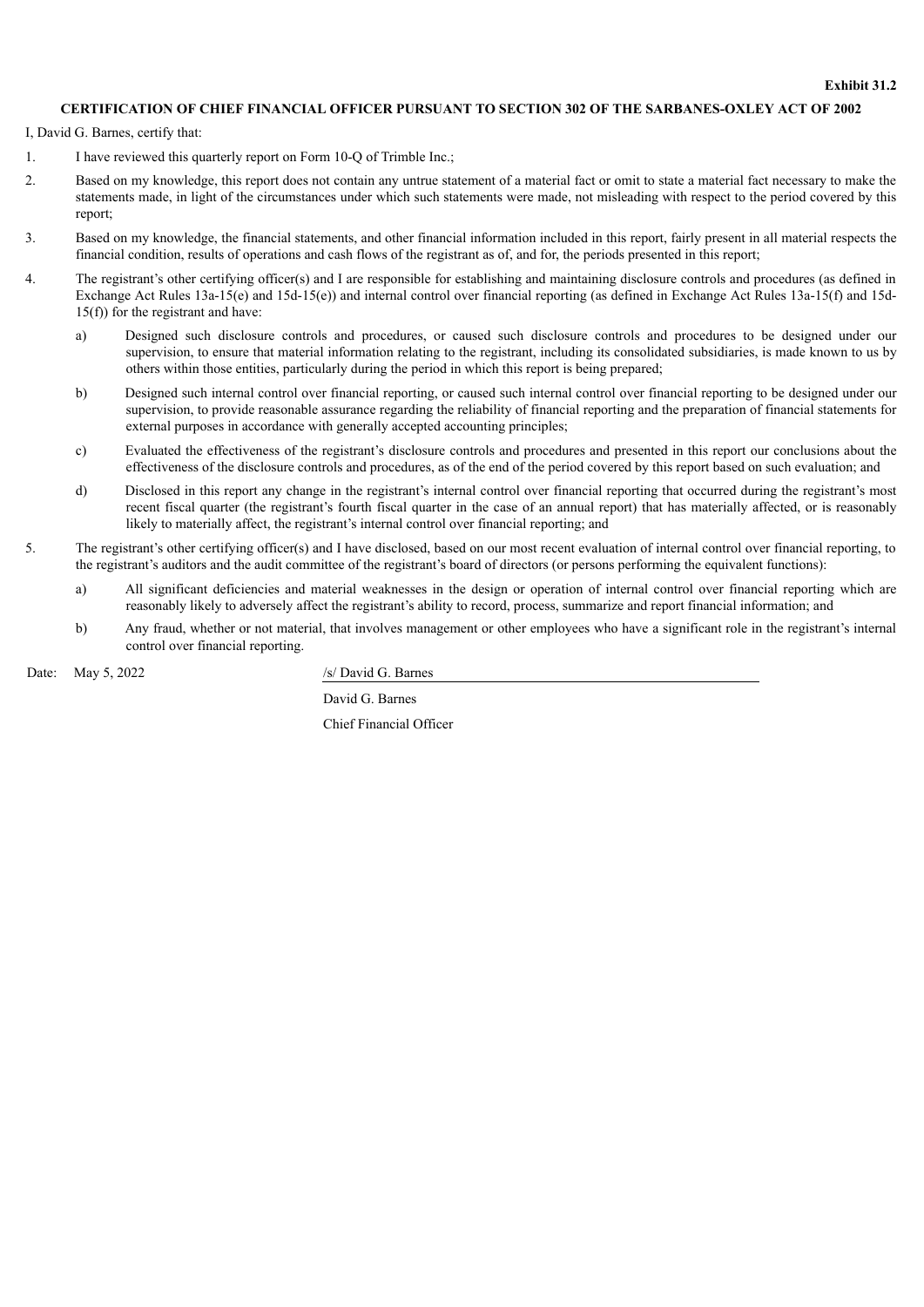#### **CERTIFICATION OF CEO PURSUANT TO 18 U.S.C. SECTION 1350, AS ADOPTED PURSUANT TO SECTION 906 OF THE SARBANES-OXLEY ACT OF 2002**

<span id="page-49-0"></span>In connection with the Quarterly Report on Form 10-Q of Trimble Inc. (the "Company") for the period ended April 1, 2022 as filed with the Securities and Exchange Commission on the date hereof (the "Report"), Robert G.Painter, as Chief Executive Officer of the Company, hereby certifies, pursuant to 18 U.S.C. Section 1350, as adopted pursuant to Section 906 of the Sarbanes-Oxley Act of 2002, to the best of his knowledge, that:

- (1) the Report fully complies with the requirements of Section 13(a) or 15(d) of the Securities Exchange Act of 1934, and
- (2) the information contained in the Report fairly presents, in all material respects, the financial condition and results of operations of the Company.

/s/ Robert G.Painter

Robert G.Painter Chief Executive Officer

May 5, 2022